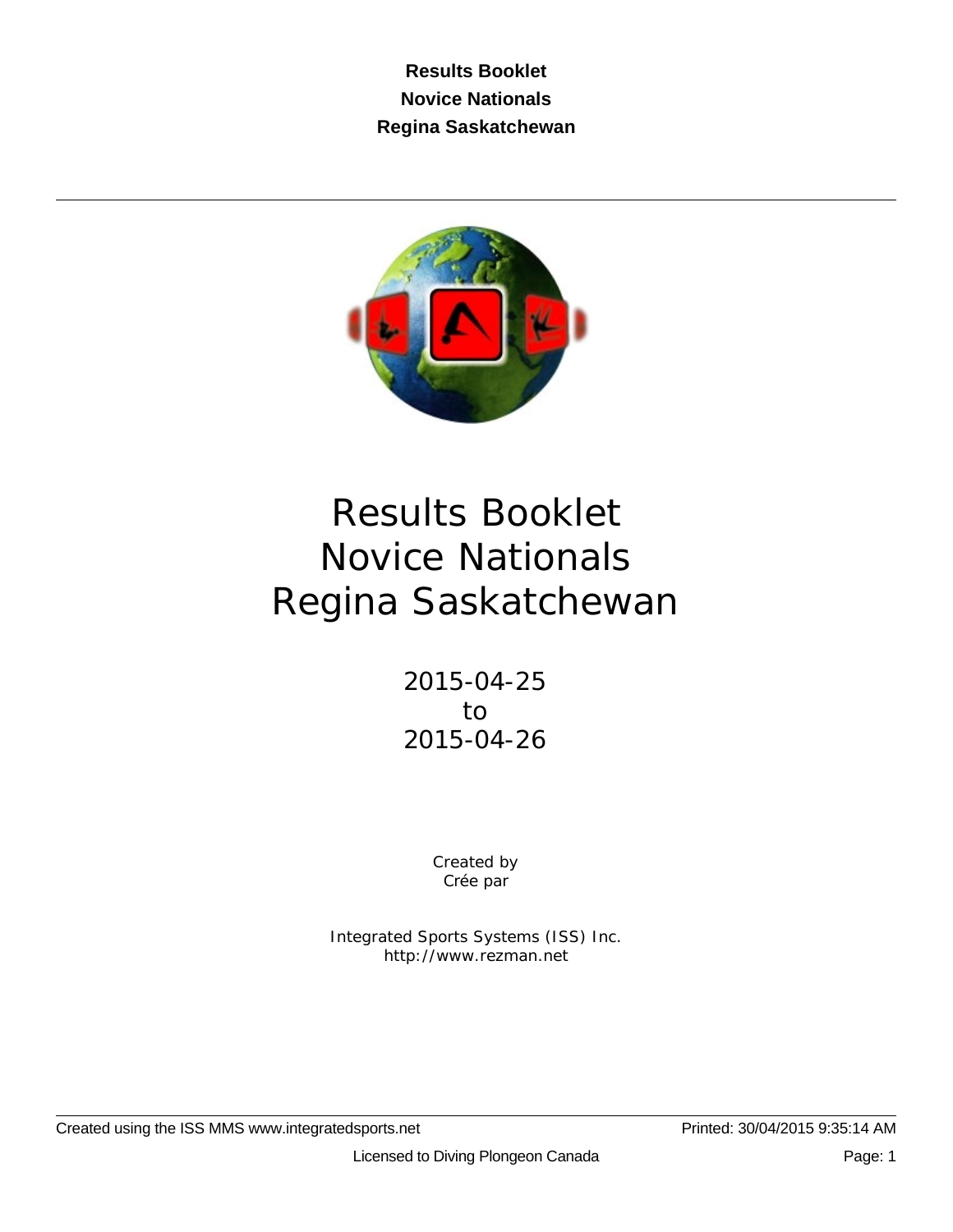#### **Competitors by Club Novice Nationals Regina Saskatchewan**

# Club

 9 1. EDGE - EDGE DIVING CLUB, NL 16 2. EKDC - EDMONTON KINSMEN DIVING CLUB, AB 14 3. FR VALLEY - FRASER VALLEY DIVING, BC 4 4. IDIVE - IDIVE, BC 1 5. LETHBRIDGE - LETHBRIDGE DC, AB 10 6. NORTH SHORE - NORTH SHORE DOLPHINS, BC 14 7. REGINA - REGINA DIVING CLUB, SK 18 8. SASKATOON - SASKATOON DIVING CLUB, SK 2 9. SFEC - SPORT FOR EVERY CHILD, AB 4 10. WHITE ROCK - WHITE ROCK DIVERS, BC 92 Total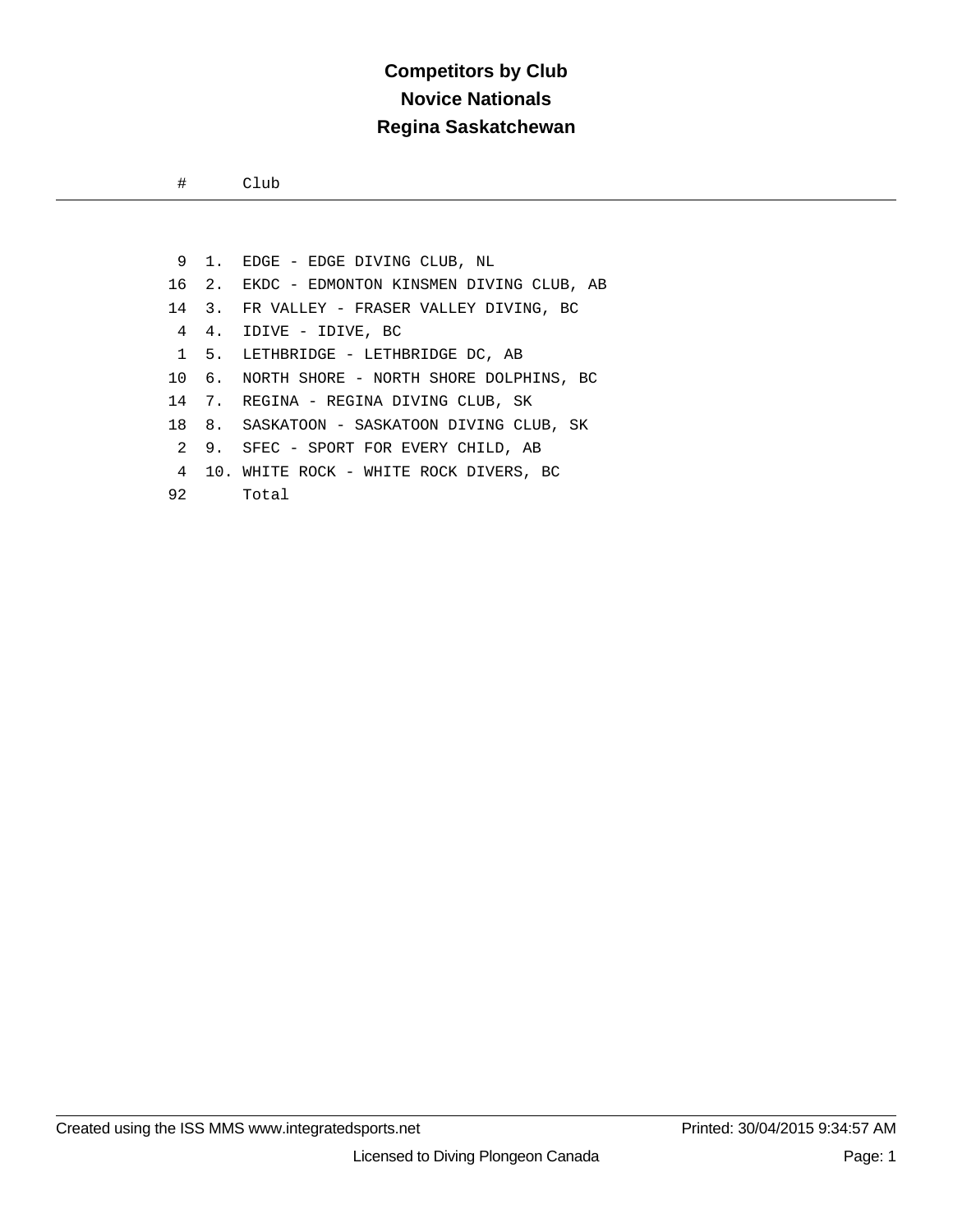# **Competitors Novice Nationals Regina Saskatchewan**

| #  | Name                      | Group                  | Club        | Sex | ıм             | ЗМ             | 3M S           |
|----|---------------------------|------------------------|-------------|-----|----------------|----------------|----------------|
| 1. | BERTOLO, LILY             | $C -$ Group T2         | EDGE        | F   | $^{\circledR}$ | ®              |                |
| 2. | BERTOLO, SOPHIA           | A - Group T2           | EDGE        | F   | ®              | ®              |                |
| 3. | BLACKMORE, CASSIE         | $E$ - Group T2         | EDGE        | F   | ®              | ®              |                |
| 4. | BLACKMORE, HANNAH         | $C -$ Group T2         | EDGE        | F   | $^{\circledR}$ | $^{\circledR}$ |                |
| 5. | PITTMAN, SOPHIE           | $C$ - Group T2         | EDGE        | F   | $^{\circledR}$ | ®              |                |
| 6. | BORN, LEAH                | $C -$ Group T2         | EKDC        | F   | ®              | ®              |                |
| 7. | DUKART, ISOBELLA          | $D -$ Group T2         | EKDC        | F   | $^{\circledR}$ | ®              |                |
| 8. | DUKART, ISOBELLA          | Open T2                | EKDC        | F   |                |                | ®              |
| 9. | FLYNN, HANNAGH            | $E -$ Group T2         | EKDC        | F   |                | ®              |                |
|    | 10. FORBES, ALLIE         | $E -$ Group T2         | EKDC        | F   | ®              | ®              |                |
|    | 11. FRECKELTON, AURIA     | $C$ - Group T2         | EKDC        | F   | ®              | ®              |                |
|    | 12. FRECKELTON, DANIELLE  | $E -$ Group T2         | EKDC        | F   | $^{\circledR}$ | $^{\circledR}$ |                |
|    | 13. GILLETT, HALEY        | $C -$ Group T2         | EKDC        | F   | ®              | ®              |                |
|    | 14. HEINRICHS, KATRINA    | $C -$ Group T2         | EKDC        | F   | $^{\circledR}$ | $^{\circledR}$ |                |
|    | 15. HEINRICHS, KATRINA    | Open T2                | EKDC        | F   |                |                | ®              |
|    | 16. KERSHAW, LEAH         | $C -$ Group T2         | EKDC        | F   | ®              | ®              |                |
|    | 17. KOOP, ISA             | Open T2                | EKDC        | F   |                |                | $^{\circledR}$ |
|    | 18. KOOP, ISA             | E - Group T2           | EKDC        | F   | ®              | ®              |                |
|    | 19. MACKECHNIE, AMANDA    | B - Group T2           | EKDC        | F   | ®              | ®              |                |
|    | 20. MASTEL-MARR, SAMANTHA | B - Group T2           | EKDC        | F   | ®              |                |                |
|    | 21. MCLEOD, MICHELLE      | D - Group T2           | EKDC        | F   | ®              | ®              |                |
|    | 22. SCABER, SARA          | Open T2                | EKDC        | F   |                |                | ®              |
|    | 23. SCABER, SARA          | D - Group T2           | EKDC        | F   | ®              | ®              |                |
|    | 24. DAVIDSON, ELLA        | $C -$ Group T2         | FR VALLEY   | F   | $^{\circledR}$ | ®              |                |
|    | 25. GODIN, SHELBY         | $E -$ Group T2         | FR VALLEY   | F   | ®              |                |                |
|    | 26. HWANG, ISABEL         | $D -$ Group T2         | FR VALLEY   | F   | ®              | ®              |                |
|    | 27. JONES, JAEDEN         | $C -$ Group T2         | FR VALLEY   | F   | ®              | ®              |                |
|    | 28. KENYON, KAYA          | C - Group T2 FR VALLEY |             | F   | $^{\circledR}$ | $^{\circledR}$ |                |
|    | 29. KENYON, KAYA          | Open T2                | FR VALLEY   | F   |                |                | ®              |
|    | 30. KLAVER, EMMA          | D - Group T2 FR VALLEY |             | F   | ®              | ®              |                |
|    | 31. LINGHAM, KAILEE       | A - Group T2           | FR VALLEY   | F   |                | ®              |                |
|    | 32. NICHOLS, BREANNA      | $C -$ Group T2         | FR VALLEY   | F   | ®              | ®              |                |
|    | 33. VANDERWERF, GRAYCE    | D - Group T2           | FR VALLEY   | F   | ®              | ®              |                |
|    | 34. MARRINGTON, ALANNA    | Open T2                | IDIVE       | F   |                |                | ®              |
|    | 35. MARRINGTON, ALANNA    | B - Group T2           | IDIVE       | F   | ®              | ®              |                |
|    | 36. CHIRICO, ANGELA       | $C -$ Group T2         | NORTH SHORE | F   | ®              | $^{\circledR}$ |                |
|    | 37. CHIRICO, ANGELA       | Open T2                | NORTH SHORE | F   |                |                | ®              |
|    | 38. CHIRICO, SOPHIA       | $E -$ Group T2         | NORTH SHORE | F   | ®              |                |                |
|    | 39. MCDONALD, MIRA        | Open T2                | NORTH SHORE | F   |                |                | ®              |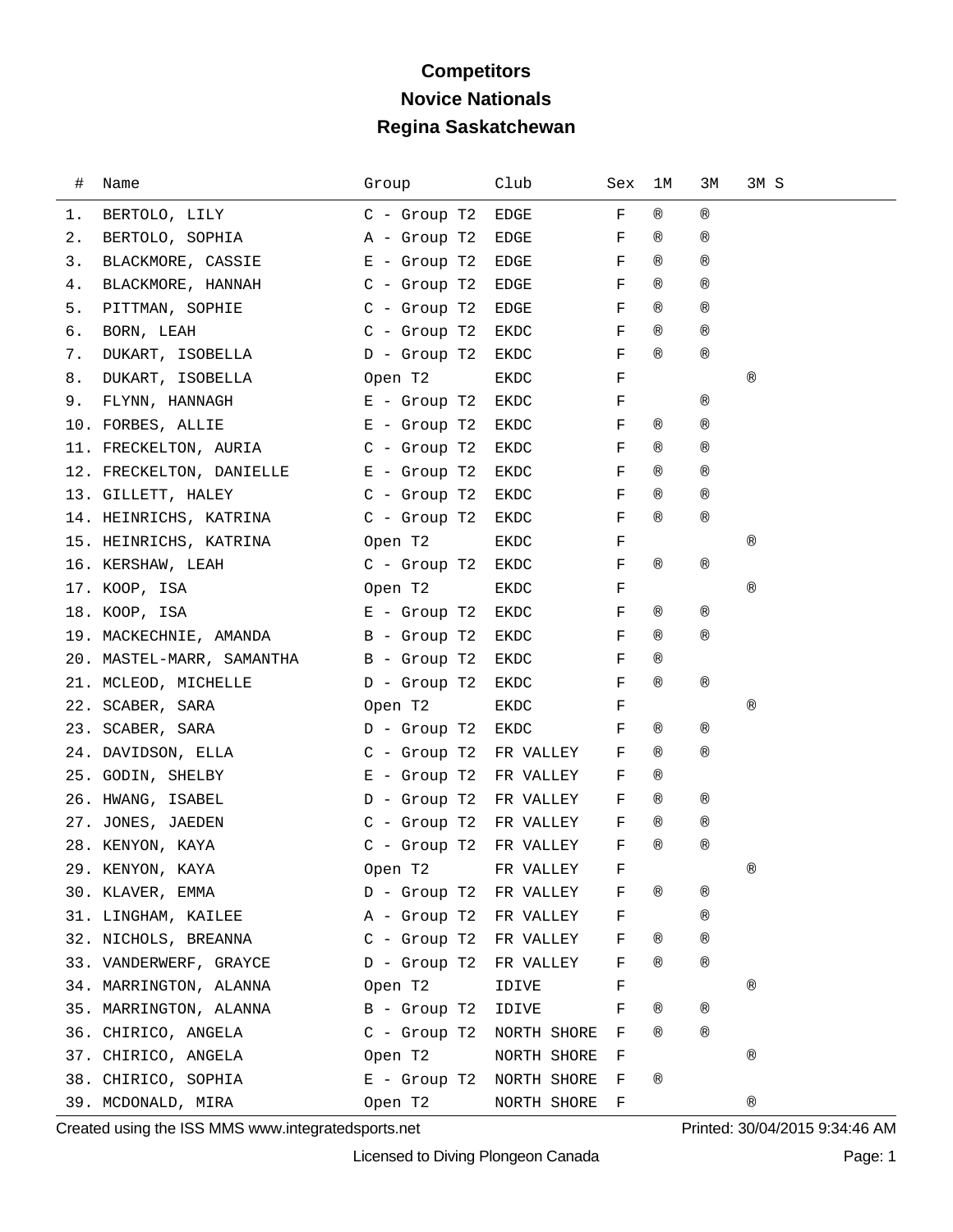# **Competitors Novice Nationals Regina Saskatchewan**

| # Name                                          | Group                    | Club         | Sex  | 1M             | ЗМ             | 3M S |
|-------------------------------------------------|--------------------------|--------------|------|----------------|----------------|------|
| 40. MCDONALD, MIRA                              | D - Group T2             | NORTH SHORE  | $-F$ | $^{\circledR}$ | $^{\circledR}$ |      |
| 41. MILCAK, ABBEY                               | D - Group T2 NORTH SHORE |              | F    | $^{\circledR}$ | $^{\circledR}$ |      |
| 42. MILCAK, ABBEY                               | Open T2                  | NORTH SHORE  | F    |                |                | ®    |
| 43. MORBEY, SARAH                               | B - Group T2 NORTH SHORE |              | F    | $^{\circledR}$ | $^{\circledR}$ |      |
| 44. MORBEY, SARAH                               | Open T2                  | NORTH SHORE  | F    |                |                | ®    |
| 45. THERRIEN, CAMRYN                            | Open T2                  | NORTH SHORE  | F    |                |                | ®    |
| 46. THERRIEN, CAMRYN B - Group T2 NORTH SHORE   |                          |              | F    | ®              | ®              |      |
| 47. WARNER, OLIVIA C - Group T2 NORTH SHORE     |                          |              | $-F$ | $^{\circledR}$ | ®              |      |
| 48. WARNER, OLIVIA<br><b>Example 12</b> Open T2 |                          | NORTH SHORE  | F    |                |                | ®    |
| 49. HRYNOWETSKY, HANNAH D - Group T2            |                          | REGINA       | F    | ®              | ®              |      |
| 50. HUBICK, FIONA<br>D - Group T2               |                          | REGINA       | F    | $^{\circledR}$ | $^{\circledR}$ |      |
| 51. LITTLE, FIONA                               | D - Group T2             | REGINA       | F    | $^{\circledR}$ |                |      |
| 52. MANZ, EDEN<br>C - Group T2                  |                          | REGINA       | F    | ®              |                |      |
| 53. MCKENZIE, KAYLA (Carl A - Group T2          |                          | REGINA       | F    | ®              |                |      |
| 54. MCPHIE, BROOKE C - Group T2                 |                          | REGINA       | F    | $^{\circledR}$ | ®              |      |
| 55. MCPHIE, SARAH                               | Open T2                  | REGINA       | F    |                |                | ®    |
| 56. MCPHIE, SARAH                               | B - Group T2             | REGINA       | F    | ®              | $^{\circledR}$ |      |
| 57. PASTERNAK, BROOKE D - Group T2              |                          | REGINA       | F    | $^{\circledR}$ |                |      |
| 58. SCHMIDT, MACKENZIE<br>Open T2               |                          | REGINA       | F    |                |                | ®    |
| 59. SCHMIDT, MACKENZIE C - Group T2             |                          | REGINA       | F    | ®              | ®              |      |
| 60. BEASON, ABIGAIL B = Group T2                |                          | SASKATOON    | F    |                | ®              |      |
| $E -$ Group T2<br>61. BODE, EMERSON             |                          | SASKATOON    | F    |                | ®              |      |
|                                                 |                          | SASKATOON    | F    | ®              |                |      |
| 63. CLOUTIER, ZOE                               | B - Group T2             | SASKATOON    | F    | ®              | ®              |      |
| 64. ELLIOT, KANDIS B - Group T2                 |                          | SASKATOON    | F    |                |                |      |
| 65. ELLIOT, LILY                                | E - Group T2             | SASKATOON    | F    | $^{\circledR}$ |                |      |
| $E -$ Group T2<br>66. HOWATT, MACY              |                          | SASKATOON    | F    |                | ®              |      |
| 67. JAESCHKE, AINSLEY D - Group T2              |                          | SASKATOON    | F    |                |                |      |
| 68. JOHNSTON, AUTUMN                            | E - Group T2 SASKATOON   |              | F    |                | ®              |      |
| 69. PARK, ANIKA                                 | $E -$ Group T2           | SASKATOON    | F    | ®              |                |      |
| 70. PARK, ELENA                                 | $D -$ Group T2           | SASKATOON    | F    |                |                |      |
| 71. STEIN, TRISTAN                              | D - Group T2             | SASKATOON    | F    | ®              |                |      |
| 72. WIER, MIA                                   | $C -$ Group T2           | SASKATOON    | F    | ®              |                |      |
| 73. WILDE, CIENNA                               | $E$ - Group T2           | SASKATOON    | F    |                | ®              |      |
| 74. ANGELES, AYLAH                              | $E -$ Group T2           | SFEC         | F    | ®              | ®              |      |
| 75. ARCO, LUISA                                 | $E$ - Group T2           | ${\tt SFEC}$ | F    | ®              | $^{\circledR}$ |      |
| 76. BROOKS, EMMA                                | Open T2                  | WHITE ROCK   | F    |                |                | ®    |
| 77. BROOKS, EMMA                                | B - Group T2 WHITE ROCK  |              | F    | ®              | ®              |      |
| 78. GREEN, MADELINE                             | D - Group T2             | WHITE ROCK   | F    | ®              | ®              |      |

Created using the ISS MMS www.integratedsports.net Printed: 30/04/2015 9:34:46 AM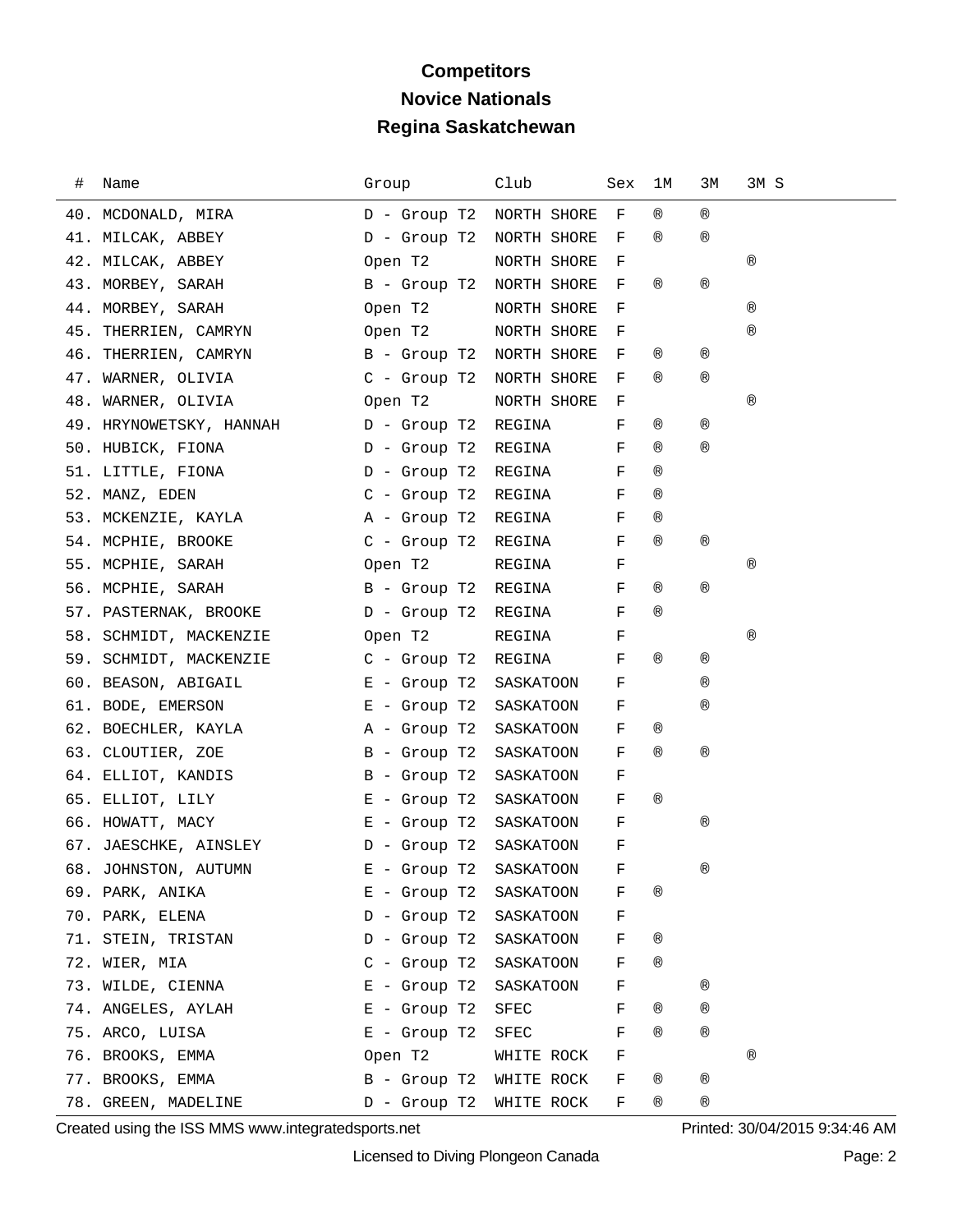# **Competitors Novice Nationals Regina Saskatchewan**

| # | Name                                 | Group                    | Club        | Sex | 1M             | 3М             | 3M S           |
|---|--------------------------------------|--------------------------|-------------|-----|----------------|----------------|----------------|
|   | 79. MCKINNEY, SAM                    | B - Group T2             | WHITE ROCK  | F   | $^{\circledR}$ | $^{\circledR}$ |                |
|   | 80. MCKINNEY, SAM                    | Open T2                  | WHITE ROCK  | F   |                |                | $^{\circledR}$ |
|   | 81. LEDREW, BEN                      | Open T2                  | EDGE        | М   |                |                | $^{\circledR}$ |
|   | 82. LEDREW, BEN                      | A - Group T2             | EDGE        | М   | ®              | ®              |                |
|   | 83. POWER, LIAM                      | $D -$ Group T2           | EDGE        | М   | $^{\circledR}$ | $^\circledR$   |                |
|   | 84. SCOTT, ALEX                      | Open T2                  | EDGE        | М   |                |                | ®              |
|   | 85. SCOTT, ALEX                      | A - Group T2             | EDGE        | М   | ®              | $^{\circledR}$ |                |
|   | 86. SHORTALL, JACOB                  | C - Group T2             | EDGE        | М   | ®              | ®              |                |
|   | 87. CAINES, WILLIAM C - Group T2     |                          | EKDC        | М   | $^{\circledR}$ | $^{\circledR}$ |                |
|   | 88. DOUCETTE, JAIREN                 | $E -$ Group T2           | EKDC        | М   | ®              | $^\circledR$   |                |
|   | 89. BARNARD, FRANCOIS                | Open T2                  | FR VALLEY   | М   |                |                | ®              |
|   | 90. BARNARD, FRANCOIS                | A - Group T2             | FR VALLEY   | М   | ®              | ®              |                |
|   | 91. GODIN, OWEN                      | $D -$ Group T2           | FR VALLEY   | М   | $^{\circledR}$ | $^{\circledR}$ |                |
|   | 92. JONES, GAVIN                     | $E -$ Group T2           | FR VALLEY   | М   | ®              | ®              |                |
|   | 93. PESTANA, CHRIS                   | $C -$ Group T2           | FR VALLEY   | М   | ®              | ®              |                |
|   | 94. POOLE, JAYDEN                    | $C -$ Group T2           | FR VALLEY   | М   | $^{\circledR}$ | $^\circledR$   |                |
|   | 95. JANG, RICHARD                    | Open T2                  | IDIVE       | М   |                |                | ®              |
|   | 96. JANG, RICHARD                    | $B -$ Group T2           | IDIVE       | М   | ®              | ®              |                |
|   | 97. LAING, DARIN                     | Open T2                  | IDIVE       | М   |                |                | ®              |
|   | 98. LAING, DARIN                     | C - Group T2             | IDIVE       | М   | ®              | ®              |                |
|   | 99. YEN, ALEXANDER                   | $C -$ Group T2           | IDIVE       | М   | ®              | $^{\circledR}$ |                |
|   | 100.YEN, ALEXANDER                   | Open T2                  | IDIVE       | М   |                |                | ®              |
|   | 101. MCCUTCHEON, JOSHUA B - Group T2 |                          | LETHBRIDGE  | М   | ®              | ®              |                |
|   | 102.ATCHISON, SAVION                 | D - Group T2             | NORTH SHORE | М   | ®              | $^\circledR$   |                |
|   | 103.BREWSTER, HENRY                  | Open T2                  | NORTH SHORE | М   |                |                | ®              |
|   | 104.BREWSTER, HENRY                  | D - Group T2             | NORTH SHORE | М   | ®              | ®              |                |
|   | 105. MCLEOD, ETHAN                   | Open T2                  | NORTH SHORE | М   |                |                | ®              |
|   | 106. MCLEOD, ETHAN                   | E - Group T2 NORTH SHORE |             | M   | ®              | ®              |                |
|   | 107. FISCHER, JESSE                  | C - Group T2 REGINA      |             | M   | $^{\circledR}$ | ®              |                |
|   | 108. GAUTHIER, ADAM                  | $D -$ Group T2           | REGINA      | М   | ®              |                |                |
|   | 109. GREEN, CARTER                   | $D -$ Group T2           | REGINA      | М   | ®              | $^\circledR$   |                |
|   | 110.JONES, SAM                       | $C -$ Group T2           | REGINA      | М   | ®              |                |                |
|   | 111. MANZ, AVI                       | $D -$ Group T2           | REGINA      | М   | ®              |                |                |
|   | 112.AHMED, HUSSEIN                   | $E -$ Group T2           | SASKATOON   | М   | ®              |                |                |
|   | 113. CAMPBELL, CURTIS                | $D -$ Group T2           | SASKATOON   | М   |                |                |                |
|   | 114. COTE, LYNDON                    | A - Group T2             | SASKATOON   | М   | ®              |                |                |
|   | 115.SIMON, JAXON                     | $E -$ Group T2           | SASKATOON   | М   |                |                |                |
|   | 116. SIBBALD, ANDREW                 | $C -$ Group T2           | WHITE ROCK  | М   | ®              | ®              |                |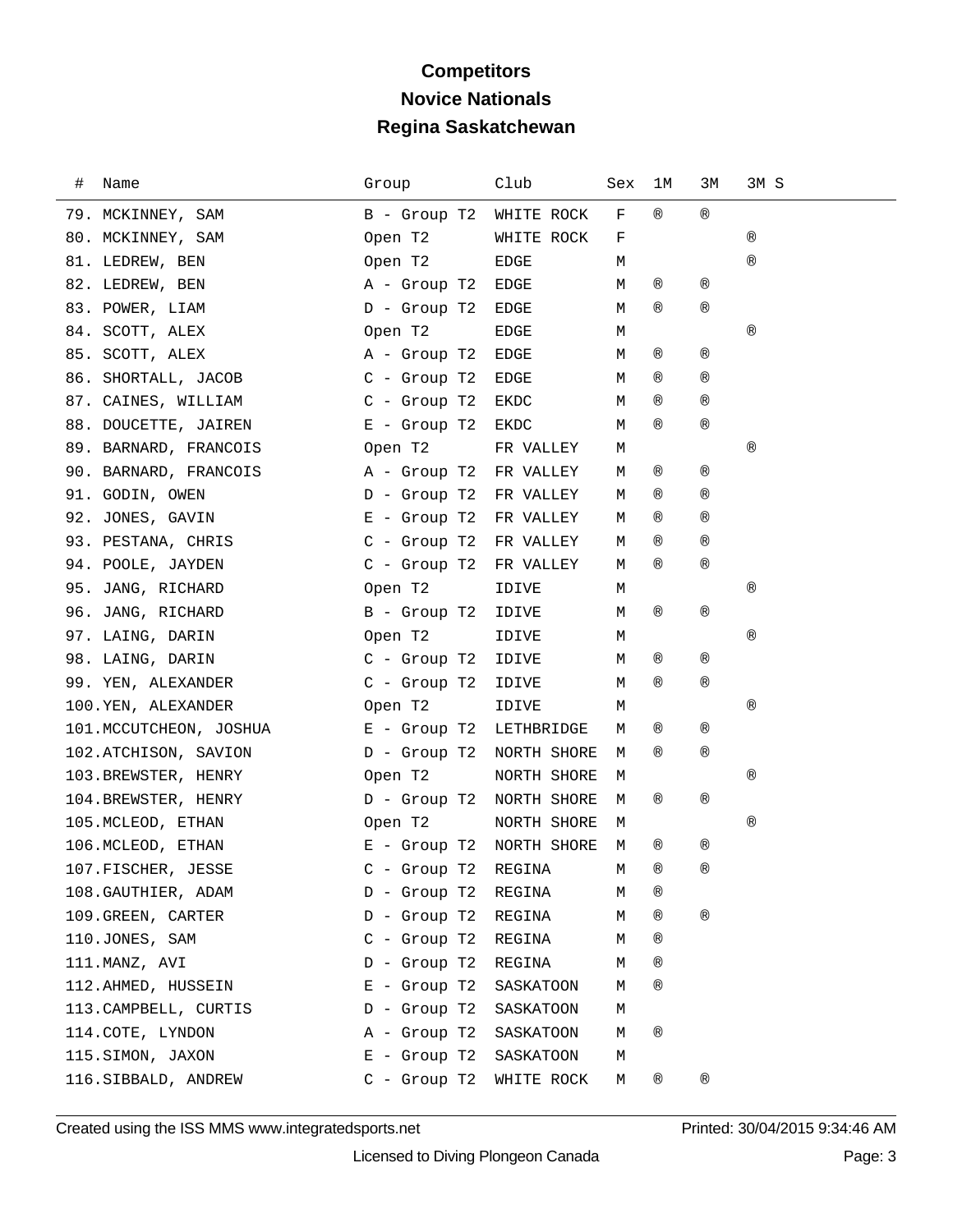| Ex. Rank Name |                        | Group                  | Club                  | Total  |
|---------------|------------------------|------------------------|-----------------------|--------|
|               | Referee: BURNETT, SEAN |                        |                       |        |
|               | Judge 1: BURNETT, SEAN |                        | Judge 2: CHEN, SIWEI  |        |
|               | Judge 3: MARTIN, LISA  |                        | Judge 4: FISH, SOPHIA |        |
|               | Judge 5: BUSH, BARB    |                        |                       |        |
|               |                        |                        |                       |        |
| 1.            | SCOTT, ALEX            | A - Group T2 EDGE      |                       | 262.20 |
|               | 2. BARNARD, FRANCOIS   | A - Group T2 FR VALLEY |                       | 254.55 |
| 3.            | LEDREW, BEN            | A - Group T2 EDGE      |                       | 243.55 |
|               | 4. COTE, LYNDON        | A - Group T2 SASKATOON |                       | 193.90 |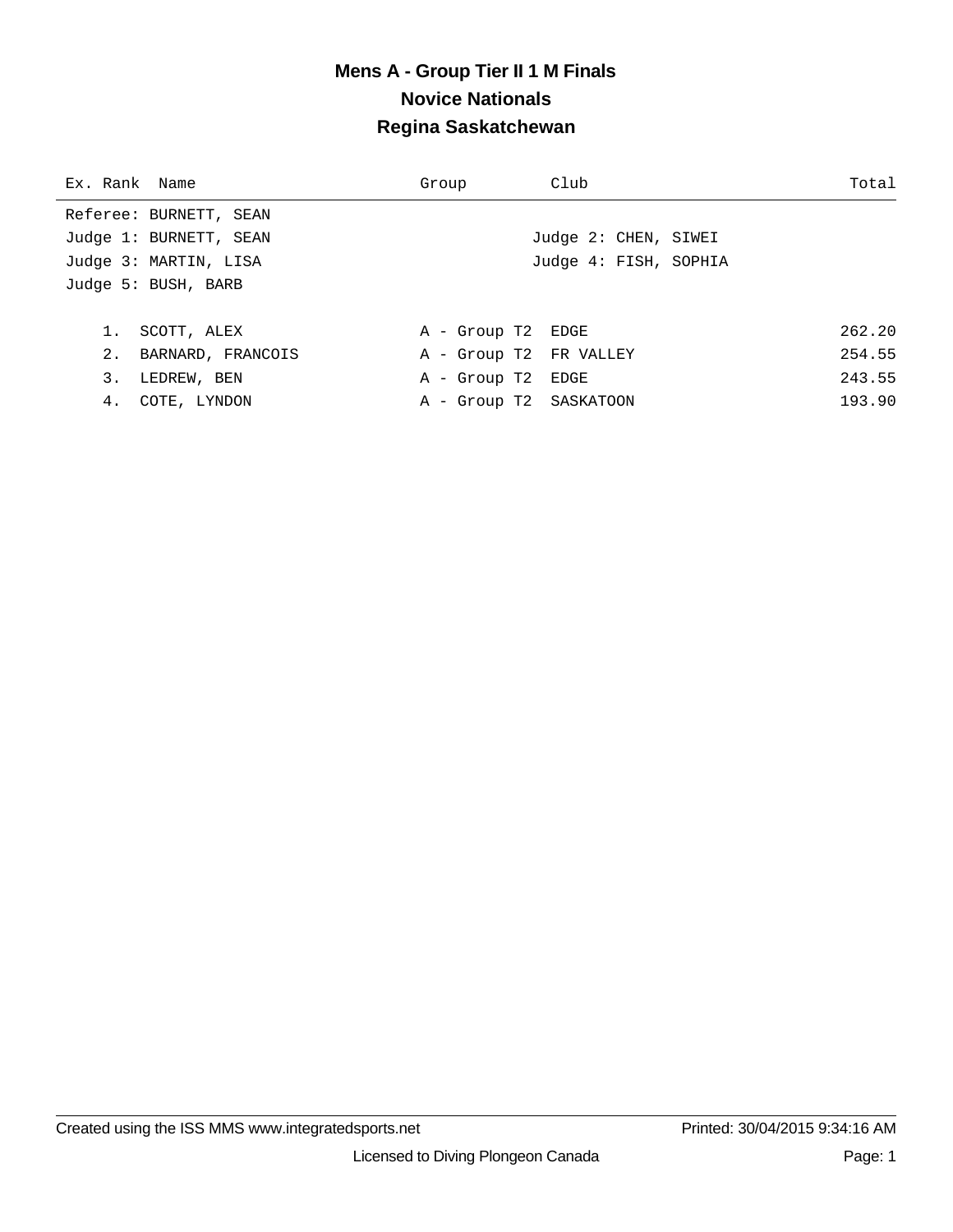| Ex. Rank Name        | Group                  | Club | Total  |
|----------------------|------------------------|------|--------|
| 1. SCOTT, ALEX       | A - Group T2 EDGE      |      | 254.75 |
| 2. BARNARD, FRANCOIS | A - Group T2 FR VALLEY |      | 239.80 |
| 3. LEDREW, BEN       | A - Group T2 EDGE      |      | 212.85 |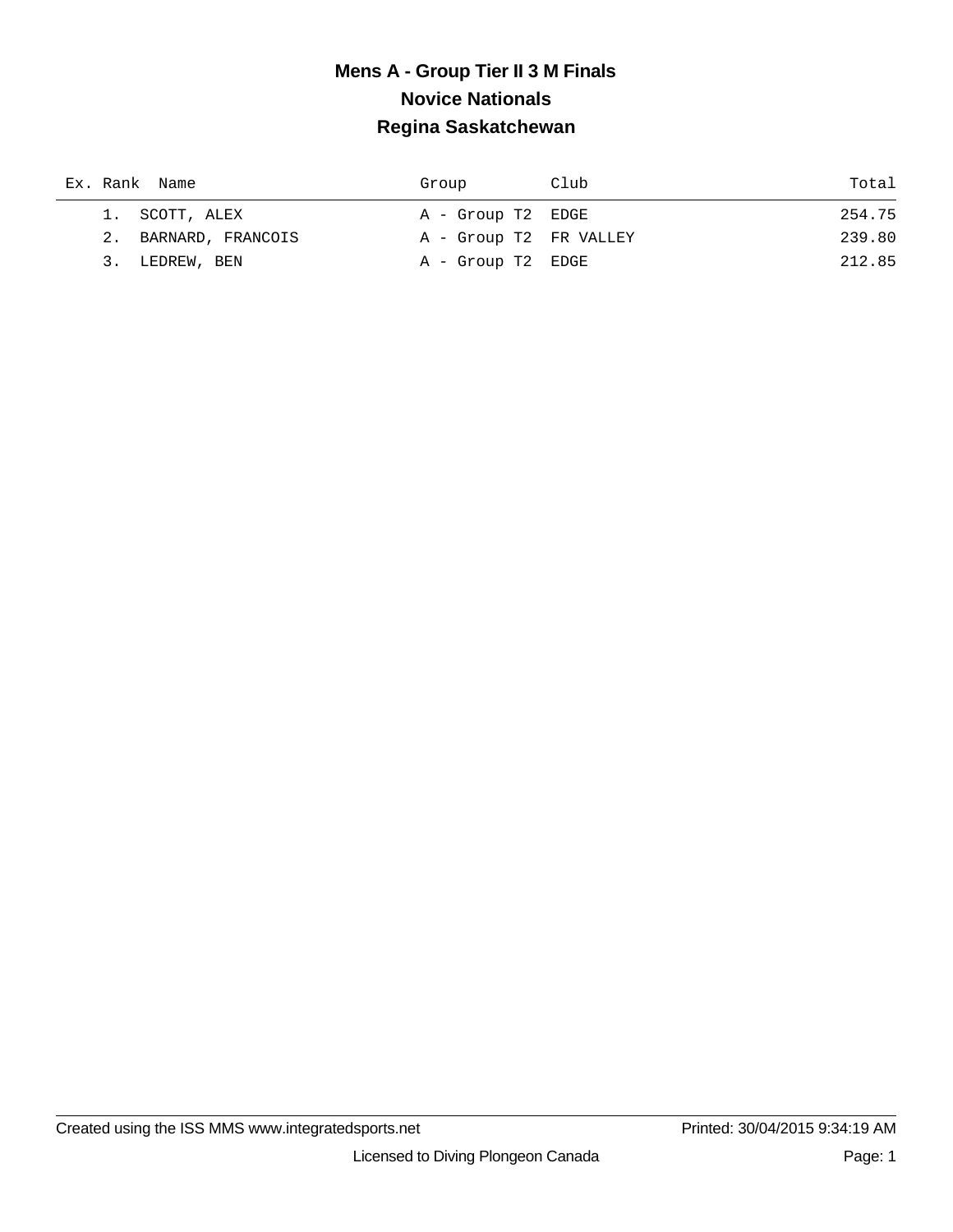| Ex. Rank<br>Name | Group              | 11ub | Totai |
|------------------|--------------------|------|-------|
| 1. JANG, RICHARD | B - Group T2 IDIVE |      | 267.  |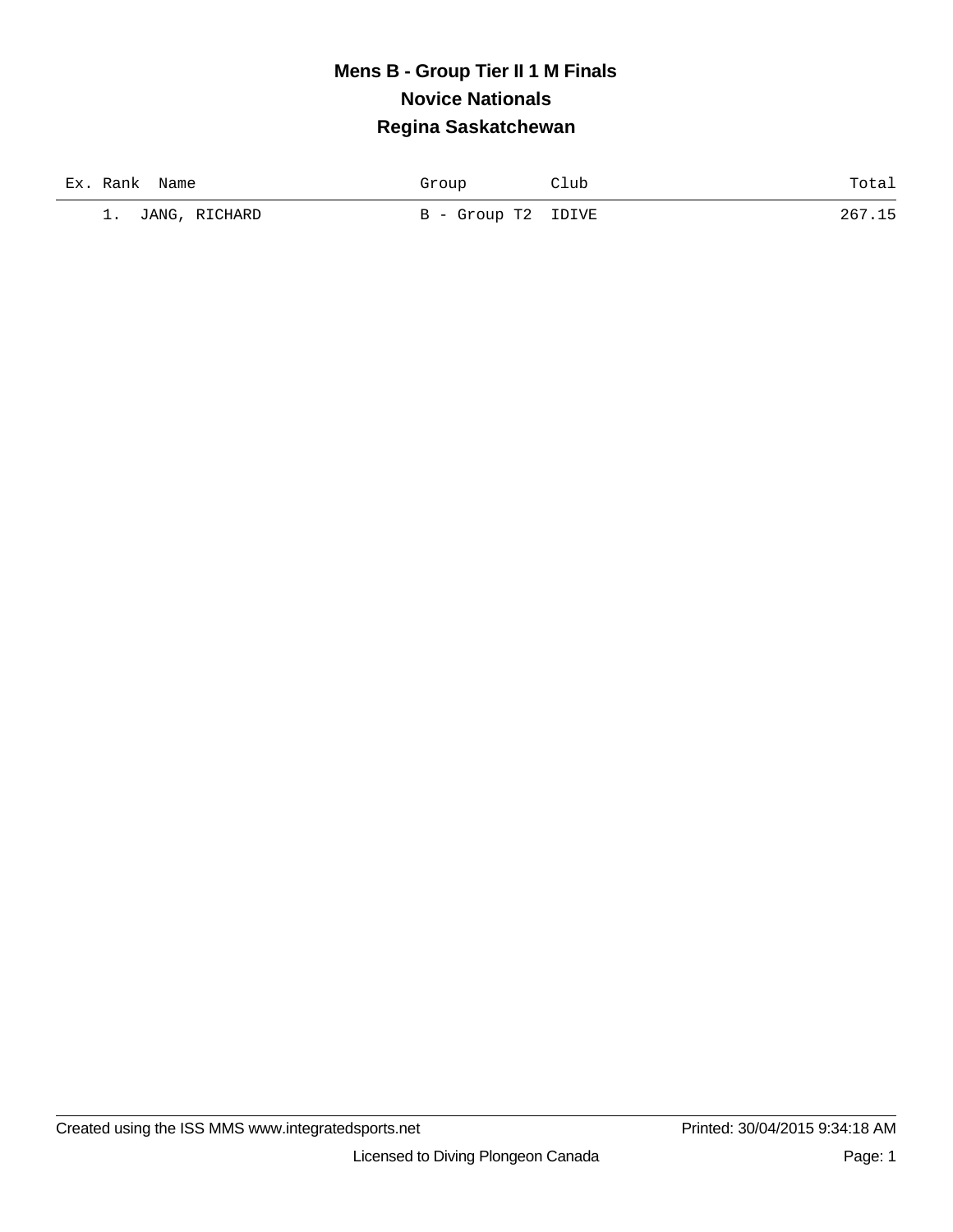| Ex. Rank Name          | Club<br>Group       | Total  |
|------------------------|---------------------|--------|
| Referee: BURNETT, SEAN |                     |        |
| Judge 1: BURNETT, SEAN | Judge 2: BUSH, BARB |        |
| Judge 3: CRERAR, ALEX  | Judge 4: SCOTT, ROB |        |
| Judge 5: TOTH, SARA    |                     |        |
|                        |                     |        |
| JANG, RICHARD          | B - Group T2 IDIVE  | 190.90 |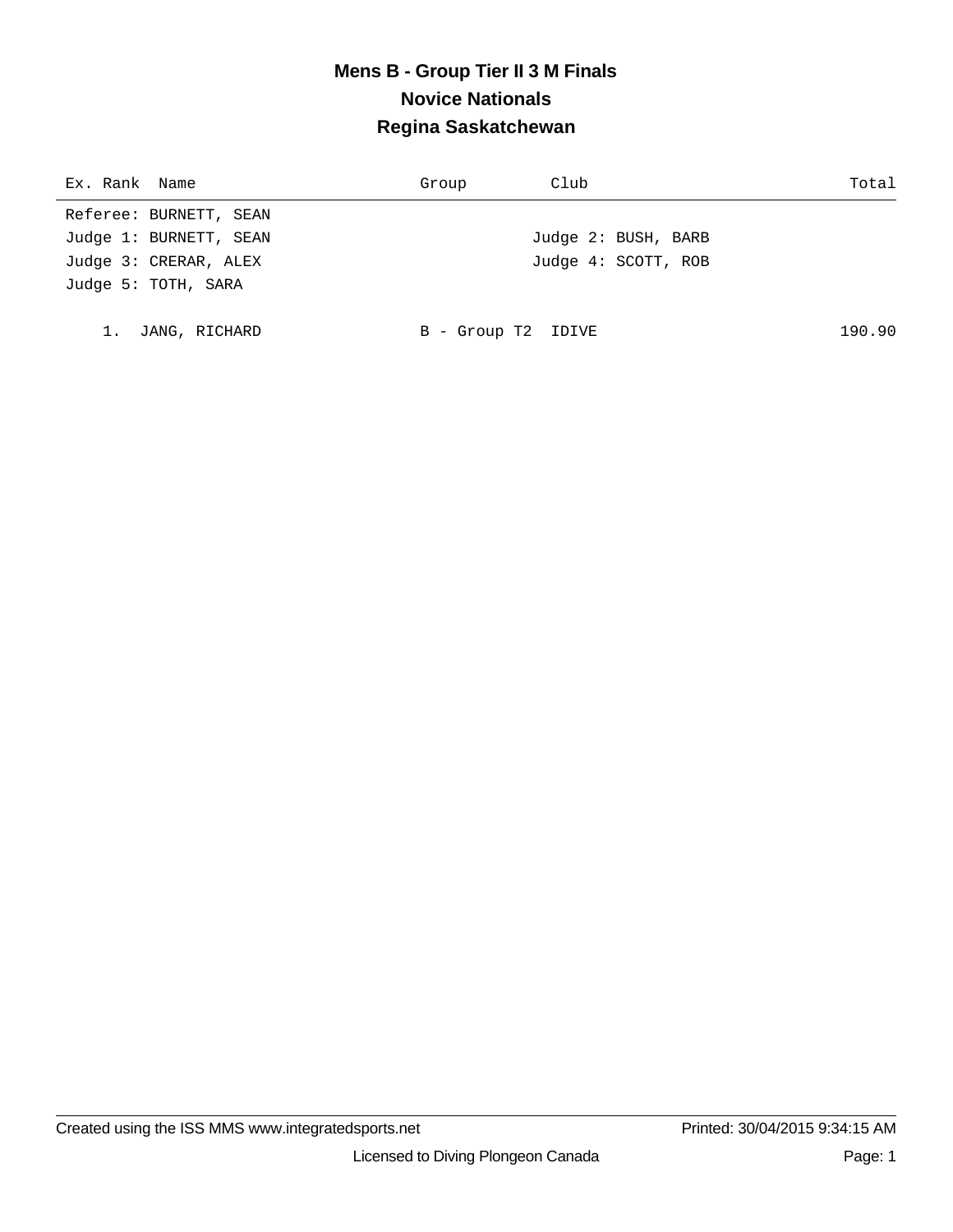| Ex. Rank Name |                            | Group                   | Club                    | Total  |
|---------------|----------------------------|-------------------------|-------------------------|--------|
|               | Referee: TOTH, SARA        |                         |                         |        |
|               | Judge 1: TOTH, SARA        |                         | Judge 2: CHEN, SIWEI    |        |
|               | Judge 3: BURBRIDGE, CONNOR |                         | Judge 4: DEE, KELLY     |        |
|               | Judge 5: THERRIEU, FIONA   |                         |                         |        |
|               |                            |                         |                         |        |
|               | 1. POOLE, JAYDEN           |                         | C - Group T2 FR VALLEY  | 223.40 |
| 2.            | SHORTALL, JACOB            | $C - Group T2 EDGE$     |                         | 209.65 |
| 3.            | JONES, SAM                 | C - Group T2 REGINA     |                         | 208.15 |
| 4.            | SIBBALD, ANDREW            |                         | C - Group T2 WHITE ROCK | 189.20 |
| 5.            | CAINES, WILLIAM            | $C - Group T2$ EKDC     |                         | 174.25 |
| б.            | LAING, DARIN               | $C$ - Group T2 IDIVE    |                         | 166.55 |
| 7.            | FISCHER, JESSE             | C - Group T2 REGINA     |                         | 162.40 |
| 8.            | PESTANA, CHRIS             |                         | C - Group T2 FR VALLEY  | 151.30 |
| 9.            | YEN, ALEXANDER             | $C -$ Group T $2$ IDIVE |                         | 150.65 |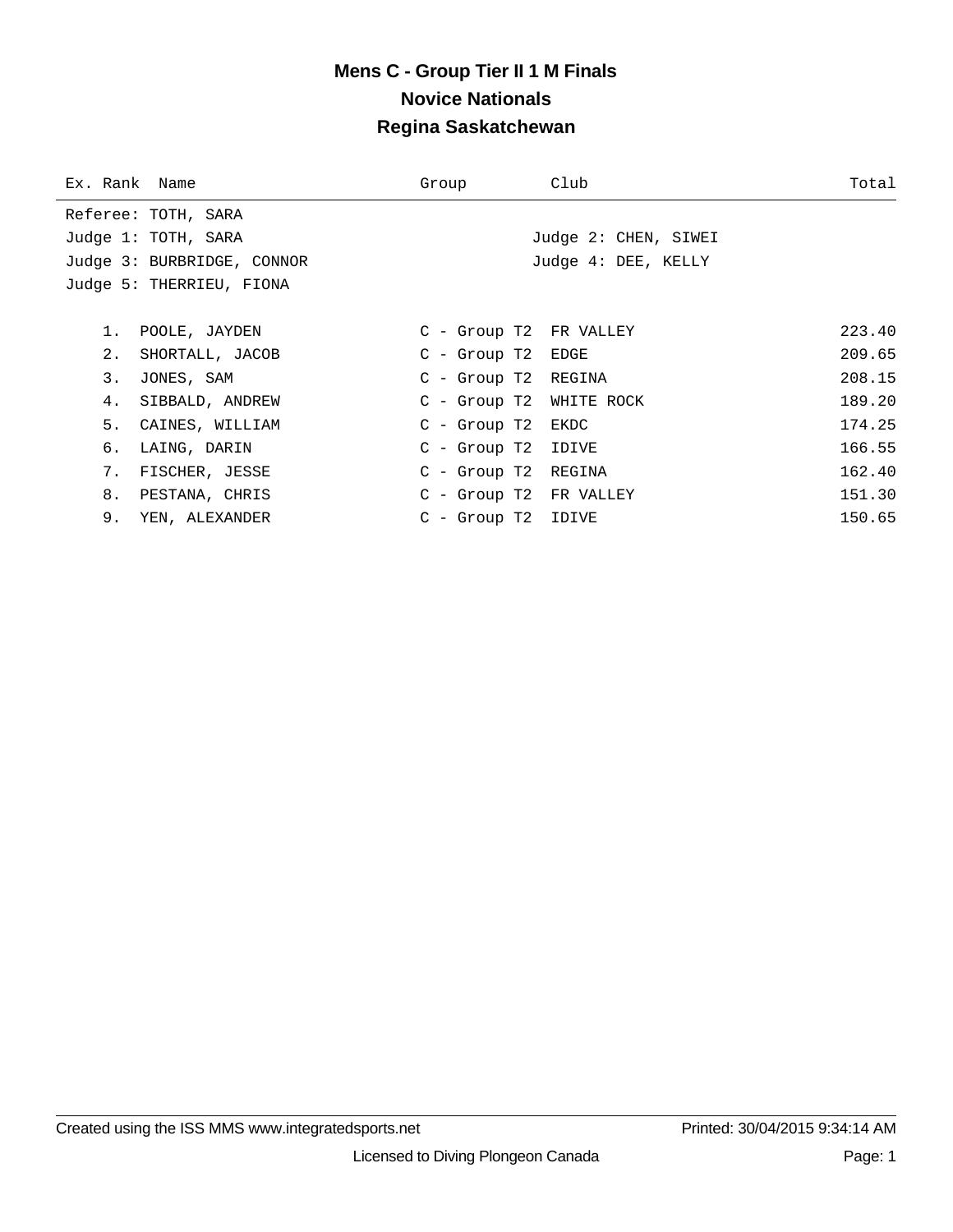|    | Ex. Rank Name      | Group                   | Club | Total  |
|----|--------------------|-------------------------|------|--------|
|    | POOLE, JAYDEN      | C - Group T2 FR VALLEY  |      | 194.30 |
|    | 2. SHORTALL, JACOB | $C - Group T2 EDGE$     |      | 175.20 |
|    | 3. SIBBALD, ANDREW | C - Group T2 WHITE ROCK |      | 159.70 |
|    | 4. YEN, ALEXANDER  | $C$ - Group T2 IDIVE    |      | 146.30 |
|    | 5. CAINES, WILLIAM | $C - Group T2$ EKDC     |      | 138.25 |
|    | 6. FISCHER, JESSE  | C - Group T2 REGINA     |      | 125.15 |
| 7. | LAING, DARIN       | $C - Group T2 IDIVE$    |      | 118.80 |
| 8. | PESTANA, CHRIS     | C - Group T2 FR VALLEY  |      | 110.50 |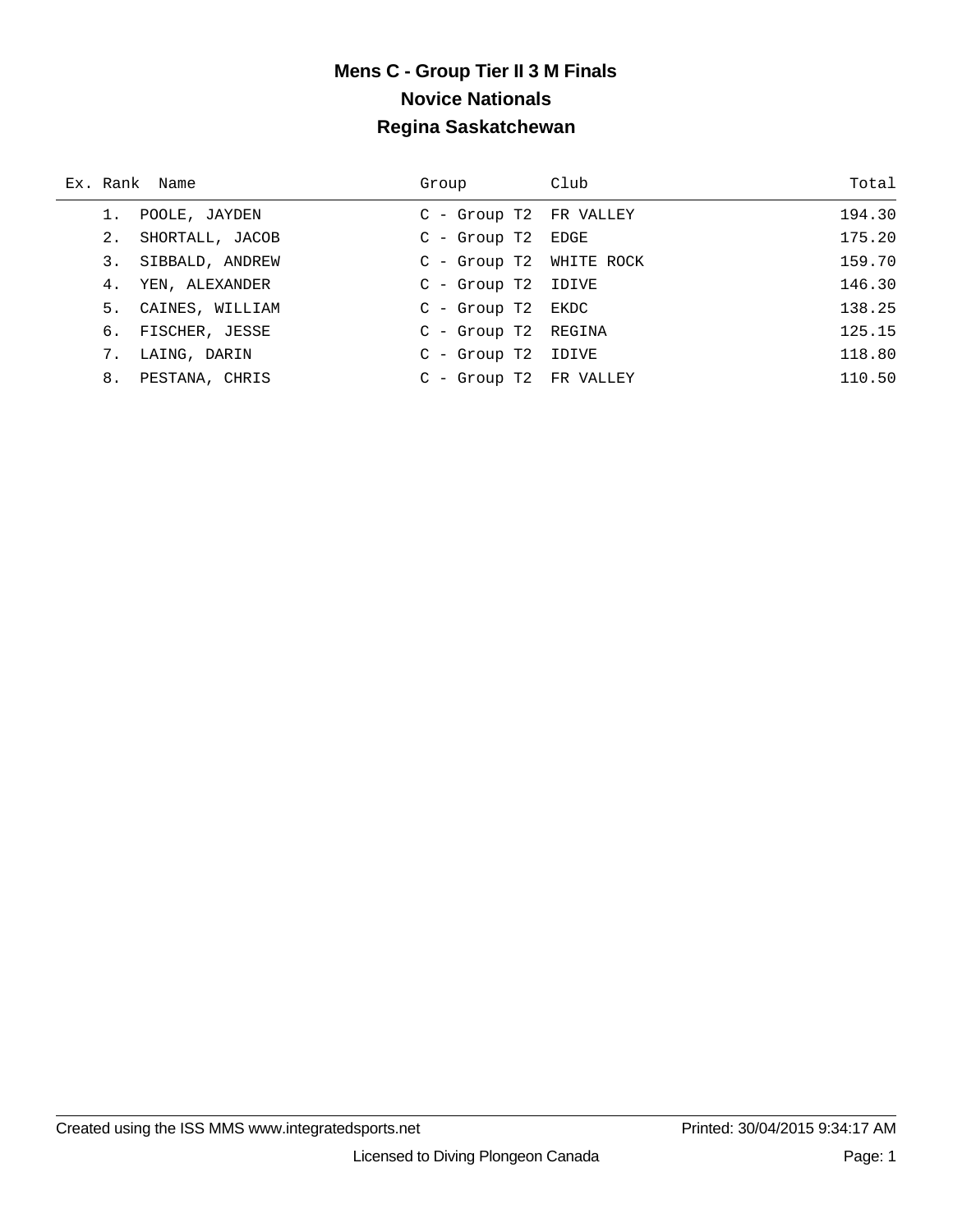|    | Ex. Rank Name       | Group                   | Club | Total  |
|----|---------------------|-------------------------|------|--------|
|    | POWER, LIAM         | D - Group T2 EDGE       |      | 152.90 |
|    | 2. BREWSTER, HENRY  | D - Group T2 NORTH SHOR |      | 149.80 |
| 3. | GREEN, CARTER       | D - Group T2 REGINA     |      | 138.05 |
|    | 4. ATCHISON, SAVION | D - Group T2 NORTH SHOR |      | 129.05 |
| 5. | GODIN, OWEN         | D - Group T2 FR VALLEY  |      | 125.45 |
| б. | GAUTHIER, ADAM      | D - Group T2 REGINA     |      | 119.80 |
| 7. | MANZ, AVI           | - Group T2 REGINA<br>D. |      | 105.00 |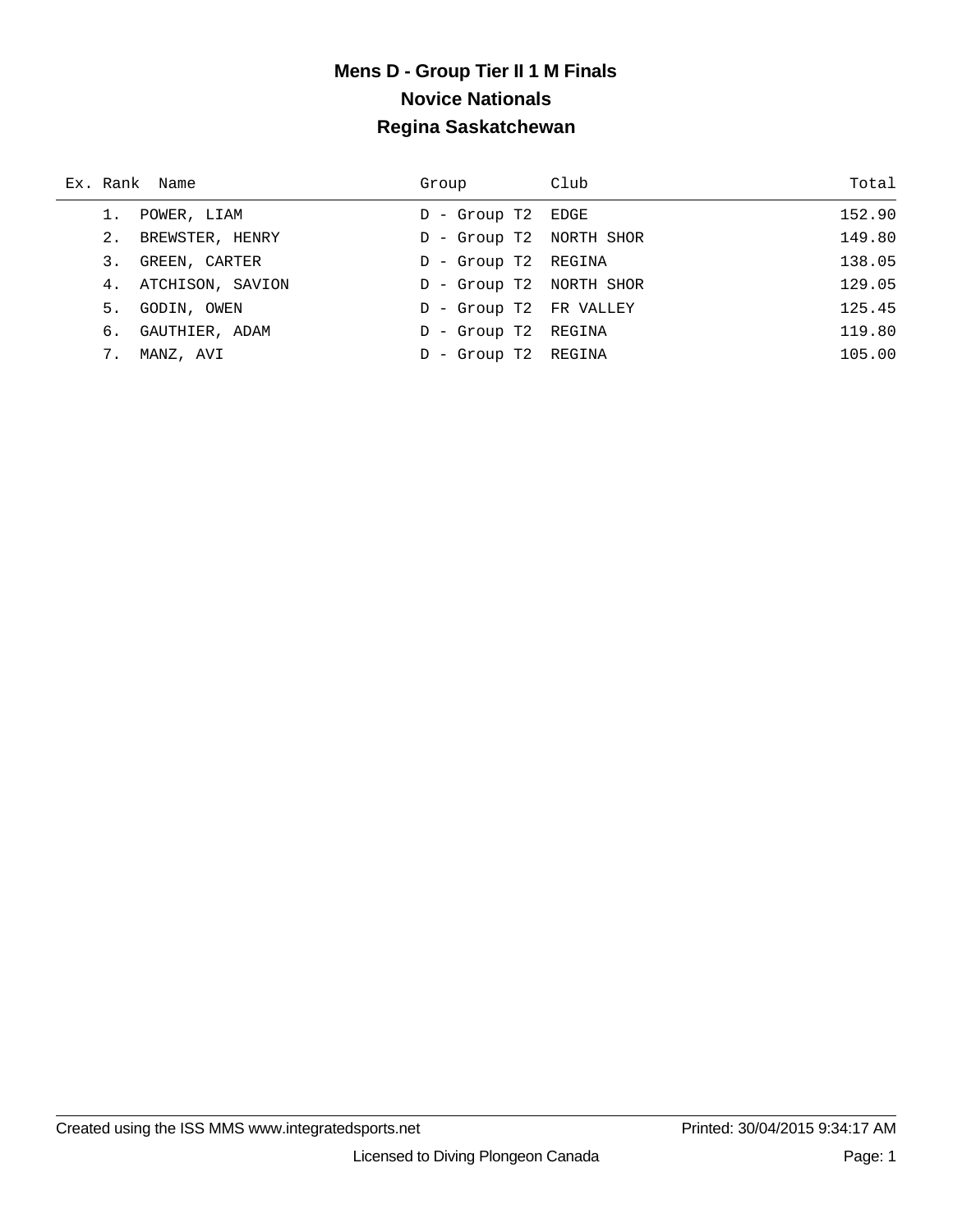| Ex. Rank Name         | Group                      | Club                   | Total  |
|-----------------------|----------------------------|------------------------|--------|
| Referee: BUSH, BARB   |                            |                        |        |
| Judge 1: BUSH, BARB   |                            | Judge 2: BURNETT, SEAN |        |
| Judge 3: FYHN, TAYLOR |                            | Judge 4: BERTOLO, ROB  |        |
| Judge 5: FISH, SOPHIA |                            |                        |        |
|                       |                            |                        |        |
| 1.<br>POWER, LIAM     | D - Group T2 EDGE          |                        | 161.60 |
| 2. BREWSTER, HENRY    | D - Group T2 NORTH SHOR    |                        | 146.10 |
| 3.<br>GREEN, CARTER   | D - Group T2 REGINA        |                        | 145.90 |
| 4. ATCHISON, SAVION   | - Group T2 NORTH SHOR<br>D |                        | 131.80 |
| 5. GODIN, OWEN        | - Group T2 FR VALLEY       |                        | 127.45 |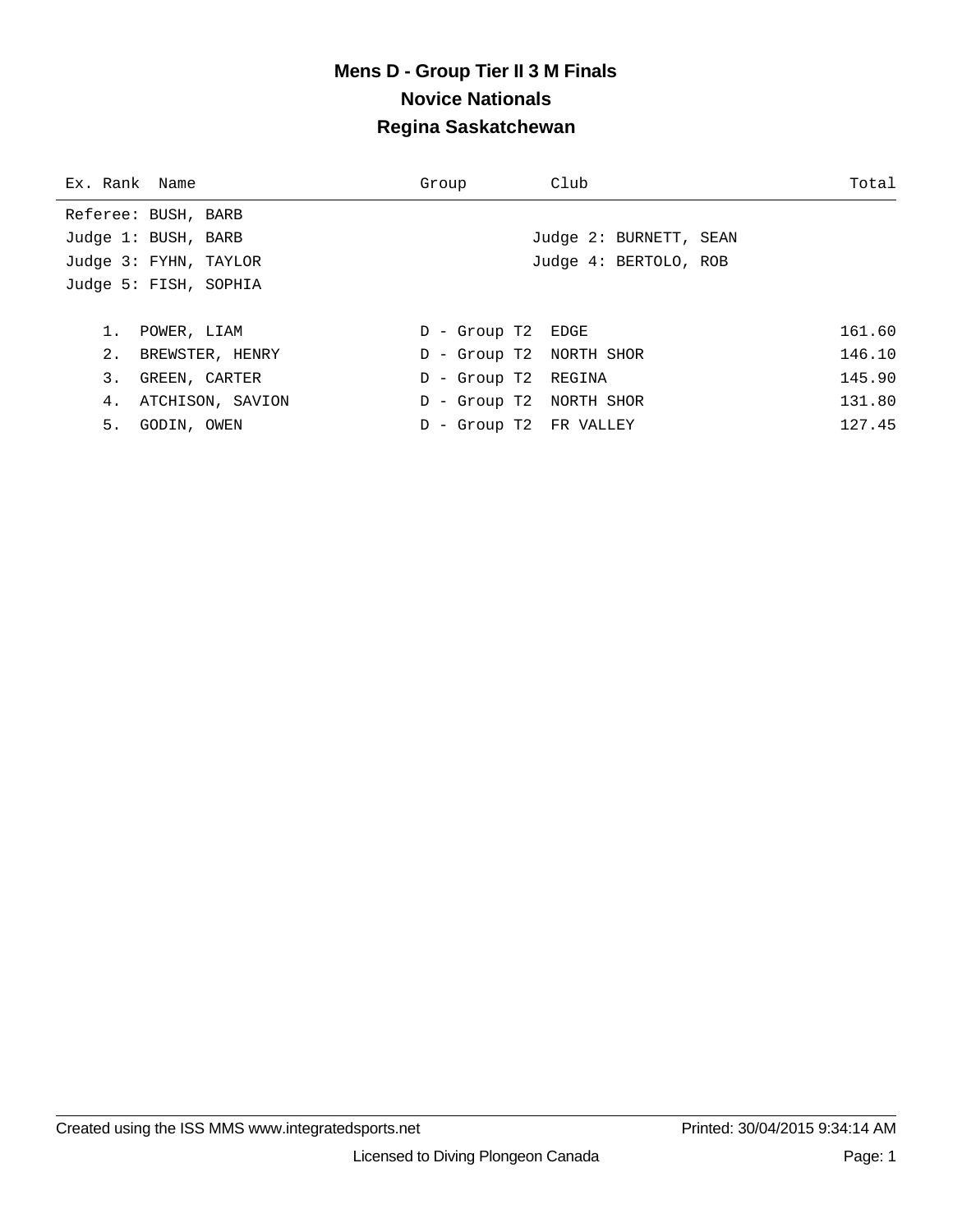| Ex. Rank Name         | Group                   | Club | Total  |
|-----------------------|-------------------------|------|--------|
| 1. MCLEOD, ETHAN      | E - Group T2 NORTH SHOR |      | 140.10 |
| 2. DOUCETTE, JAIREN   | $E -$ Group T2 EKDC     |      | 117.10 |
| 3. JONES, GAVIN       | E - Group T2 FR VALLEY  |      | 106.55 |
| 4. MCCUTCHEON, JOSHUA | E - Group T2 LETHBRIDGE |      | 99.15  |
| 5. AHMED, HUSSEIN     | E - Group T2 SASKATOON  |      | 92.20  |
| 6. SIMON, JAXON       | E - Group T2 SASKATOON  |      | 85.30  |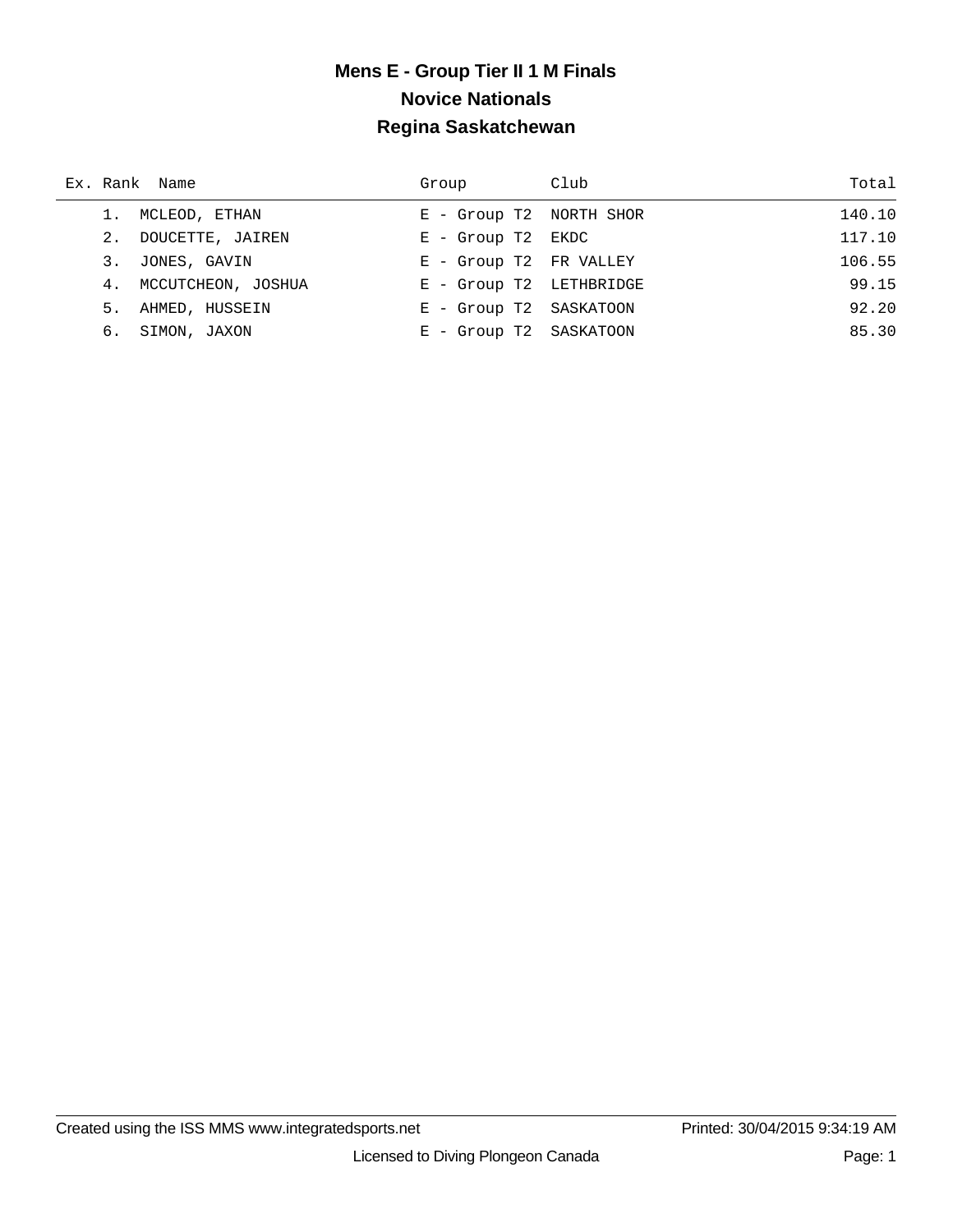| Ex. Rank Name |                            | Group                   | Club                       | Total  |
|---------------|----------------------------|-------------------------|----------------------------|--------|
|               | Referee: CRERAR, ALEX      |                         |                            |        |
|               | Judge 1: CRERAR, ALEX      |                         | Judge 2: BURNETT, SEAN     |        |
|               | Judge 3: THERRIEU, FIONA   |                         | Judge 4: HAMILTON, LINDSAY |        |
|               | Judge 5: BURBRIDGE, CONNOR |                         |                            |        |
|               |                            |                         |                            |        |
| 1.            | JONES, GAVIN               | E - Group T2 FR VALLEY  |                            | 145.60 |
| 2.            | MCLEOD, ETHAN              | E - Group T2 NORTH SHOR |                            | 144.55 |
| 3.            | MCCUTCHEON, JOSHUA         | E - Group T2 LETHBRIDGE |                            | 130.90 |
| 4.            | DOUCETTE, JAIREN           | $E -$ Group T2 EKDC     |                            | 111.40 |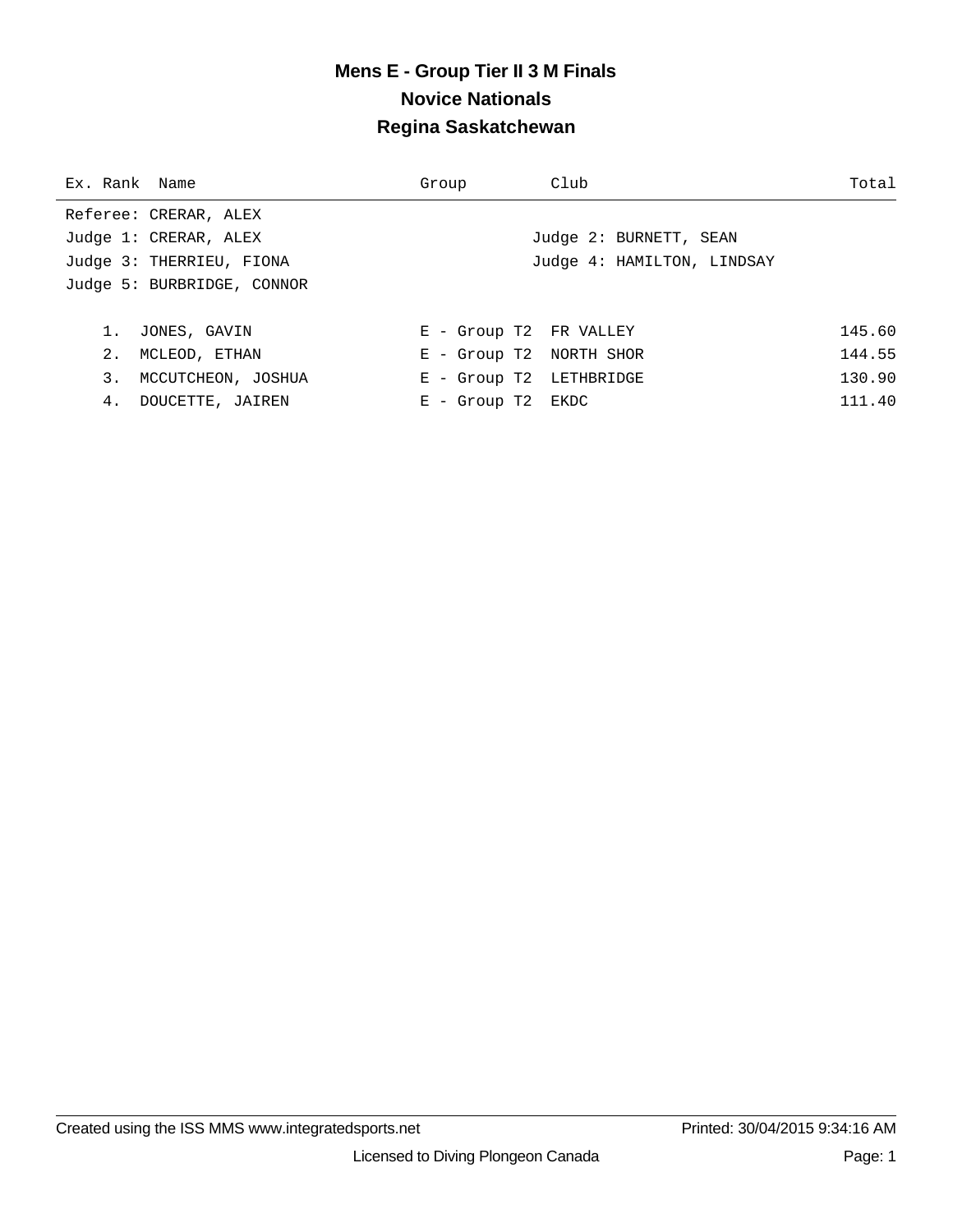# **Mens Open Tier II 3 M Synchro Finals Novice Nationals Regina Saskatchewan**

| Ex. Rank Name |                                   | Club            | Total  |
|---------------|-----------------------------------|-----------------|--------|
|               | BARNARD, FRANCOIS / JANG, RICHARD | FR VALLEY/IDIVE | 196.68 |
| 2.            | BREWSTER, HENRY / MCLEOD, ETHAN   | NORTH SHORE     | 175.17 |
| 3.            | LEDREW, BEN / SCOTT, ALEX         | EDGE            | 154.59 |
| 4.            | / YEN, ALEXANDER<br>LAING, DARIN  | IDIVE           | 148.95 |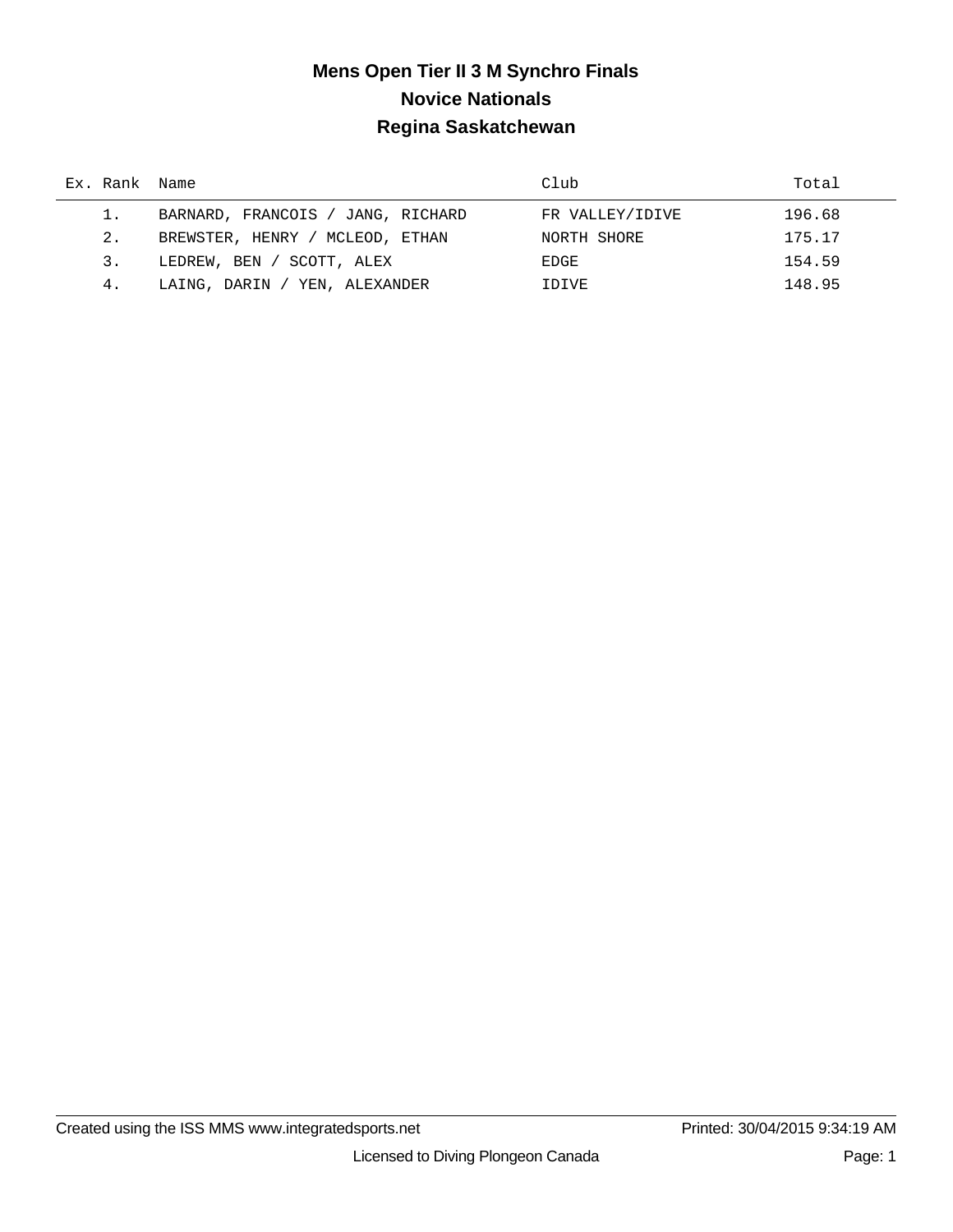| Ex. Rank Name      | Group                  | Club | Total  |
|--------------------|------------------------|------|--------|
| 1. MCKENZIE, KAYLA | A - Group T2 REGINA    |      | 254.25 |
| 2. BERTOLO, SOPHIA | A - Group T2 EDGE      |      | 252.45 |
| 3. BOECHLER, KAYLA | A - Group T2 SASKATOON |      | 245.45 |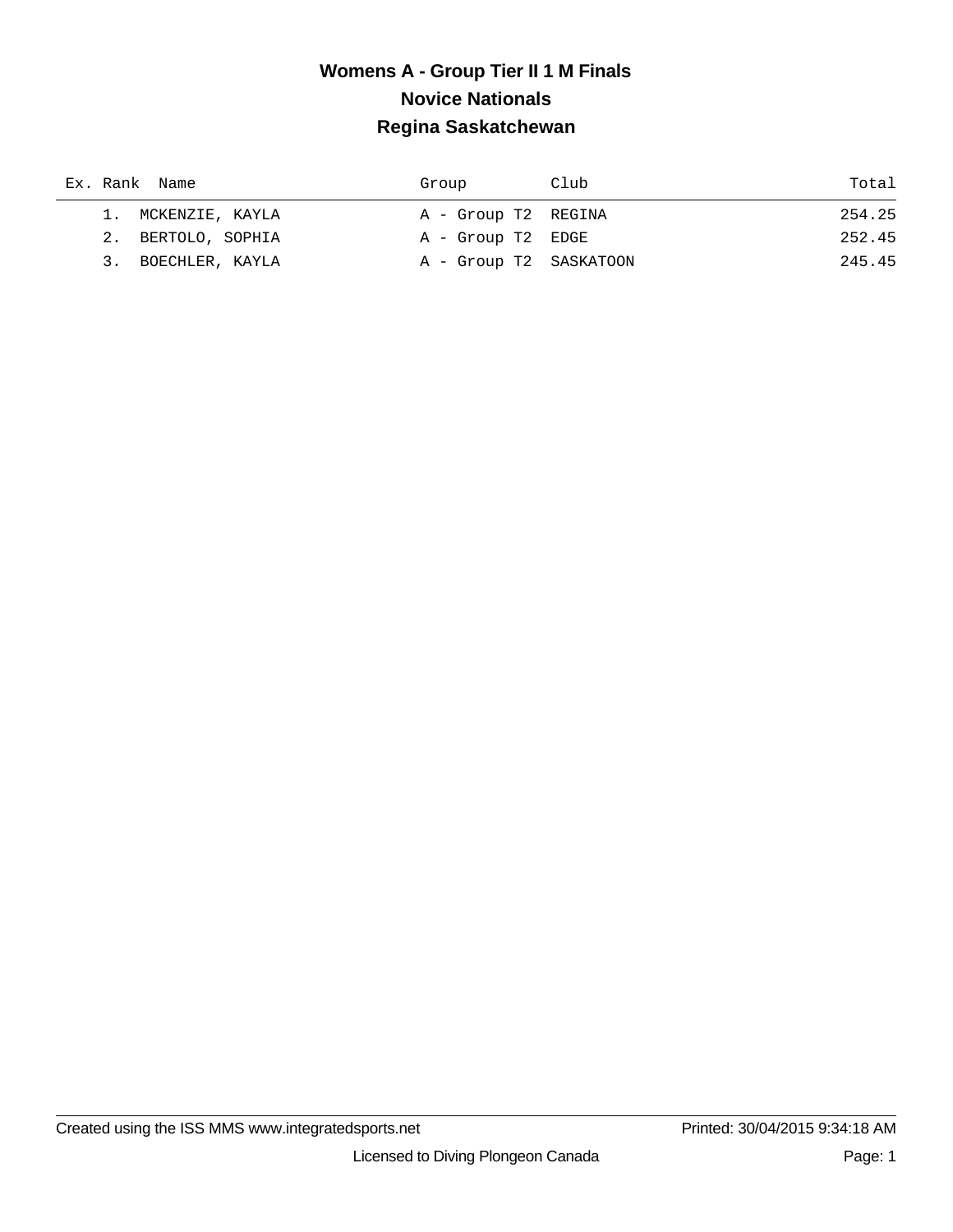| Club                                                             | Total                                                |
|------------------------------------------------------------------|------------------------------------------------------|
|                                                                  |                                                      |
|                                                                  | Judge 2: JAMIESON, KELLY                             |
|                                                                  | Judge 4: TOTH, SARA                                  |
|                                                                  |                                                      |
|                                                                  |                                                      |
|                                                                  | 271.60                                               |
|                                                                  | 252.90                                               |
| Judge 3: HAMILTON, LINDSAY<br>LINGHAM, KAILEE<br>BERTOLO, SOPHIA | Group<br>A - Group T2 FR VALLEY<br>A - Group T2 EDGE |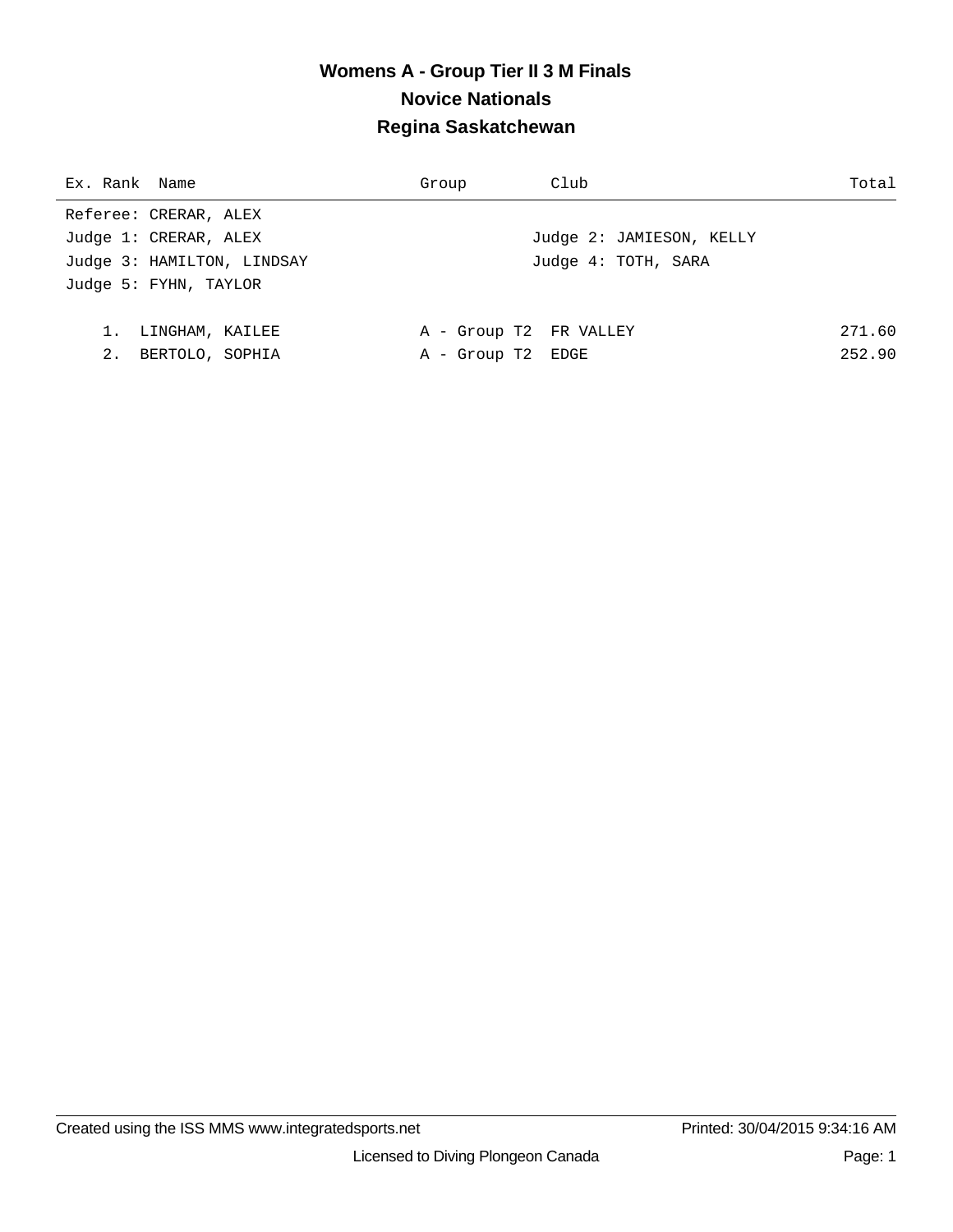| Ex. Rank Name |                        | Group                  | Club                    | Total  |
|---------------|------------------------|------------------------|-------------------------|--------|
|               | Referee: BURNETT, SEAN |                        |                         |        |
|               | Judge 1: BURNETT, SEAN |                        | Judge 2: BUSH, BARB     |        |
|               | Judge 3: CRERAR, ALEX  |                        | Judge 4: SCOTT, ROB     |        |
|               | Judge 5: TOTH, SARA    |                        |                         |        |
|               |                        |                        |                         |        |
|               | 1. MORBEY, SARAH       |                        | B - Group T2 NORTH SHOR | 246.70 |
| 2.            | BROOKS, EMMA           |                        | B - Group T2 WHITE ROCK | 236.15 |
| 3.            | MARRINGTON, ALANNA     | B - Group T2 IDIVE     |                         | 228.10 |
| 4.            | MACKECHNIE, AMANDA     | B - Group T2 EKDC      |                         | 211.05 |
| 5.            | THERRIEN, CAMRYN       |                        | B - Group T2 NORTH SHOR | 208.80 |
| б.            | MASTEL-MARR, SAMANTHA  | B - Group T2 EKDC      |                         | 188.35 |
| 7.            | MCKINNEY, SAM          |                        | B - Group T2 WHITE ROCK | 184.60 |
| 8.            | MCPHIE, SARAH          | B - Group T2 REGINA    |                         | 178.55 |
|               | 9. CLOUTIER, ZOE       | B - Group T2 SASKATOON |                         | 172.00 |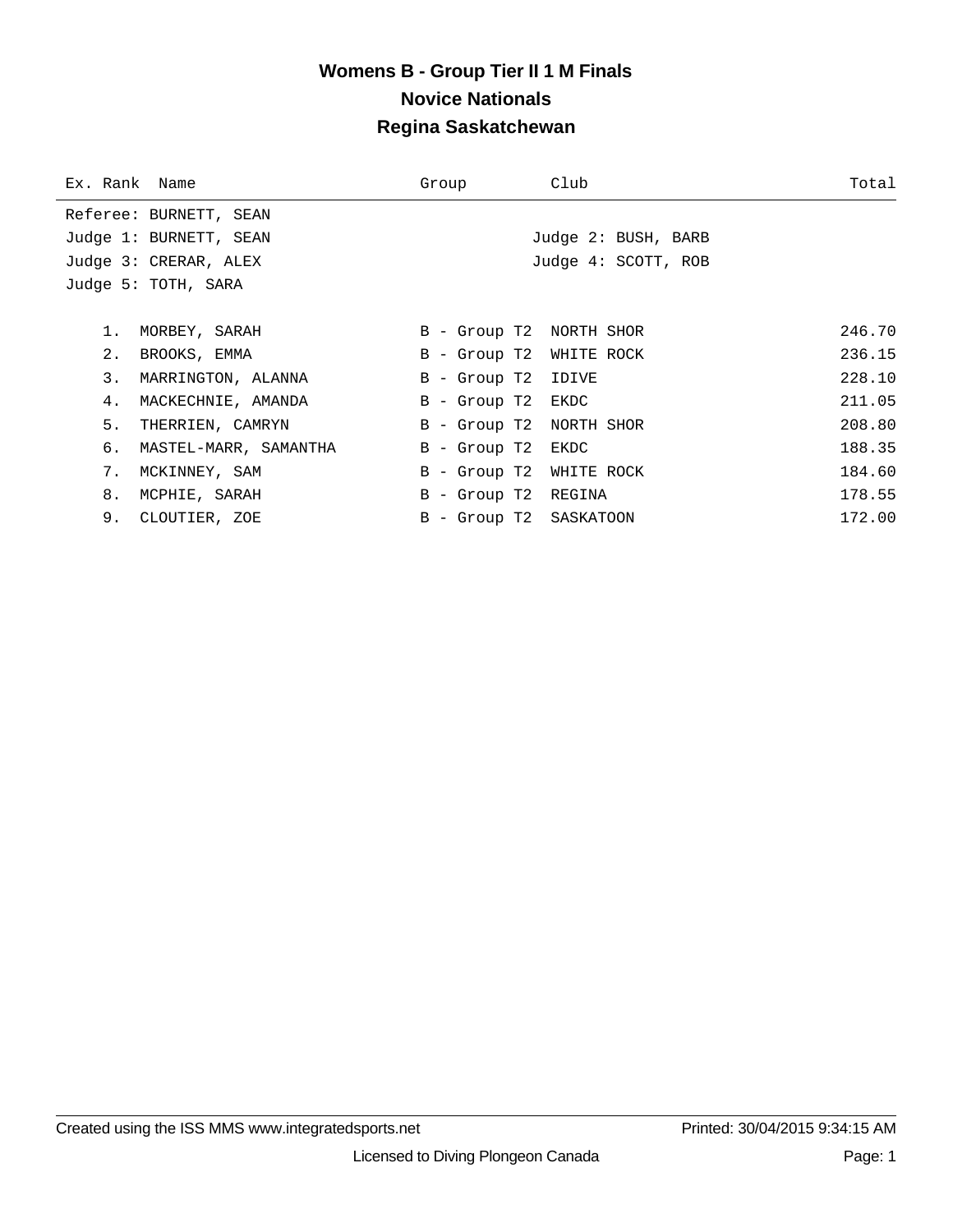|    | Ex. Rank Name         | Group                   | Club | Total  |
|----|-----------------------|-------------------------|------|--------|
|    | MORBEY, SARAH         | B - Group T2 NORTH SHOR |      | 237.85 |
| 2. | THERRIEN, CAMRYN      | B - Group T2 NORTH SHOR |      | 203.20 |
|    | 3. BROOKS, EMMA       | B - Group T2 WHITE ROCK |      | 192.45 |
|    | 4. MACKECHNIE, AMANDA | B - Group T2 EKDC       |      | 179.05 |
|    | 5. MCKINNEY, SAM      | B - Group T2 WHITE ROCK |      | 176.65 |
|    | 6. MARRINGTON, ALANNA | B - Group T2 IDIVE      |      | 172.30 |
| 7. | MCPHIE, SARAH         | B - Group T2 REGINA     |      | 165.45 |
|    | 8. CLOUTIER, ZOE      | B - Group T2 SASKATOON  |      | 157.85 |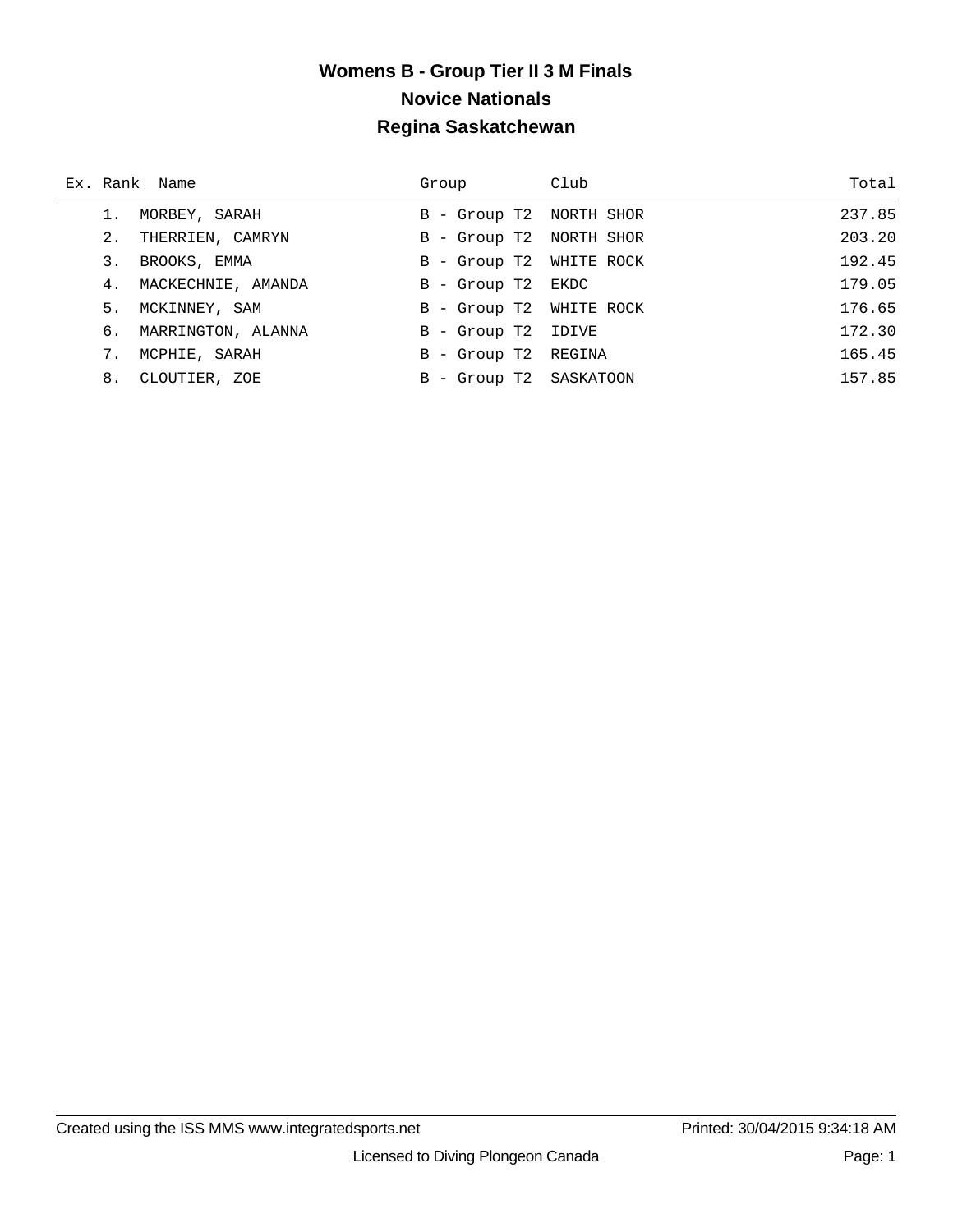|    | Ex. Rank Name         | Group                  | Club       | Total  |
|----|-----------------------|------------------------|------------|--------|
| 1. | BERTOLO, LILY         | $C -$ Group T2         | EDGE       | 196.75 |
| 2. | NICHOLS, BREANNA      | $C -$ Group T2         | FR VALLEY  | 190.75 |
| 3. | HEINRICHS, KATRINA    | $C -$ Group T2         | EKDC       | 190.15 |
| 4. | FRECKELTON, AURIA     | $C -$ Group T2         | EKDC       | 176.20 |
| 5. | JONES, JAEDEN         | $C -$ Group T2         | FR VALLEY  | 174.55 |
| б. | KENYON, KAYA          | $C -$ Group T2         | FR VALLEY  | 172.20 |
| 7. | WARNER, OLIVIA        | $C -$ Group T2         | NORTH SHOR | 168.85 |
| 8. | SCHMIDT, MACKENZIE    | $C - Group T2$         | REGINA     | 168.05 |
| 9. | PITTMAN, SOPHIE       | $C -$ Group T2         | EDGE       | 165.20 |
|    | 10. DAVIDSON, ELLA    | C - Group T2 FR VALLEY |            | 161.10 |
|    | 11. BLACKMORE, HANNAH | $C -$ Group T2         | EDGE       | 159.35 |
|    | 12. BORN, LEAH        | $C -$ Group T2         | EKDC       | 157.15 |
|    | 13. GILLETT, HALEY    | $C -$ Group T2         | EKDC       | 151.60 |
|    | 14. MCPHIE, BROOKE    | $C -$ Group T2         | REGINA     | 148.90 |
|    | 15. MANZ, EDEN        | $C -$ Group T2         | REGINA     | 139.60 |
|    | 16. WIER, MIA         | C - Group T2           | SASKATOON  | 135.10 |
|    | 17. KERSHAW, LEAH     | $C$ - Group T2         | EKDC       | 133.90 |
|    | 18. CHIRICO, ANGELA   | $C -$ Group T2         | NORTH SHOR | 108.55 |

÷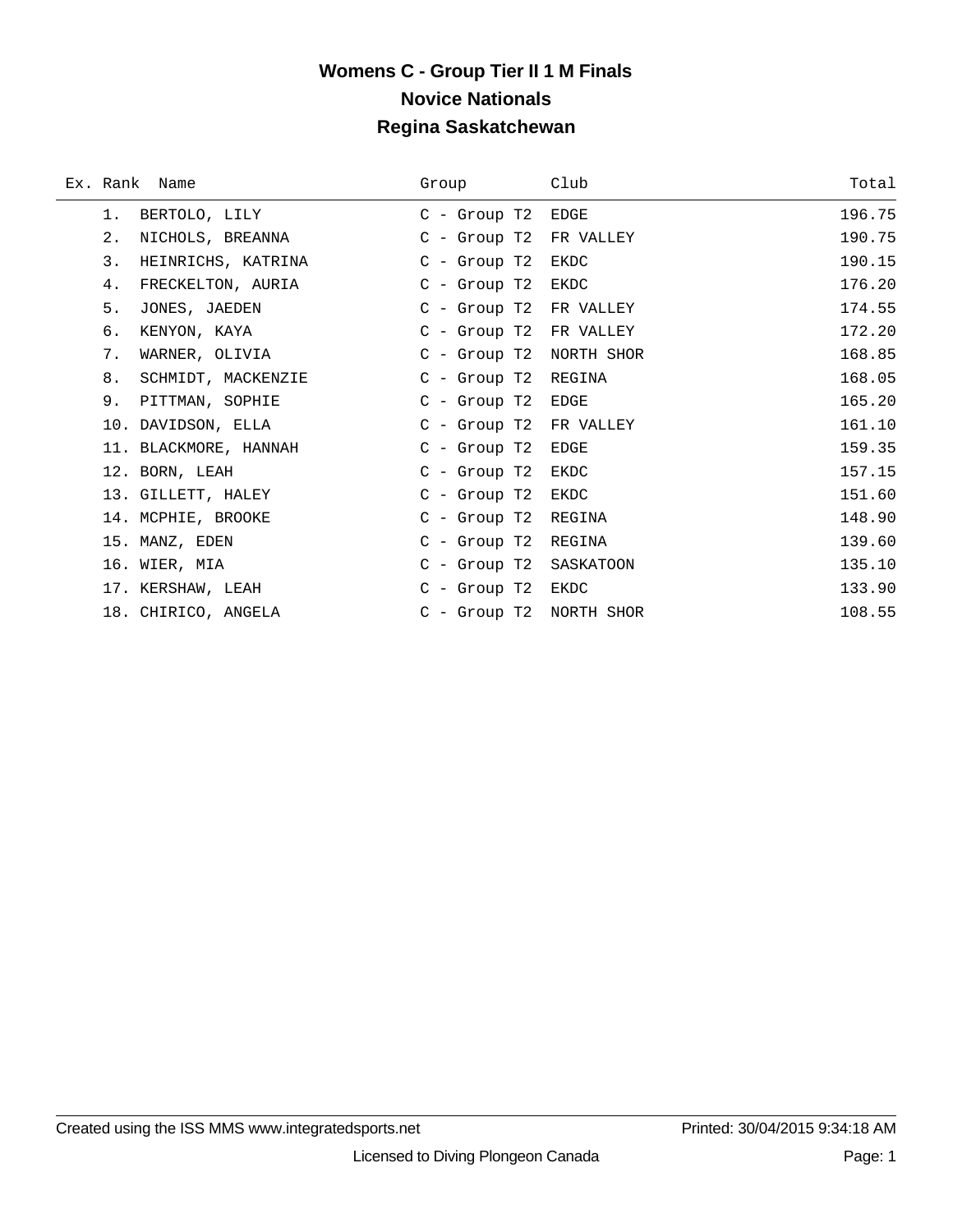| Ex. Rank Name |                            | Group                   | Club                   | Total  |
|---------------|----------------------------|-------------------------|------------------------|--------|
|               | Referee: TOTH, SARA        |                         |                        |        |
|               | Judge 1: TOTH, SARA        |                         | Judge 2: BELLIS, LYDIA |        |
|               | Judge 3: BURBRIDGE, CONNOR |                         | Judge 4: BUSH, BARB    |        |
|               | Judge 5: HAMILTON, LINDSAY |                         |                        |        |
|               |                            |                         |                        |        |
| 1.            | NICHOLS, BREANNA           | C - Group T2 FR VALLEY  |                        | 178.75 |
| 2.            | HEINRICHS, KATRINA         | $C$ - Group T $2$       | EKDC                   | 173.85 |
| 3.            | BERTOLO, LILY              | C - Group T2 EDGE       |                        | 169.50 |
| 4.            | JONES, JAEDEN              | C - Group T2 FR VALLEY  |                        | 167.20 |
| 5.            | KENYON, KAYA               | C - Group T2 FR VALLEY  |                        | 162.45 |
| б.            | BLACKMORE, HANNAH          | $C -$ Group T2          | EDGE                   | 156.25 |
| 7.            | PITTMAN, SOPHIE            | $C$ - Group T2          | EDGE                   | 150.10 |
| 8.            | DAVIDSON, ELLA             | C - Group T2 FR VALLEY  |                        | 149.40 |
|               | 9. GILLETT, HALEY          | $C -$ Group T2          | EKDC                   | 148.75 |
|               | 10. FRECKELTON, AURIA      | $C$ - Group T $2$       | EKDC                   | 143.70 |
|               | 11. MCPHIE, BROOKE         | C - Group T2 REGINA     |                        | 141.40 |
|               | 12. WARNER, OLIVIA         | C - Group T2 NORTH SHOR |                        | 135.95 |
|               | 13. SCHMIDT, MACKENZIE     | $C$ - Group T $2$       | REGINA                 | 135.00 |
|               | 14. BORN, LEAH             | $C -$ Group T2          | EKDC                   | 131.45 |
|               | 15. CHIRICO, ANGELA        | C - Group T2 NORTH SHOR |                        | 118.10 |
|               | 16. KERSHAW, LEAH          | $C -$ Group T2          | EKDC                   | 93.20  |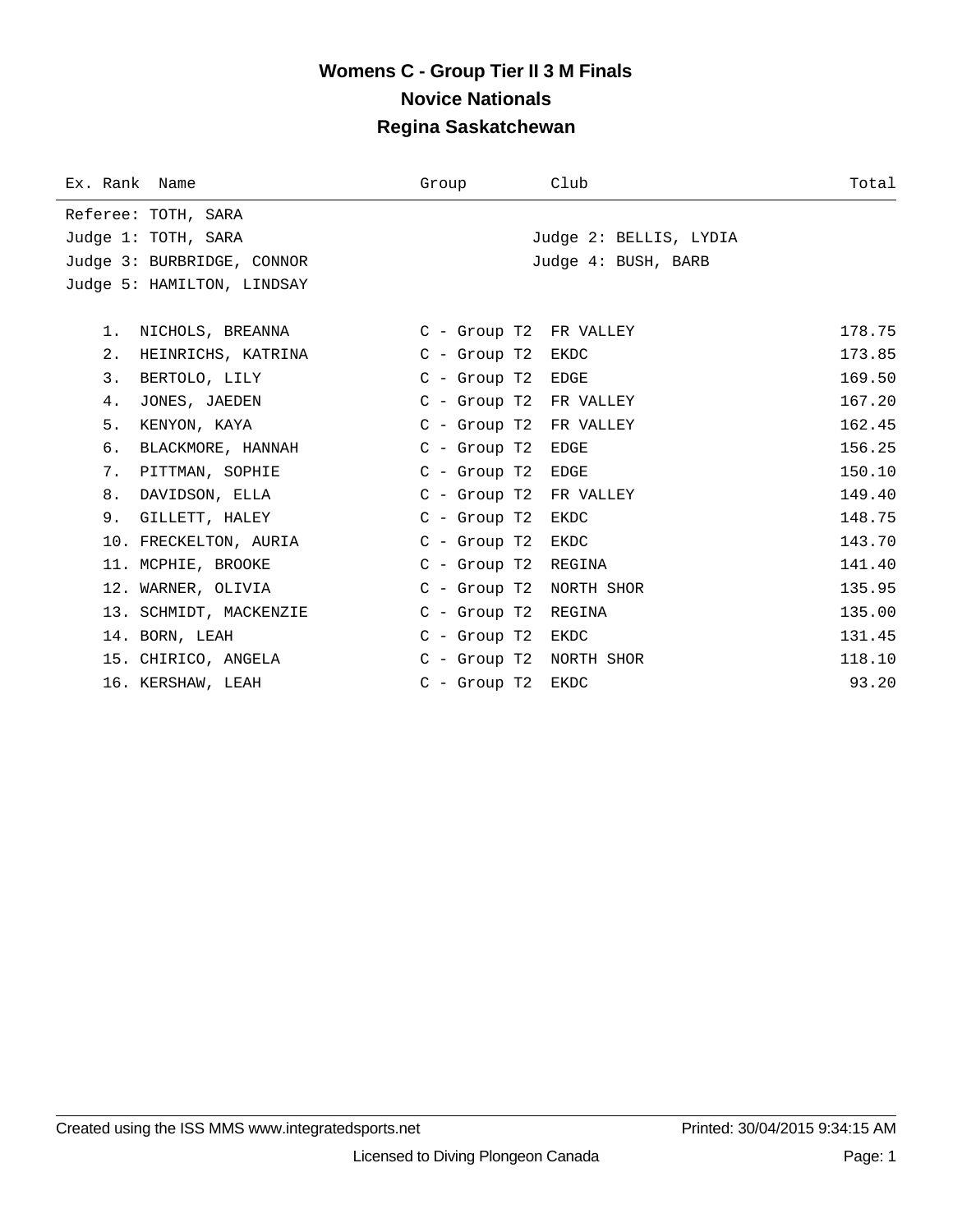| Ex. Rank Name            |                     | Group             | Club                   | Total  |
|--------------------------|---------------------|-------------------|------------------------|--------|
| Referee: BURNETT, SEAN   |                     |                   |                        |        |
| Judge 1: BURNETT, SEAN   |                     |                   | Judge 2: CHEN, SIWEI   |        |
| Judge 3: THERRIEU, FIONA |                     |                   | Judge 4: MARTIN, LISA  |        |
| Judge 5: PETTY, KIEREN   |                     |                   |                        |        |
|                          |                     |                   |                        |        |
| SCABER, SARA<br>1.       |                     | D - Group T2 EKDC |                        | 192.65 |
| $2$ .<br>GREEN, MADELINE |                     | D - Group T2      | WHITE ROCK             | 188.60 |
| 3.<br>DUKART, ISOBELLA   |                     | D - Group T2      | EKDC                   | 185.00 |
| 4.<br>VANDERWERF, GRAYCE |                     | D - Group T2      | FR VALLEY              | 181.35 |
| 5.<br>MILCAK, ABBEY      |                     | $D -$ Group T2    | NORTH SHOR             | 170.00 |
| б.<br>HUBICK, FIONA      |                     | $D -$ Group T2    | REGINA                 | 160.10 |
| 7.<br>MCDONALD, MIRA     |                     | D - Group T2      | NORTH SHOR             | 149.85 |
| 8.<br>HWANG, ISABEL      |                     | $D -$ Group T2    | FR VALLEY              | 149.15 |
| 9.                       | HRYNOWETSKY, HANNAH | $D -$ Group T2    | REGINA                 | 137.80 |
| 10. MCLEOD, MICHELLE     |                     | D - Group T2      | EKDC                   | 137.30 |
| 11. PASTERNAK, BROOKE    |                     | $D -$ Group T2    | REGINA                 | 128.95 |
| 12. LITTLE, FIONA        |                     | $D -$ Group T2    | REGINA                 | 120.10 |
| 13. KLAVER, EMMA         |                     |                   | D - Group T2 FR VALLEY | 108.90 |
| 14. STEIN, TRISTAN       |                     | D - Group T2      | SASKATOON              | 73.80  |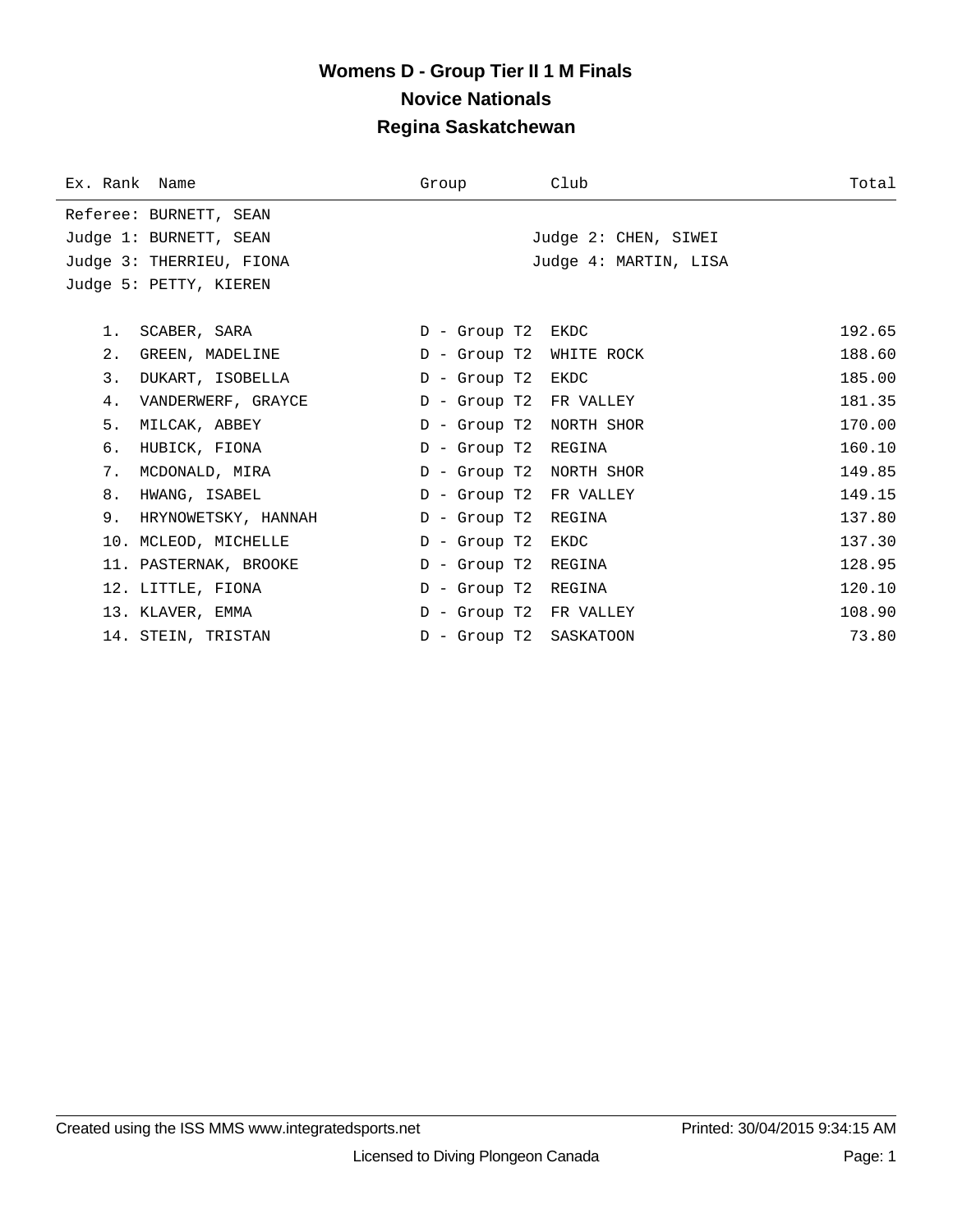|    | Ex. Rank Name          | Group                     | Club | Total  |
|----|------------------------|---------------------------|------|--------|
|    | SCABER, SARA           | D - Group T2              | EKDC | 187.05 |
| 2. | MILCAK, ABBEY          | D - Group T2 NORTH SHOR   |      | 168.25 |
| 3. | GREEN, MADELINE        | D - Group T2 WHITE ROCK   |      | 157.95 |
| 4. | DUKART, ISOBELLA       | D - Group T2 EKDC         |      | 157.50 |
| 5. | KLAVER, EMMA           | D - Group T2 FR VALLEY    |      | 133.30 |
| 6. | MCDONALD, MIRA         | D - Group T2 NORTH SHOR   |      | 130.00 |
| 7. | HRYNOWETSKY, HANNAH    | D - Group T2 REGINA       |      | 128.90 |
| 8. | MCLEOD, MICHELLE       | D - Group T2 EKDC         |      | 127.50 |
| 9. | HWANG, ISABEL          | - Group T2 FR VALLEY<br>D |      | 126.10 |
|    | 10. VANDERWERF, GRAYCE | D - Group T2 FR VALLEY    |      | 125.50 |
|    | 11. HUBICK, FIONA      | D - Group T2 REGINA       |      | 119.10 |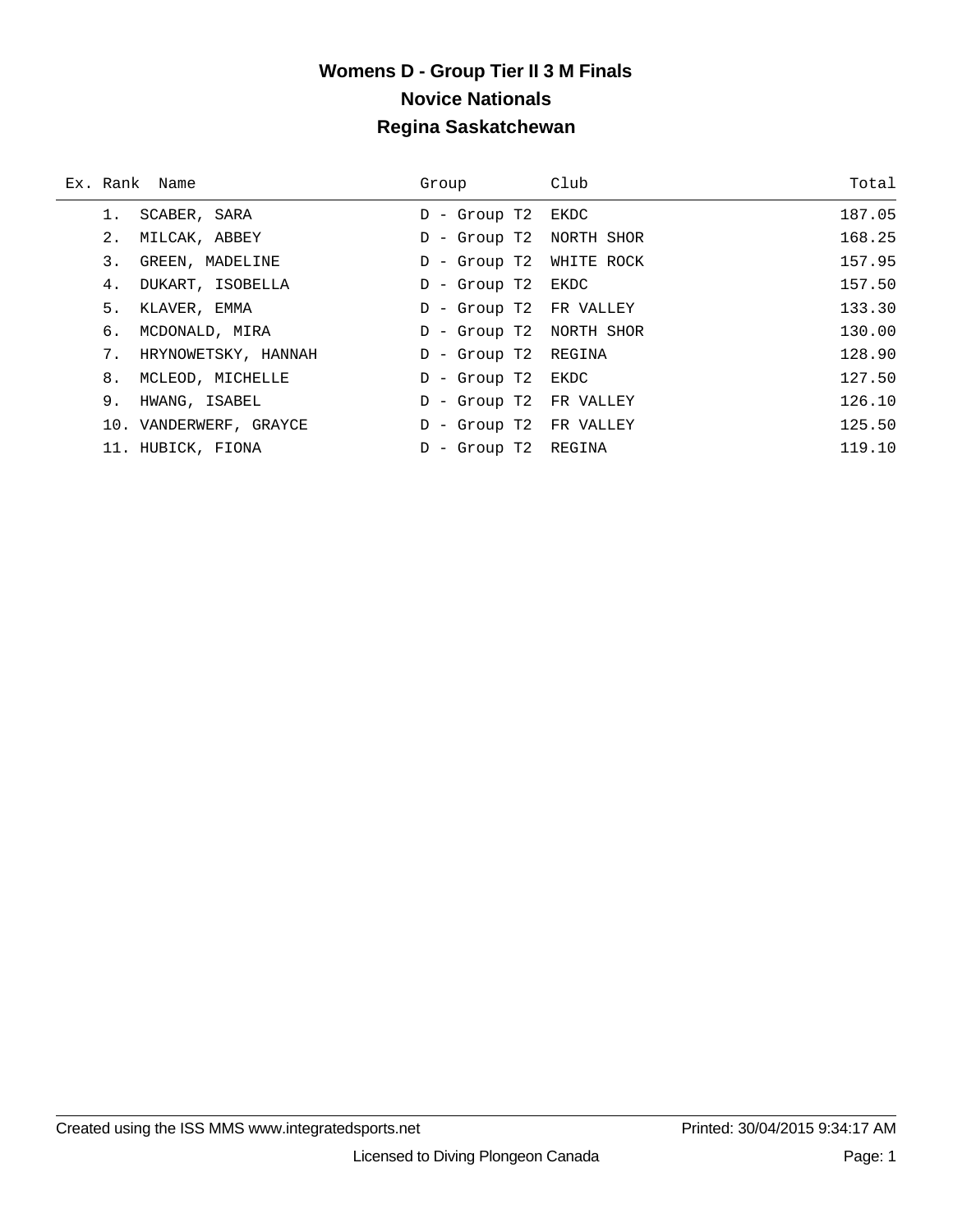| Ex. Rank Name |                          | Group               | Club                    | Total  |
|---------------|--------------------------|---------------------|-------------------------|--------|
|               | Referee: TOTH, SARA      |                     |                         |        |
|               | Judge 1: TOTH, SARA      |                     | Judge 2: PETTY, KIEREN  |        |
|               | Judge 3: BELLIS, LYDIA   |                     | Judge 4: FYHN, TAYLOR   |        |
|               | Judge 5: BERTOLO, ROB    |                     |                         |        |
|               |                          |                     |                         |        |
|               | 1. BLACKMORE, CASSIE     | $E$ - Group T2      | EDGE                    | 141.05 |
| 2.            | KOOP, ISA                | $E - Group T2$ EKDC |                         | 136.85 |
| 3.            | ARCO, LUISA              | $E -$ Group T2      | SFEC                    | 122.30 |
| 4.            | FORBES, ALLIE            | $E - Group T2$ EKDC |                         | 118.85 |
| 5.            | PARK, ANIKA              |                     | E - Group T2 SASKATOON  | 116.25 |
| б.            | ANGELES, AYLAH           | E - Group T2        | SFEC                    | 115.50 |
| 7.            | ELLIOT, LILY             |                     | E - Group T2 SASKATOON  | 109.75 |
| 8.            | CHIRICO, SOPHIA          |                     | E - Group T2 NORTH SHOR | 103.35 |
| 9.            | GODIN, SHELBY            |                     | E - Group T2 FR VALLEY  | 101.75 |
|               | 10. FRECKELTON, DANIELLE | $E - Group T2$ EKDC |                         | 93.40  |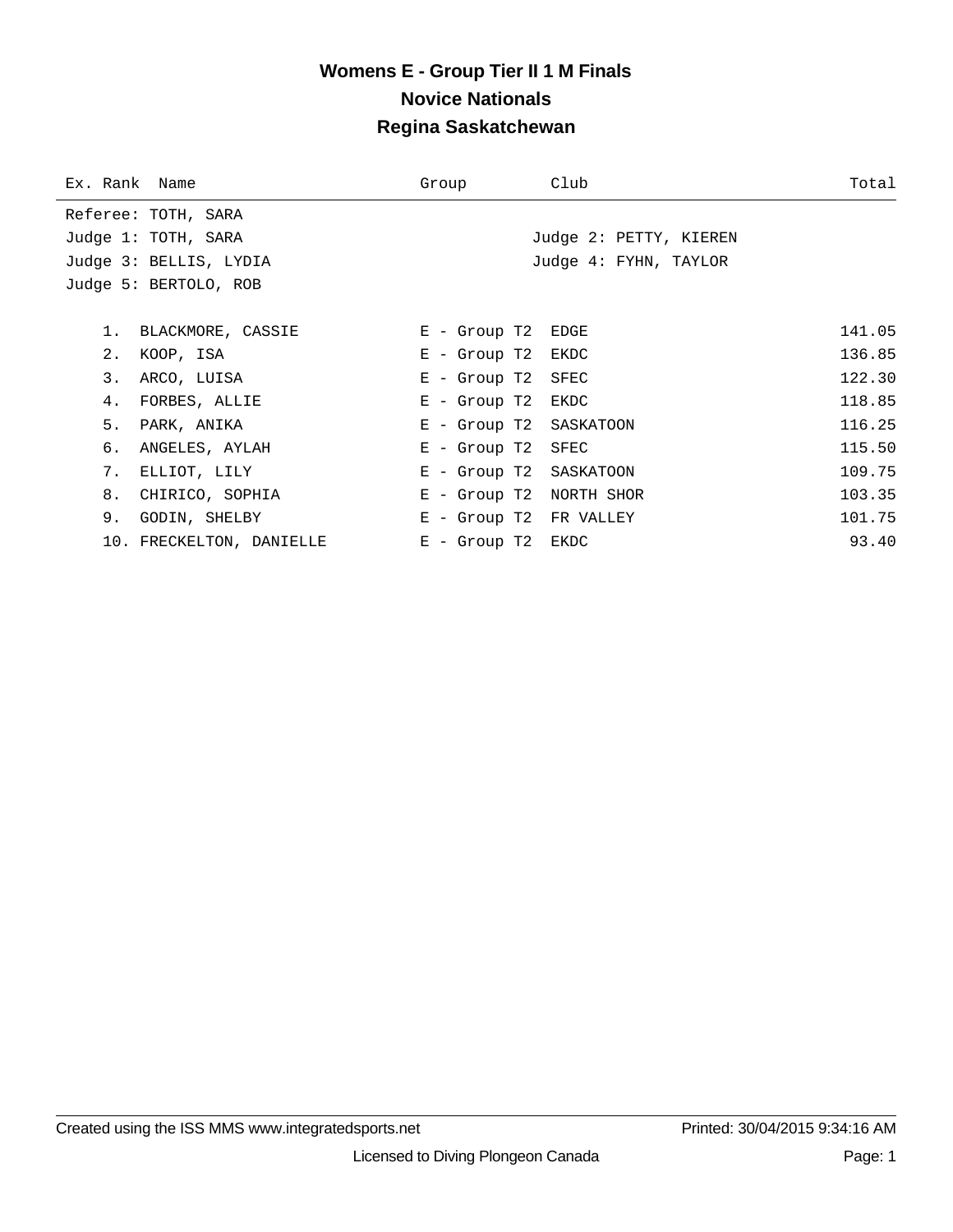|    | Ex. Rank Name        | Group                  | Club | Total  |
|----|----------------------|------------------------|------|--------|
|    | BLACKMORE, CASSIE    | $E -$ Group T2         | EDGE | 135.35 |
| 2. | KOOP, ISA            | $E -$ Group T2         | EKDC | 127.35 |
| 3. | BODE, EMERSON        | E - Group T2 SASKATOON |      | 116.60 |
| 4. | FORBES, ALLIE        | $E -$ Group T2         | EKDC | 114.60 |
| 5. | FRECKELTON, DANIELLE | $E -$ Group T2         | EKDC | 109.90 |
| 6. | JOHNSTON, AUTUMN     | E - Group T2 SASKATOON |      | 108.20 |
| 7. | HOWATT, MACY         | E - Group T2 SASKATOON |      | 106.50 |
| 8. | ARCO, LUISA          | $E -$ Group T2         | SFEC | 104.95 |
| 9. | ANGELES, AYLAH       | $E -$ Group T2         | SFEC | 104.90 |
|    | 10. BEASON, ABIGAIL  | E - Group T2 SASKATOON |      | 103.90 |
|    | 11. FLYNN, HANNAGH   | $E -$ Group T2 EKDC    |      | 101.40 |
|    | 12. WILDE, CIENNA    | E - Group T2 SASKATOON |      | 90.40  |

÷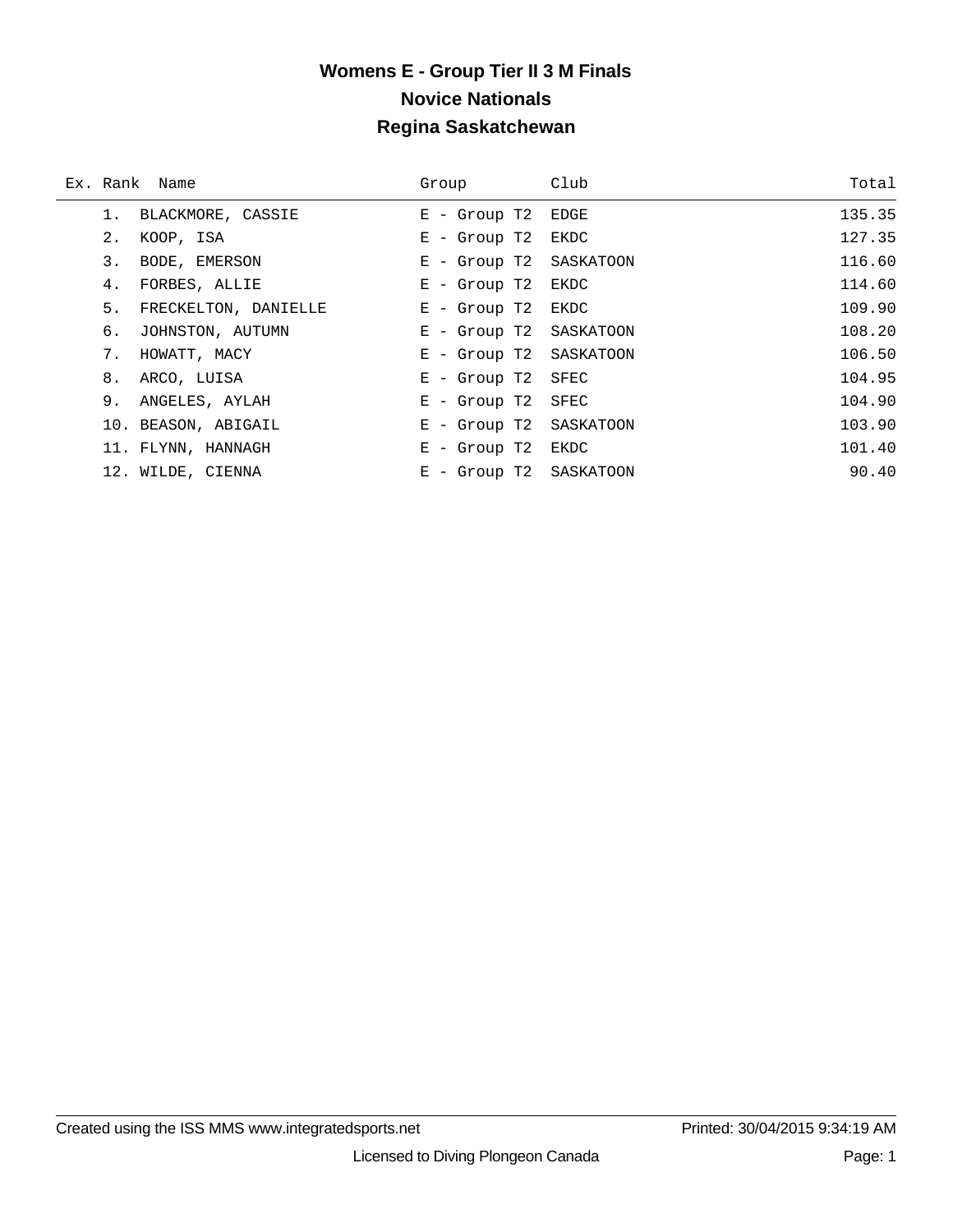# **Womens Open Tier II 3 M Synchro Finals Novice Nationals Regina Saskatchewan**

| Ex. Rank Name |                                                          | Club                   | Total  |
|---------------|----------------------------------------------------------|------------------------|--------|
|               | Referee: MARTIN, LISA                                    |                        |        |
|               | Judge 1: MARTIN, LISA                                    | Judge 2: BELLIS, LYDIA |        |
|               | Judge 3: HAMILTON, LINDSAY                               | Judge 4: DEE, KELLY    |        |
|               | Judge 5: DEE, KELLY                                      | Judge 6: SCOTT, ROB    |        |
|               | Judge 7: TOTH, SARA                                      | Judge 8: CRERAR, ALEX  |        |
|               | Judge 9: BURNETT, SEAN                                   |                        |        |
|               |                                                          |                        |        |
| 1.            | THERRIEN, CAMRYN / MORBEY, SARAH MORTH SHORE             |                        | 206.16 |
| 2.            | MCPHIE, SARAH / SCHMIDT, MACKENZIE                       | REGINA                 | 186.60 |
| 3.            | MARRINGTON, ALANNA / KENYON, KAYA        IDIVE/FR VALLEY |                        | 177.12 |
| 4.            | SCABER, SARA / HEINRICHS, KATRINA                        | EKDC                   | 172.23 |
| 5.            | BROOKS, EMMA / MCKINNEY, SAM                             | WHITE ROCK             | 160.02 |
| б.            | KOOP, ISA / DUKART, ISOBELLA                             | EKDC                   | 153.60 |
| 7.            | CHIRICO, ANGELA / WARNER, OLIVIA             NORTH SHORE |                        | 152.28 |
| 8.            | MCDONALD, MIRA / MILCAK, ABBEY                           | NORTH SHORE            | 144.27 |
|               |                                                          |                        |        |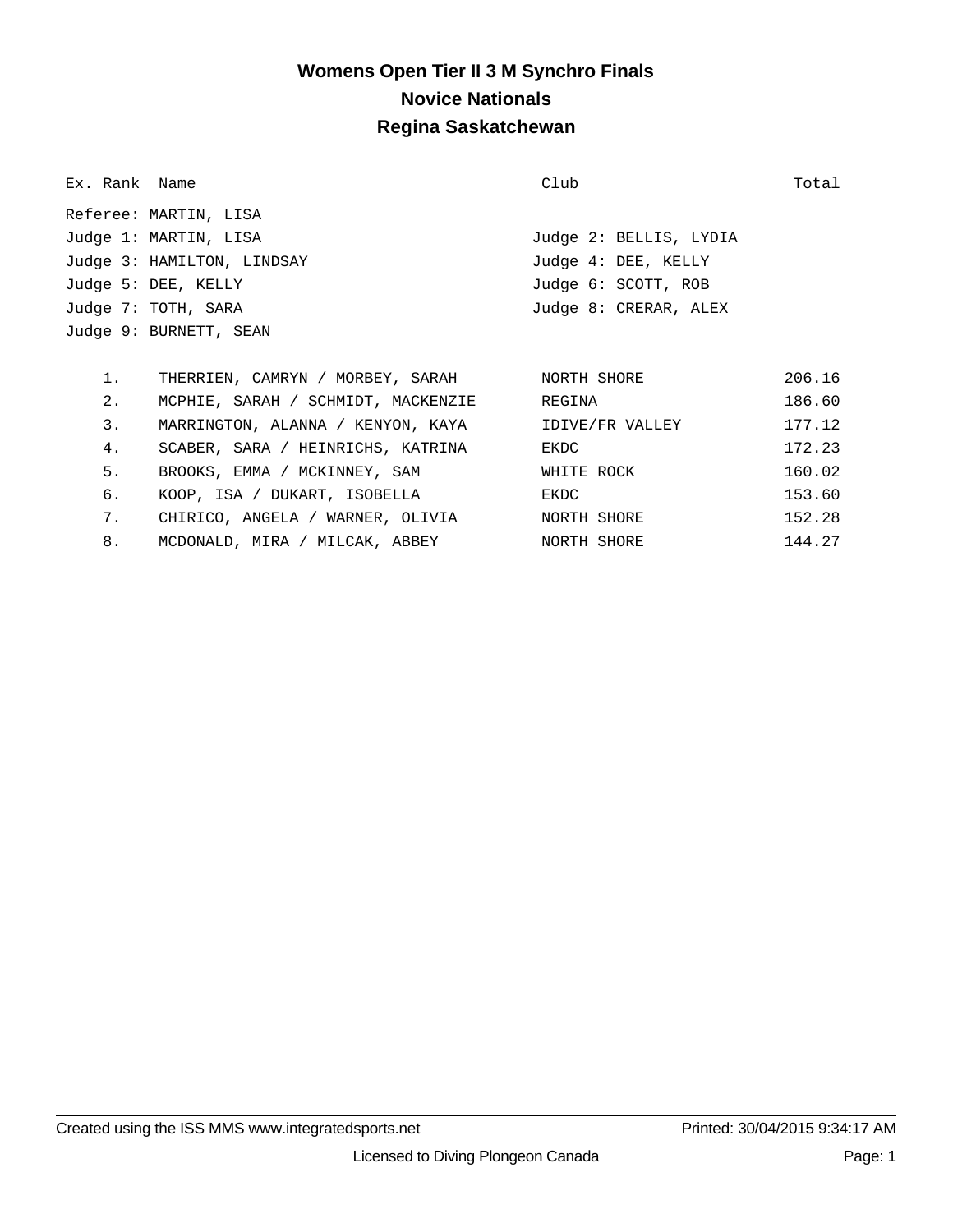| Ex. Rank<br>Name        |           | Group             | Club                         | Total  |
|-------------------------|-----------|-------------------|------------------------------|--------|
| Referee: BURNETT, SEAN  |           |                   |                              |        |
| Judge 1: BURNETT, SEAN  |           |                   | Judge 2: CHEN, SIWEI         |        |
| Judge 3: MARTIN, LISA   |           |                   | Judge 4: FISH, SOPHIA        |        |
| Judge 5: BUSH, BARB     |           |                   |                              |        |
| SCOTT, ALEX<br>1.       |           | A - Group T2 EDGE |                              | 262.20 |
|                         | 103B      | 1.7               | 6.5 7.0 6.5 5.5 5.5<br>31.45 |        |
|                         | 401B      | 1.5               | 7.5 7.0 7.0 6.0 6.5<br>30.75 |        |
|                         | 201B      | 1.6               | 4.0 4.0 4.0 4.5 5.0<br>20.00 |        |
|                         | 301B      | 1.7               | 6.0 6.0 5.5 5.5 5.5<br>28.90 |        |
|                         | 105C      | 2.4               | 7.0 7.5 7.5 6.0 7.5<br>52.80 |        |
|                         | 403B      | 2.4               | 5.0 5.5 5.0 5.5 6.0<br>38.40 |        |
|                         | 203B      | 2.3               | 4.0 4.0 5.0 4.5 4.5<br>29.90 |        |
|                         | 5233D 2.5 |                   | 3.5 4.0 4.0 4.5 4.0<br>30.00 |        |
| 2.<br>BARNARD, FRANCOIS |           |                   | A - Group T2 FR VALLEY       | 254.55 |
|                         | 103B      | 1.7               | 5.5 5.0 5.5 5.5 5.5<br>28.05 |        |
|                         | 201C      | 1.7               | 5.5 6.0 5.5 5.5 5.5<br>28.05 |        |
|                         | 401B      | 1.5               | 6.0 6.5 6.0 6.5 6.0<br>27.75 |        |
|                         | 301C      | 1.8               | 7.0 6.5 6.0 6.0 6.0<br>33.30 |        |
|                         | 105C      | 2.4               | 5.5 6.0 6.0 5.5 6.0<br>42.00 |        |
|                         | 403C      | 2.2               | 5.0 6.0 5.0 5.0 5.5<br>34.10 |        |
|                         | 203C      | 2.0               | 5.0 4.5 4.5 5.0 5.5<br>29.00 |        |
|                         | 5221D 1.7 |                   | 6.5 6.0 6.5 5.5 6.5<br>32.30 |        |
| 3.<br>LEDREW, BEN       |           | A - Group T2      | EDGE                         | 243.55 |
|                         | 103B      | 1.7               | 5.5 6.0 6.0 6.0 6.0<br>30.60 |        |
|                         | 201B      | 1.6               | 5.0 5.0 5.0 5.5 5.0<br>24.00 |        |
|                         | 301B      | 1.7               | 6.0 5.5 5.5 5.5 5.5<br>28.05 |        |
|                         | 401B      | 1.5               | 5.5 5.5 6.0 6.5 6.0<br>26.25 |        |
|                         | 104C      | 2.2               | 7.0 7.5 7.5 5.5 7.0<br>47.30 |        |
|                         | 202B      | 1.6               | 4.0 4.5 4.0 4.0 4.0<br>19.20 |        |
|                         | 403C      | 2.2               | 5.0 4.5 5.0 5.0 6.0<br>33.00 |        |
|                         | 5122D 1.9 |                   | 6.5 6.0 6.5 6.0 6.0<br>35.15 |        |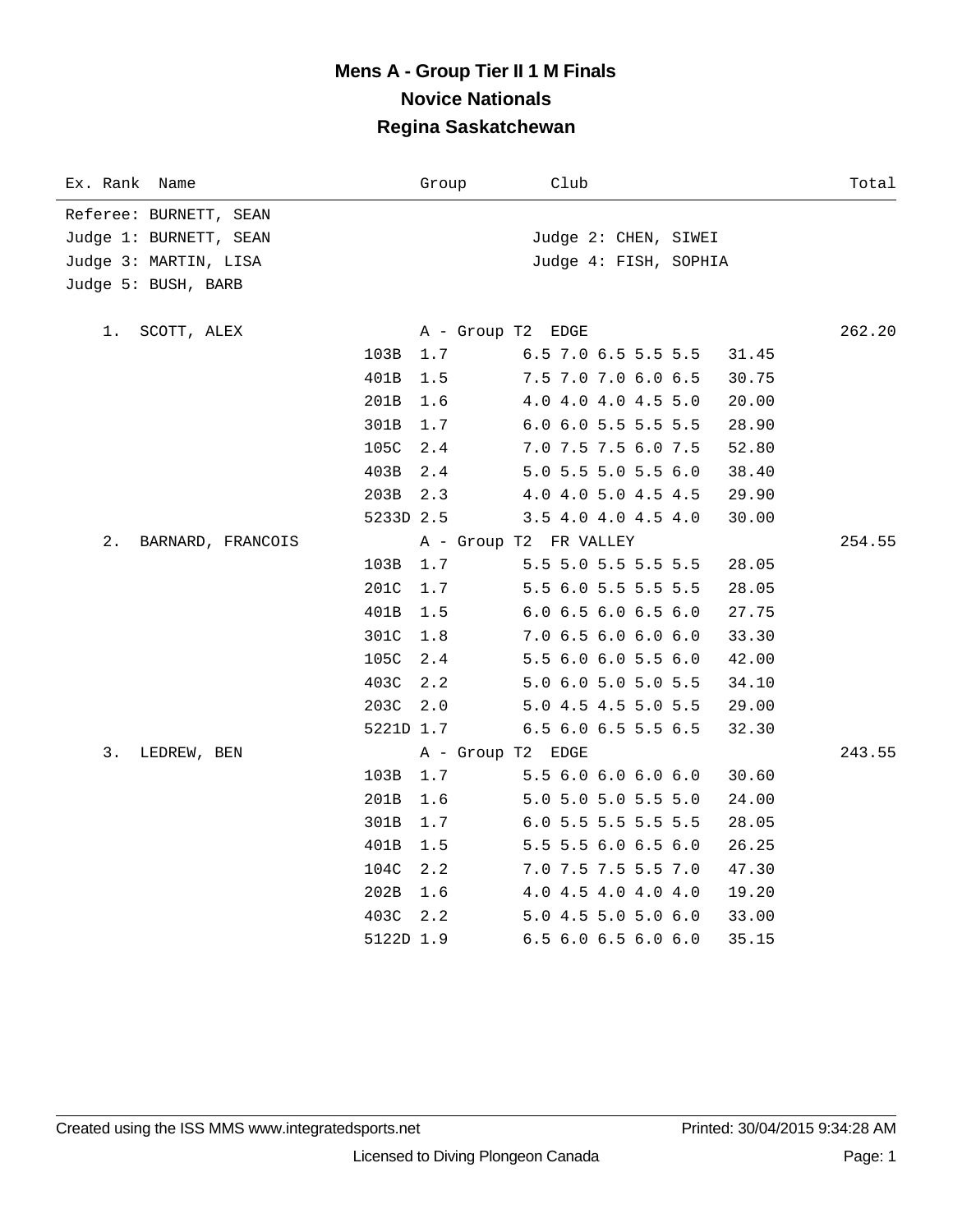| Ex. Rank Name      | Group                  | Club                          | Total  |
|--------------------|------------------------|-------------------------------|--------|
| COTE, LYNDON<br>4. | A - Group T2 SASKATOON |                               | 193.90 |
| 101C 1.2           |                        | 5.0 7.0 5.0 6.5 6.0           | 21.00  |
| 201C 1.7           |                        | $5.0$ $5.5$ $5.0$ $5.5$ $4.0$ | 26.35  |
| 301C 1.8           |                        | 5.5 6.0 6.0 6.0 4.5           | 31.50  |
| 401C 1.4           |                        | $5.5$ 5.0 6.0 5.5 5.5         | 23.10  |
| 103C 1.6           |                        | 4.5 4.0 4.5 4.5 4.0           | 20.80  |
| 202C 1.5           |                        | 5.06.06.05.55.0               | 24.75  |
| 302C 1.6           |                        | $5.5$ 5.5 6.0 5.5 6.0         | 27.20  |
| 402C 1.6           |                        | 4.0 4.0 4.0 4.0 5.0           | 19.20  |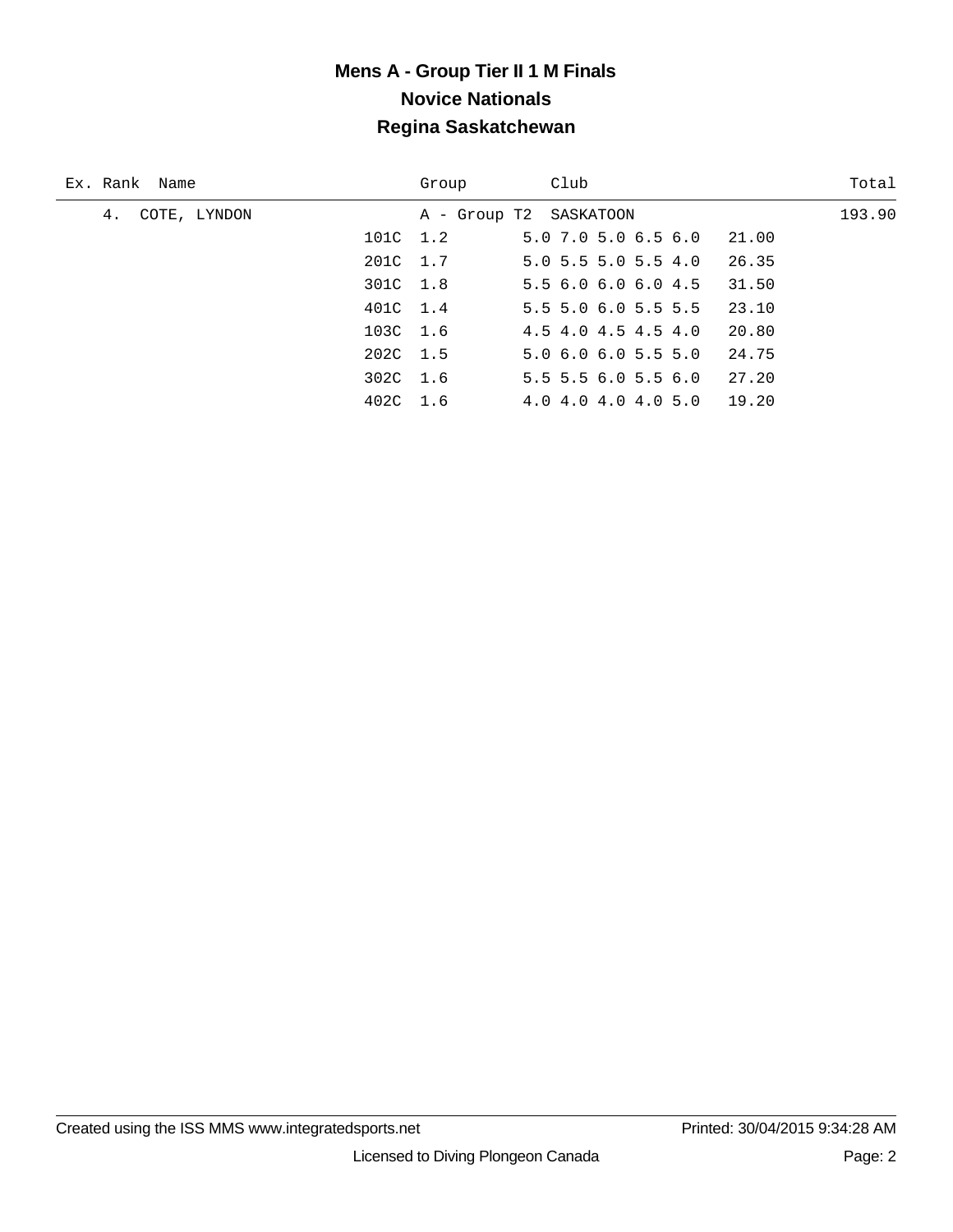| Ex. Rank Name           | Group             | Club                          | Total  |
|-------------------------|-------------------|-------------------------------|--------|
| SCOTT, ALEX<br>1.       | A - Group T2 EDGE |                               | 254.75 |
|                         | 103B<br>1.6       | 7.0 6.5 6.5 6.5 7.0           | 32.00  |
|                         | 403B<br>2.1       | 6.06.56.06.06.0               | 37.80  |
|                         | 201B<br>1.8       | 6.0 5.5 5.5 5.5 6.5           | 30.60  |
|                         | 301B<br>1.9       | 6.5 6.0 7.0 5.5 5.5           | 34.20  |
|                         | 105B<br>2.4       | 7.0 6.5 6.5 6.0 5.5           | 45.60  |
|                         | 405C<br>2.7       | 5.0 6.0 5.5 6.0 5.0           | 44.55  |
|                         |                   | 5233D 2.4 4.0 4.0 4.5 4.0 5.0 | 30.00  |
| 2.<br>BARNARD, FRANCOIS |                   | A - Group T2 FR VALLEY        | 239.80 |
|                         | 103B<br>1.6       | 6.06.06.06.06.5               | 28.80  |
|                         | 201C<br>1.9       | 5.0 6.0 5.5 5.5 5.5           | 31.35  |
|                         | 301C<br>2.0       | 5.5 6.0 6.5 5.5 6.0           | 35.00  |
|                         | 403C<br>1.9       | 5.0 5.0 5.5 5.0 6.0           | 29.45  |
|                         | 105B<br>2.4       | 7.0 6.0 7.5 6.5 6.5           | 48.00  |
|                         | 203C<br>1.9       | $6.0$ 6.5 6.5 5.5 5.0         | 34.20  |
|                         | 5231D 2.0         | 5.5 5.0 6.0 5.5 5.5           | 33.00  |
| 3.<br>LEDREW, BEN       | A - Group T2 EDGE |                               | 212.85 |
|                         | 103B<br>1.6       | 6.5 7.0 7.0 6.5 7.0           | 32.80  |
|                         | 201B<br>1.8       | 4.5 5.0 5.0 4.5 5.0           | 26.10  |
|                         | 301B<br>1.9       | 5.5 5.5 6.5 5.5 6.0           | 32.30  |
|                         | 401B<br>1.4       | 6.0 7.0 7.0 6.5 6.0           | 27.30  |
|                         | 203C<br>1.9       | 2.5 2.5 3.5 3.5 3.0           | 17.10  |
|                         | 403C<br>1.9       | 6.06.06.06.06.0               | 34.20  |
|                         | 5132D 2.1         | 6.5 7.0 7.5 7.0 6.5           | 43.05  |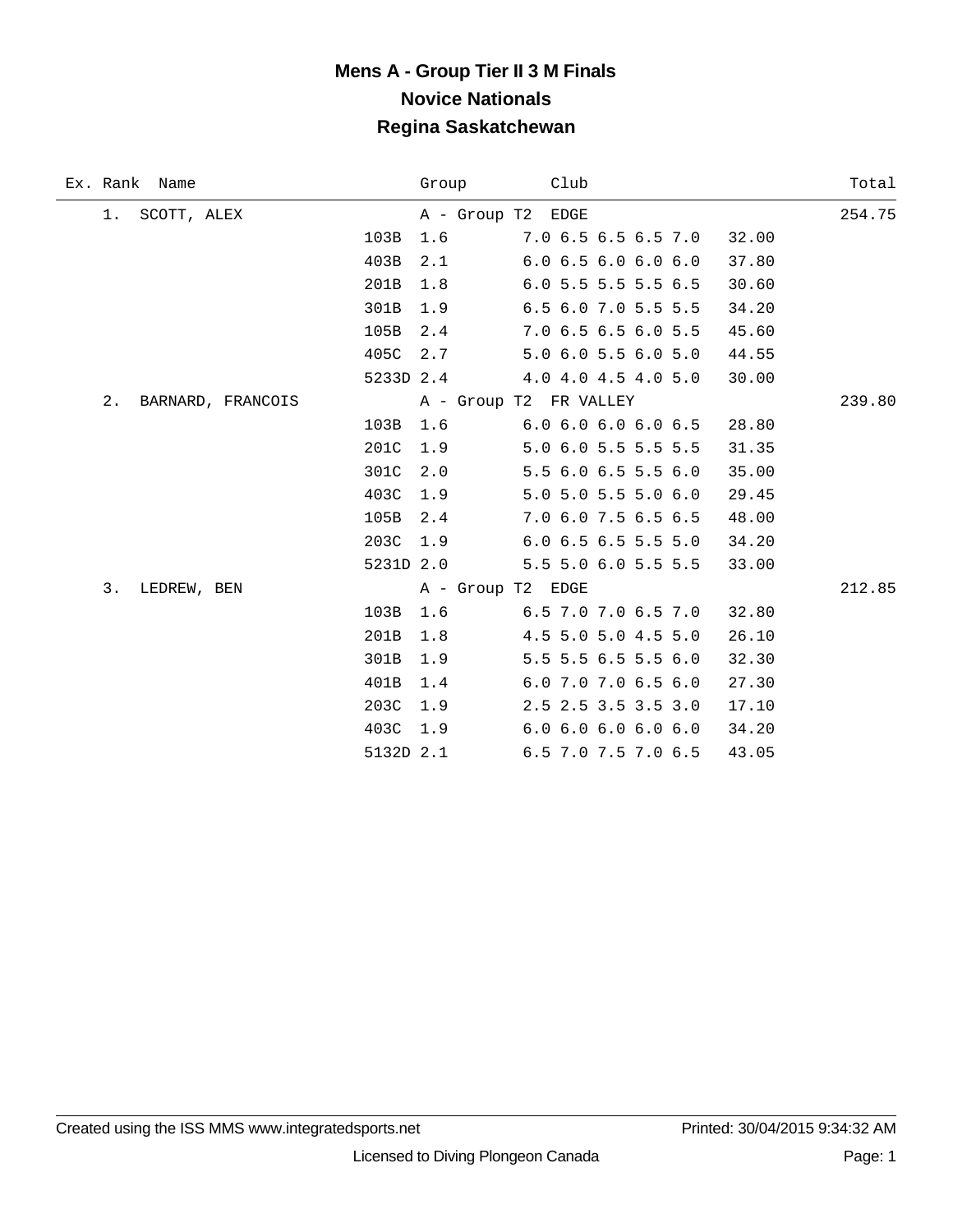| Ex. Rank Name | Group              | Club                          | Total  |
|---------------|--------------------|-------------------------------|--------|
| JANG, RICHARD | B - Group T2 IDIVE |                               | 267.15 |
| 103B 1.7      |                    | 6.5 7.0 7.0 6.5 7.0<br>34.85  |        |
| 201C 1.7      |                    | $6.5$ 7.0 7.5 7.0 7.0         | 35.70  |
| 301C 1.8      |                    | 8.0 7.5 8.0 8.5 9.0           | 44.10  |
| 401B 1.5      |                    | 7.5 6.5 7.0 6.5 6.5           | 30.00  |
| 403C 2.2      |                    | $6.0$ $6.0$ $6.0$ $6.5$ $6.5$ | 40.70  |
| 105C 2.4      |                    | 5.5 5.5 5.5 6.0 6.5           | 40.80  |
| 203C 2.0      |                    | 41.00<br>7.0 6.5 6.0 7.0 7.0  |        |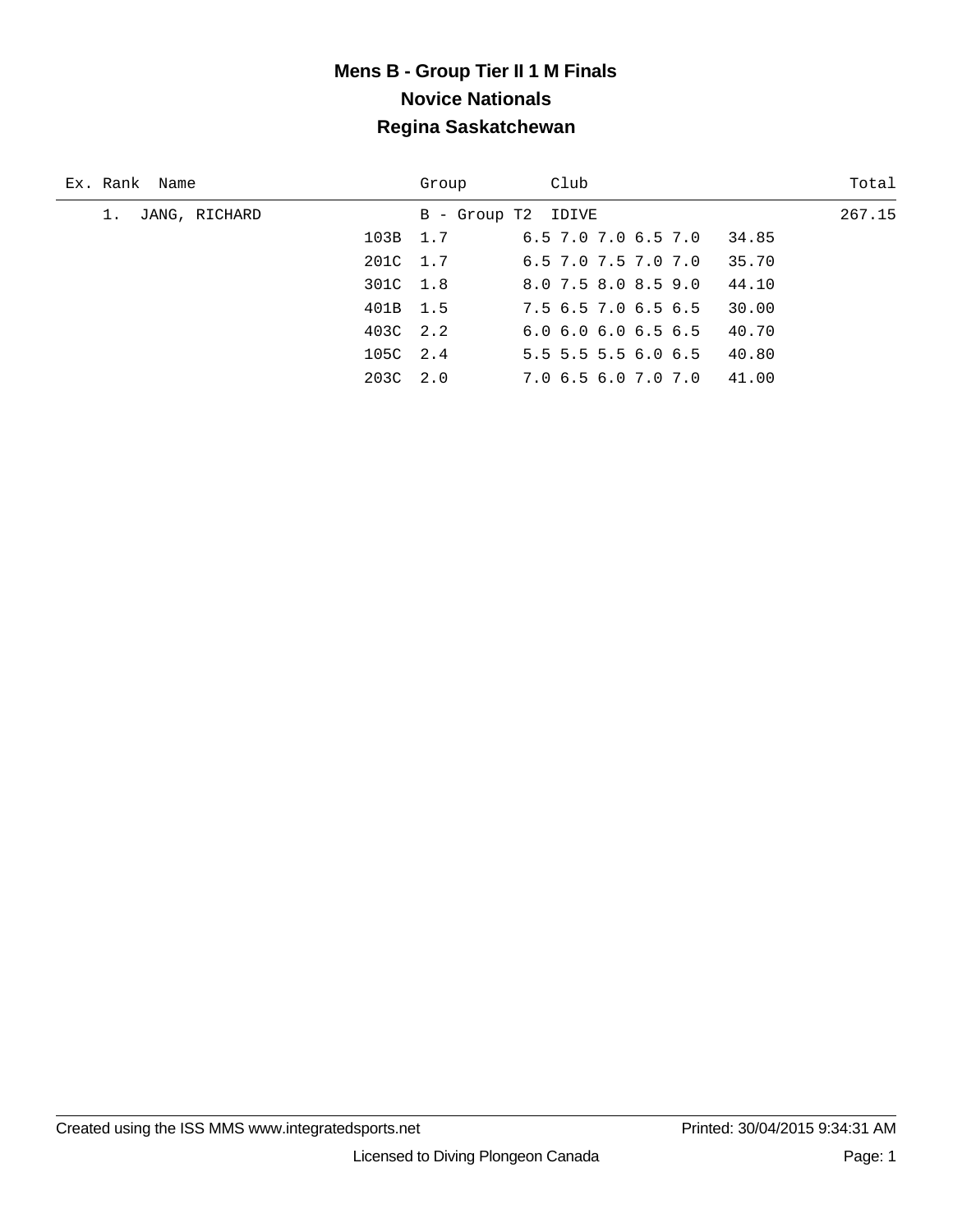| Ex. Rank Name          |              | Group              | Club                          |       | Total  |
|------------------------|--------------|--------------------|-------------------------------|-------|--------|
| Referee: BURNETT, SEAN |              |                    |                               |       |        |
| Judge 1: BURNETT, SEAN |              |                    | Judge 2: BUSH, BARB           |       |        |
| Judge 3: CRERAR, ALEX  |              |                    | Judge 4: SCOTT, ROB           |       |        |
| Judge 5: TOTH, SARA    |              |                    |                               |       |        |
|                        |              |                    |                               |       |        |
| JANG, RICHARD<br>1.    |              | B - Group T2 IDIVE |                               |       | 190.90 |
|                        |              | 103B 1.6           | 6.5 6.5 6.5 6.5 6.5 31.20     |       |        |
|                        | 201B 1.8     |                    | $6.0$ 5.0 5.5 5.0 5.5 28.80   |       |        |
|                        | 301C 2.0     |                    | $5.0$ 5.5 5.5 6.0 5.5         | 33.00 |        |
|                        | 403B 2.1     |                    | $6.0$ $6.0$ $6.0$ $6.0$ $6.5$ | 37.80 |        |
|                        | 105B 2.4     |                    | 5.5 5.0 4.5 4.5 5.0           | 34.80 |        |
|                        | $203B$ $2.2$ |                    | 4.0 3.5 4.0 3.5 4.0 25.30     |       |        |
|                        |              |                    |                               |       |        |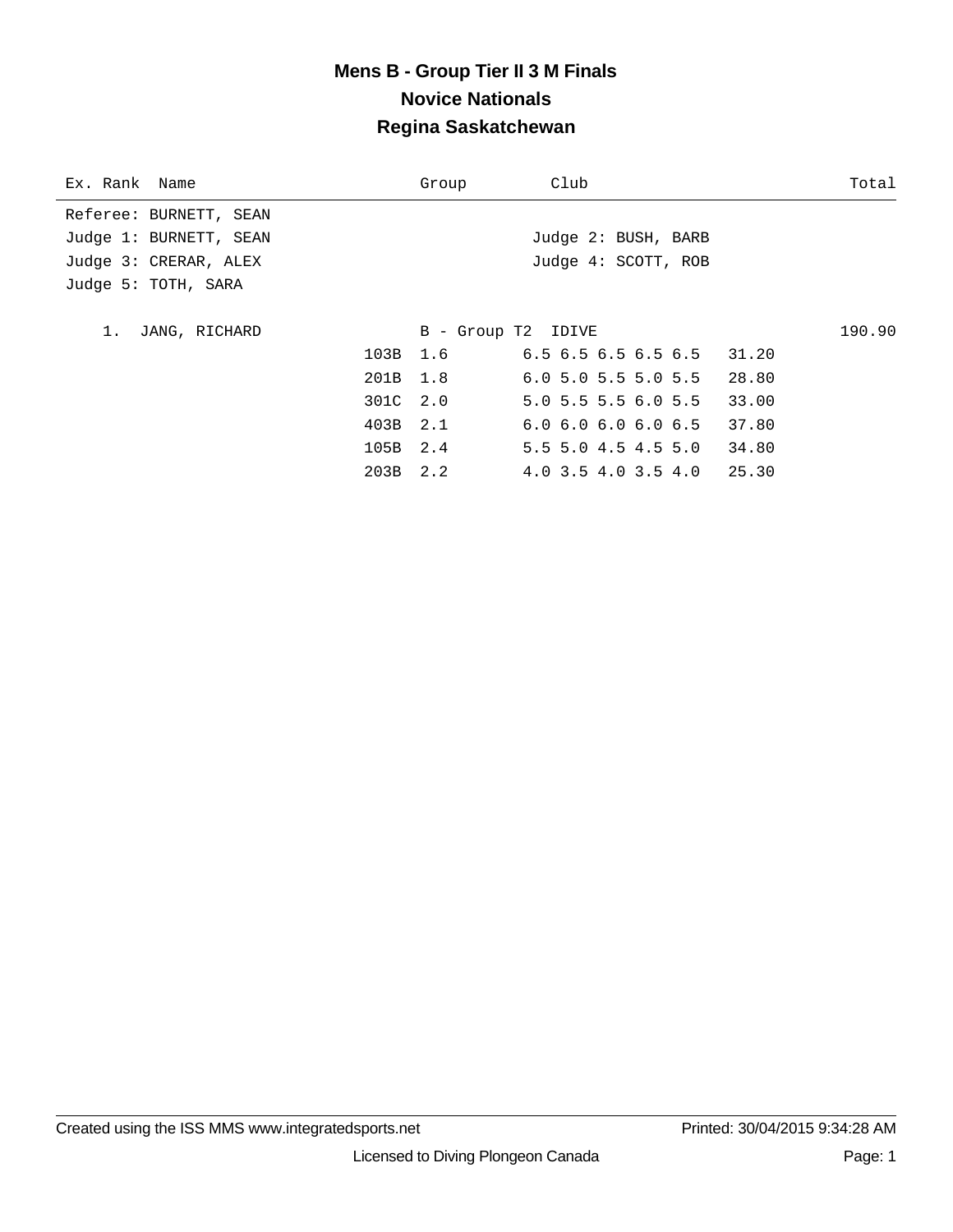| Ex. Rank<br>Name           | Group             | Club                          | Total  |
|----------------------------|-------------------|-------------------------------|--------|
| Referee: TOTH, SARA        |                   |                               |        |
| Judge 1: TOTH, SARA        |                   | Judge 2: CHEN, SIWEI          |        |
| Judge 3: BURBRIDGE, CONNOR |                   | Judge 4: DEE, KELLY           |        |
| Judge 5: THERRIEU, FIONA   |                   |                               |        |
| POOLE, JAYDEN<br>1.        |                   | C - Group T2 FR VALLEY        | 223.40 |
| 201C                       | 1.7               | 6.0 7.0 5.0 5.5 6.0           | 29.75  |
| 103B                       | 1.7               | 6.5 7.5 7.5 7.5 6.5           | 36.55  |
| 401B                       | 1.5               | 6.5 7.0 6.5 6.0 7.0           | 30.00  |
| 403C                       | 2.2               | $6.0$ $6.0$ $6.0$ $6.0$ $5.5$ | 39.60  |
| 301C                       | 1.8               | 6.5 7.0 6.0 7.0 7.0           | 36.90  |
| 104C                       | 2.2               | 8.0 7.5 7.0 8.0 7.5           | 50.60  |
| 2.<br>SHORTALL, JACOB      | C - Group T2 EDGE |                               | 209.65 |
| 103C                       | 1.6               | $6.5$ 7.0 6.5 6.5 6.5         | 31.20  |
| 201C                       | 1.7               | 7.0 6.0 6.0 6.5 5.5           | 31.45  |
| 301C                       | 1.8               | 8.5 8.0 7.5 8.0 7.5           | 42.30  |
| 401B                       | 1.5               | 7.0 7.0 7.0 7.0 7.5           | 31.50  |
| 104C                       | 2.2               | 6.5 7.0 7.0 7.0 8.0           | 46.20  |
| 203C                       | 2.0               | 4.5 4.0 4.5 5.0 4.5           | 27.00  |
| 3.<br>JONES, SAM           |                   | C - Group T2 REGINA           | 208.15 |
| 103B                       | 1.7               | 5.5 6.5 6.0 5.0 7.0           | 30.60  |
| 401B                       | 1.5               | 6.5 7.0 6.0 7.0 7.0           | 30.75  |
| 201C                       | 1.7               | 5.0 5.5 6.0 5.0 5.5           | 27.20  |
| 301C                       | 1.8               | 7.5 8.0 7.5 8.0 8.0           | 42.30  |
| 202C                       | 1.5               | 6.0 8.0 6.5 7.0 6.5           | 30.00  |
| 104C                       | 2.2               | 7.0 8.0 7.5 7.0 7.0           | 47.30  |
| 4.<br>SIBBALD, ANDREW      |                   | C - Group T2 WHITE ROCK       | 189.20 |
| 401B                       | 1.5               | 6.5 4.5 5.5 5.0 5.5           | 24.00  |
| 103C                       | 1.6               | 6.0 6.5 5.5 5.5 5.5           | 27.20  |
| 201C                       | 1.7               | 8.0 7.5 7.5 7.5 7.5           | 38.25  |
| 301C                       | 1.8               | 8.5 8.0 7.0 8.5 7.5           | 43.20  |
| 402C                       | 1.6               | 6.0 6.0 6.0 6.0 5.5           | 28.80  |
| 202C                       | 1.5               | 6.5 7.0 6.0 6.0 6.0           | 27.75  |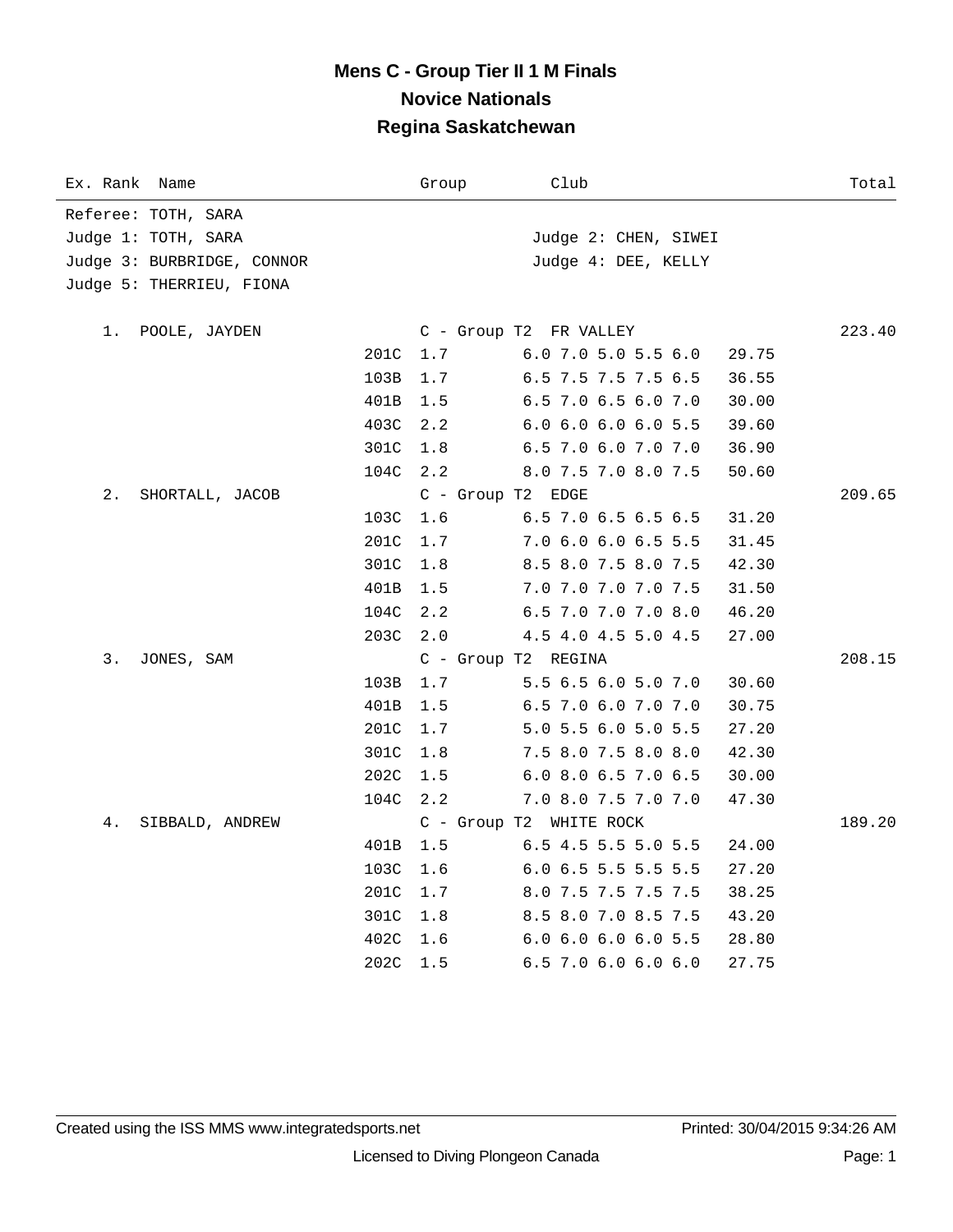| Ex. Rank Name        |           | Group | Club                         | Total  |
|----------------------|-----------|-------|------------------------------|--------|
| 5. CAINES, WILLIAM   |           |       | C - Group T2 EKDC            | 174.25 |
|                      | 101B      | 1.3   | 6.0 6.5 6.5 6.0 5.5<br>24.05 |        |
|                      | 401C      | 1.4   | 6.06.56.06.06.0<br>25.20     |        |
|                      | 201C      | 1.7   | 8.0 8.0 7.5 7.0 7.5<br>39.10 |        |
|                      | 301C      | 1.8   | 5.5 6.0 6.0 5.5 6.0<br>31.50 |        |
|                      | 402C      | 1.6   | 5.5 7.5 6.0 4.5 5.5<br>27.20 |        |
|                      | 103C 1.6  |       | 5.0 5.5 6.0 5.5 6.5<br>27.20 |        |
| б.<br>LAING, DARIN   |           |       | C - Group T2 IDIVE           | 166.55 |
|                      | 103B      | 1.7   | 3.0 4.5 4.5 4.0 4.5<br>22.10 |        |
|                      | 201C      | 1.7   | 6.5 6.0 6.0 6.5 6.0<br>31.45 |        |
|                      | 401B      | 1.5   | 5.5 5.0 6.5 6.0 7.0<br>27.00 |        |
|                      | 301C      | 1.8   | 6.5 5.5 6.5 5.5 6.0<br>32.40 |        |
|                      | 202C      | 1.5   | 5.5 5.0 5.5 5.0 5.5<br>24.00 |        |
|                      | 402C      | 1.6   | 6.56.06.06.56.0<br>29.60     |        |
| 7. FISCHER, JESSE    |           |       | C - Group T2 REGINA          | 162.40 |
|                      | 101C      | 1.2   | 5.0 5.5 5.5 5.0 5.0<br>18.60 |        |
|                      | 201C      | 1.7   | 5.5 6.0 6.0 6.0 6.0<br>30.60 |        |
|                      | 401C      | 1.4   | 6.0 6.5 6.0 5.5 6.0<br>25.20 |        |
|                      | 301C      | 1.8   | 5.5 5.0 5.5 5.0 6.0<br>28.80 |        |
|                      | 103C      | 1.6   | 6.0 6.5 6.0 6.0 6.5<br>29.60 |        |
|                      | 402C      | 1.6   | 6.0 7.5 6.5 6.0 5.5<br>29.60 |        |
| 8.<br>PESTANA, CHRIS |           |       | C - Group T2 FR VALLEY       | 151.30 |
|                      | 401C      | 1.4   | 5.5 6.0 6.0 6.0 5.0<br>24.50 |        |
|                      | 201C      | 1.7   | 4.5 5.5 5.0 5.5 5.0<br>26.35 |        |
|                      | 101B      | 1.3   | 5.0 6.0 6.0 5.0 5.5<br>21.45 |        |
|                      | 301C      | 1.8   | 5.0 4.0 5.0 5.0 5.5<br>27.00 |        |
|                      | 402C      | 1.6   | 5.0 5.5 6.0 5.0 5.0<br>24.80 |        |
|                      | 103C      | 1.6   | 5.5 5.0 6.5 6.0 5.5<br>27.20 |        |
| 9.<br>YEN, ALEXANDER |           |       | C - Group T2 IDIVE           | 150.65 |
|                      | 103B      | 1.7   | 4.0 5.5 5.5 5.5 5.5<br>28.05 |        |
|                      | 201C      | 1.7   | 5.5 6.5 5.5 6.0 6.0<br>29.75 |        |
|                      | 301C      | 1.8   | 4.5 4.5 5.0 4.5 5.0<br>25.20 |        |
|                      | 402C 1.6  |       | 6.5 4.5 5.0 4.5 5.5<br>24.00 |        |
|                      | 203C      | 2.0   | 3.0 3.0 4.0 3.0 3.0<br>18.00 |        |
|                      | 5122D 1.9 |       | 4.5 4.5 5.0 4.5 4.5<br>25.65 |        |

÷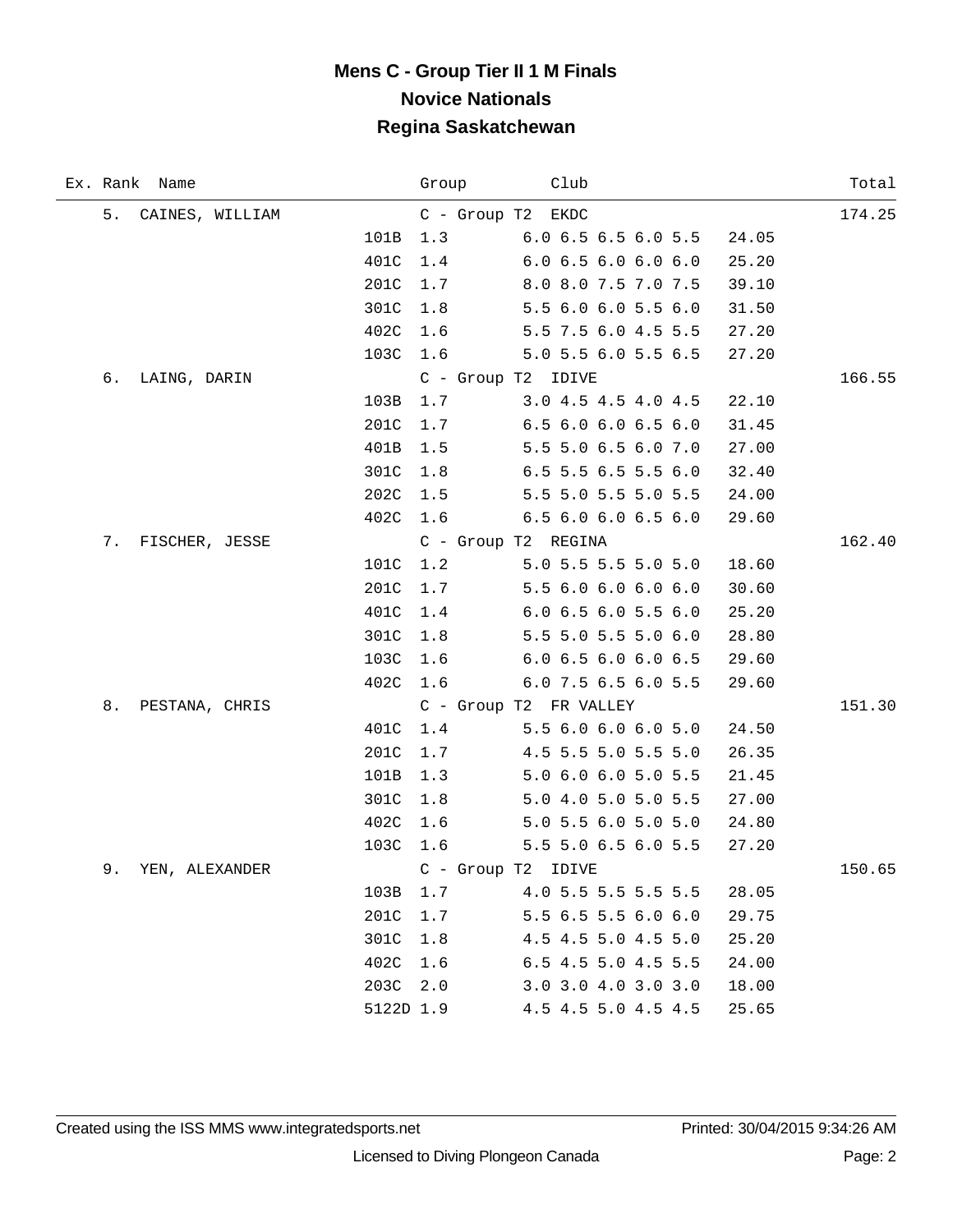|    | Ex. Rank Name      |      | Group    | Club                                |       | Total  |
|----|--------------------|------|----------|-------------------------------------|-------|--------|
|    | 1. POOLE, JAYDEN   |      |          | C - Group T2 FR VALLEY              |       | 194.30 |
|    |                    | 201C | 1.9      | 6.05.55.56.05.5                     | 32.30 |        |
|    |                    | 103B | 1.6      | 7.5 7.5 6.5 7.5 7.5                 | 36.00 |        |
|    |                    | 301C | 2.0      | 8.5 7.0 7.0 8.0 7.5                 | 45.00 |        |
|    |                    | 404C | 2.4      | 5.0 5.5 3.5 5.0 4.5                 | 34.80 |        |
|    |                    | 105C | 2.2      | 7.5 7.5 7.0 6.5 6.5                 | 46.20 |        |
| 2. | SHORTALL, JACOB    |      |          | C - Group T2 EDGE                   |       | 175.20 |
|    |                    | 103B | 1.6      | $7.0\,7.5\,7.0\,7.5\,7.0$           | 34.40 |        |
|    |                    | 201C | 1.9      | 7.5 7.0 7.0 7.5 7.5                 | 41.80 |        |
|    |                    | 401B | 1.4      | 6.5 7.0 7.0 6.0 5.5                 | 27.30 |        |
|    |                    | 203B | 2.2      | 6.0 6.0 6.0 6.5 7.0                 | 40.70 |        |
|    |                    | 303C | 2.0      | 5.5 5.0 5.0 5.0 5.5                 | 31.00 |        |
|    | 3. SIBBALD, ANDREW |      |          | C - Group T2 WHITE ROCK             |       | 159.70 |
|    |                    | 101B | 1.5      | 6.5 6.0 6.5 6.5 7.0                 | 29.25 |        |
|    |                    | 401B | 1.4      | 6.0 6.0 5.5 6.0 6.0                 | 25.20 |        |
|    |                    | 201C | 1.9      | 7.0 8.0 7.5 8.0 7.0                 | 42.75 |        |
|    |                    | 103B | 1.6      | 5.5 5.5 5.5 5.5 6.0                 | 26.40 |        |
|    |                    | 403C | 1.9      | $6.0$ 6.5 5.5 6.5 6.5               | 36.10 |        |
| 4. | YEN, ALEXANDER     |      |          | C - Group T2 IDIVE                  |       | 146.30 |
|    |                    | 103B | 1.6      | 5.55.06.05.56.0                     | 27.20 |        |
|    |                    | 201C | 1.9      | 7.5 7.0 6.5 7.5 7.5                 | 41.80 |        |
|    |                    | 301C | 2.0      | 4.0 5.0 4.5 4.0 4.5                 | 26.00 |        |
|    |                    | 403C | 1.9      | 5.0 4.5 5.0 5.0 5.0                 | 28.50 |        |
|    |                    | 203C | 1.9      | $4.0$ $4.0$ $4.0$ $4.0$ $4.0$ $4.0$ | 22.80 |        |
|    | 5. CAINES, WILLIAM |      |          | C - Group T2 EKDC                   |       | 138.25 |
|    |                    | 101B | 1.5      | 5.56.06.05.56.0                     | 26.25 |        |
|    |                    | 401B | 1.4      | 7.0 6.5 6.5 6.5 7.0                 | 28.00 |        |
|    |                    | 301C | 2.0      | 4.0 4.5 4.5 4.5 5.0                 | 27.00 |        |
|    |                    |      | 103C 1.5 | 6.5 6.5 6.0 6.0 6.5                 | 28.50 |        |
|    |                    | 403C | 1.9      | 5.0 4.5 5.0 5.0 5.0                 | 28.50 |        |
| б. | FISCHER, JESSE     |      |          | C - Group T2 REGINA                 |       | 125.15 |
|    |                    | 101C | 1.4      | 5.0 5.5 5.5 5.0 5.0                 | 21.70 |        |
|    |                    | 401C | 1.3      | $6.5$ $6.5$ $5.5$ $6.5$ $6.0$       | 24.70 |        |
|    |                    | 301C | 2.0      | 4.0 4.0 4.0 4.0 4.0                 | 24.00 |        |
|    |                    | 103C | 1.5      | $6.0$ $6.0$ $5.5$ $5.5$ $6.0$       | 26.25 |        |
|    |                    | 403C | 1.9      | 5.0 5.0 5.0 5.0 5.0                 | 28.50 |        |

÷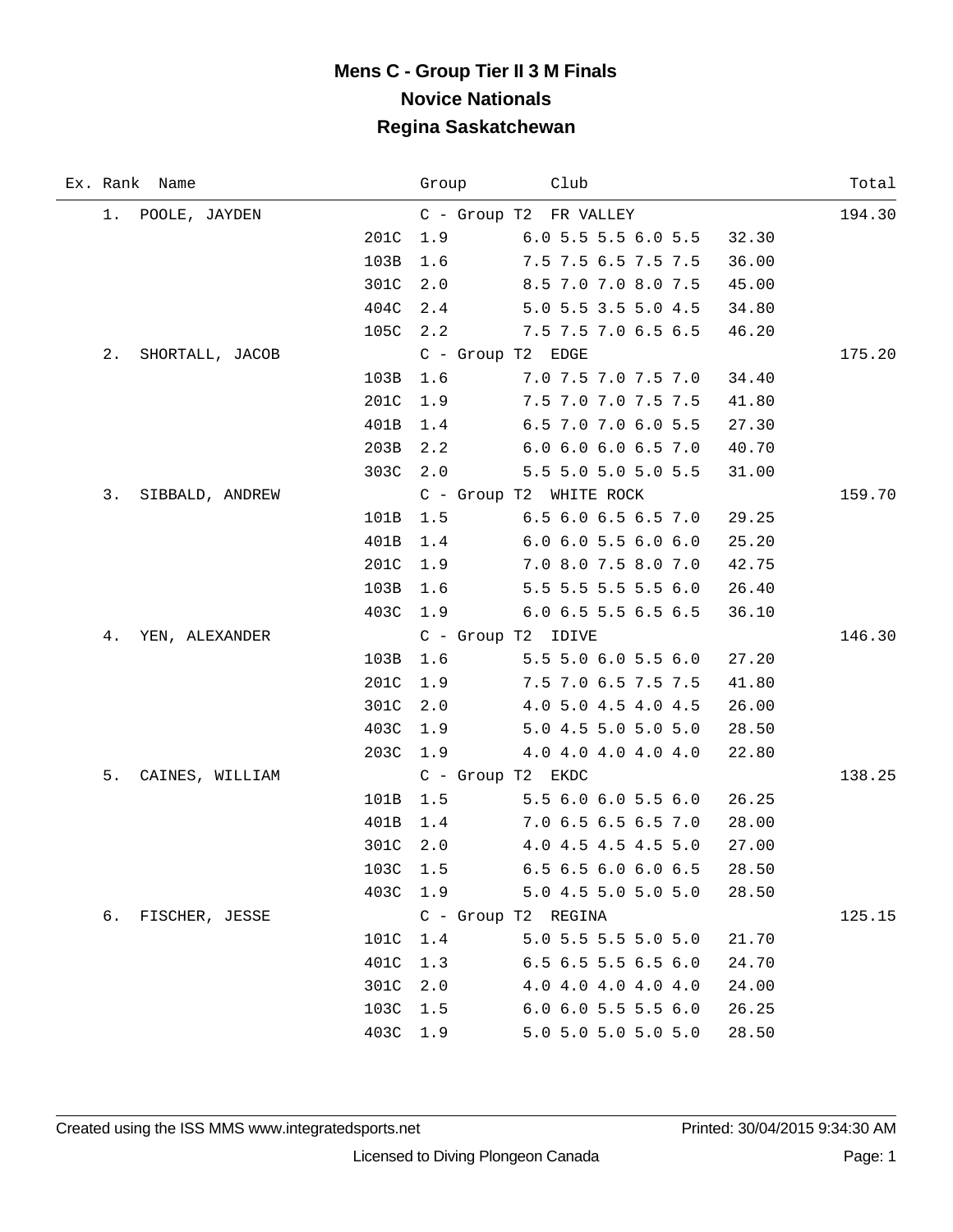| Ex. Rank Name        | Group    | Club                                   | Total  |
|----------------------|----------|----------------------------------------|--------|
| 7.<br>LAING, DARIN   |          | C - Group T2 IDIVE                     | 118.80 |
|                      | 103B 1.6 | $5.5$ 5.0 5.5 6.0 6.0<br>27.20         |        |
|                      | 201C 1.9 | 4.0 5.0 4.5 5.0 4.0<br>25.65           |        |
|                      | 301C 2.0 | 27.00<br>4.5 5.0 4.5 4.5 4.5           |        |
|                      | 403C 1.9 | 21.85<br>$3.5$ 4.5 3.5 4.0 4.0         |        |
|                      | 203C 1.9 | $3.0$ $3.0$ $3.0$ $3.0$ $2.5$<br>17.10 |        |
| 8.<br>PESTANA, CHRIS |          | C - Group T2 FR VALLEY                 | 110.50 |
|                      | 401C 1.3 | $5.0$ 6.0 5.5 5.5 6.0<br>22.10         |        |
|                      | 201C 1.9 | 4.0 4.5 4.5 4.5 4.5<br>25.65           |        |
|                      | 101B 1.5 | 5.0 5.5 5.5 5.0 5.0<br>23.25           |        |
|                      | 301C 2.0 | 23.00<br>4.0 4.0 3.5 4.0 3.5           |        |
|                      | 103C 1.5 | 16.50<br>3.0 4.0 4.0 3.5 3.5           |        |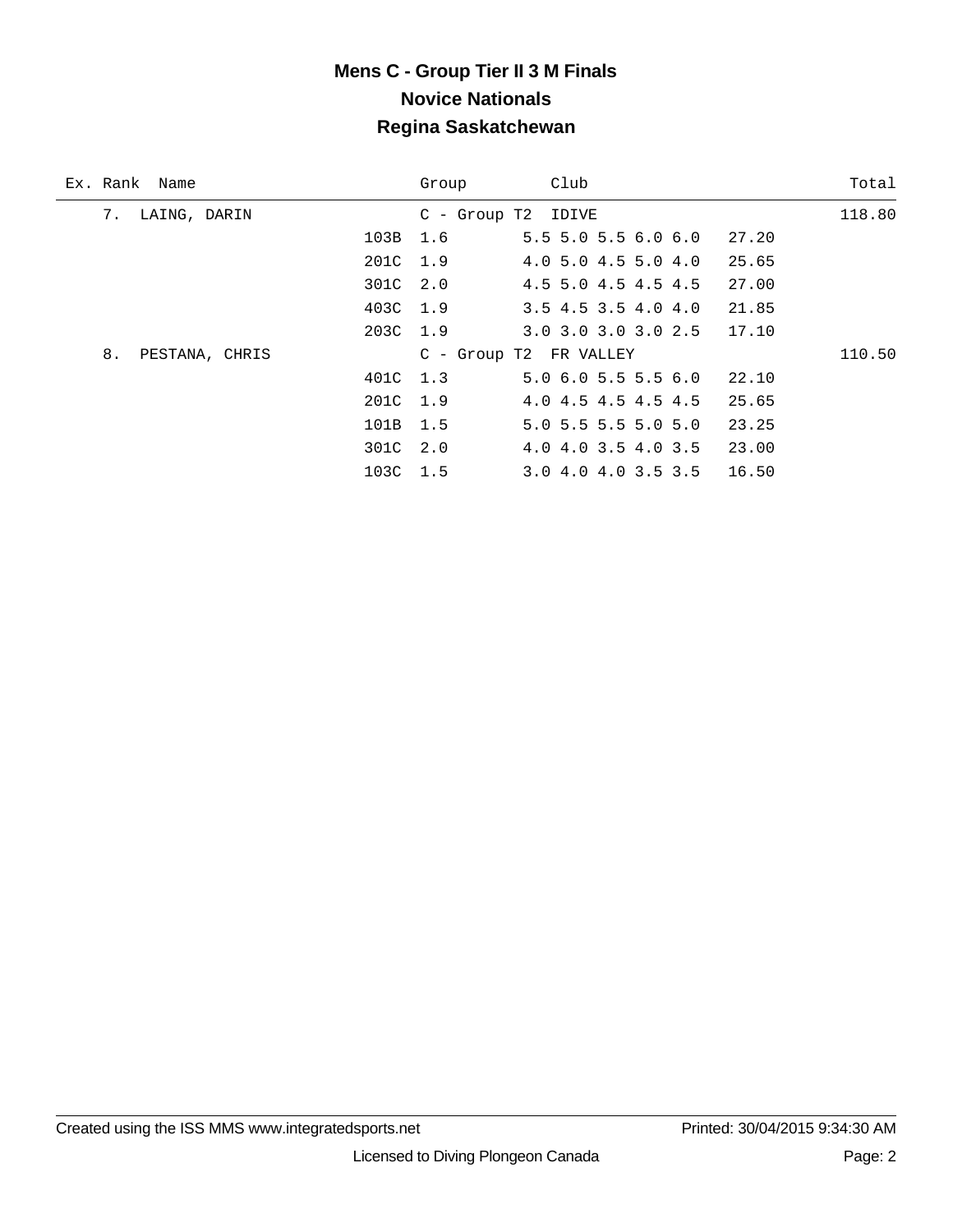|    | Ex. Rank Name    |      | Group    | Club                          |       | Total  |
|----|------------------|------|----------|-------------------------------|-------|--------|
|    | 1. POWER, LIAM   |      |          | D - Group T2 EDGE             |       | 152.90 |
|    |                  | 101B | 1.3      | $6.0\,6.5\,6.5\,6.5\,6.0$     | 24.70 |        |
|    |                  | 201C | 1.7      | 6.0 6.0 5.5 6.0 5.5           | 29.75 |        |
|    |                  | 301C | 1.8      | 6.5 6.5 6.0 6.5 7.0           | 35.10 |        |
|    |                  | 401B | 1.5      | 6.5 6.5 6.5 6.0 5.5           | 28.50 |        |
|    |                  | 103B | 1.7      | $7.0$ $7.0$ $6.5$ $6.5$ $7.0$ | 34.85 |        |
| 2. | BREWSTER, HENRY  |      |          | D - Group T2 NORTH SHOR       |       | 149.80 |
|    |                  | 103C | 1.6      | 5.56.05.05.05.5               | 25.60 |        |
|    |                  | 201C | 1.7      | 5.0 4.5 5.5 6.0 5.5           | 27.20 |        |
|    |                  | 301C | 1.8      | 6.0 7.0 6.5 7.0 6.5           | 36.00 |        |
|    |                  | 401C | 1.4      | 6.5 6.5 6.0 6.5 6.0           | 26.60 |        |
|    |                  | 302C |          | 1.6 8.0 7.0 7.0 7.5 7.0       | 34.40 |        |
|    | 3. GREEN, CARTER |      |          | D - Group T2 REGINA           |       | 138.05 |
|    |                  | 101B | 1.3      | 6.05.56.06.05.5               | 22.75 |        |
|    |                  | 401C | 1.4      | 6.56.06.06.56.0               | 25.90 |        |
|    |                  | 201C | 1.7      | 7.0 7.0 7.0 7.0 6.5           | 35.70 |        |
|    |                  | 301C | 1.8      | 5.0 4.0 4.0 4.5 4.0           | 22.50 |        |
|    |                  | 103C | 1.6      | 7.06.56.56.56.5               | 31.20 |        |
| 4. | ATCHISON, SAVION |      |          | D - Group T2 NORTH SHOR       |       | 129.05 |
|    |                  | 103C | 1.6      | $5.0$ 5.5 5.5 5.5 5.0         | 25.60 |        |
|    |                  | 201C | 1.7      | 6.5 6.5 6.5 6.5 6.0           | 33.15 |        |
|    |                  | 301C | 1.8      | 3.5 4.0 4.0 4.5 4.5           | 22.50 |        |
|    |                  | 401C | 1.4      | 6.0 5.5 5.5 6.0 5.0           | 23.80 |        |
|    |                  | 402C | 1.6      | 5.0 4.0 5.0 5.0 5.0           | 24.00 |        |
| 5. | GODIN, OWEN      |      |          | D - Group T2 FR VALLEY        |       | 125.45 |
|    |                  | 101C | 1.2      | $6.5$ 6.5 6.5 6.5 6.5         | 23.40 |        |
|    |                  | 201C | 1.7      | 5.5 5.5 5.5 5.5 5.0           | 28.05 |        |
|    |                  | 301C | 1.8      | 6.5 7.5 7.0 7.5 6.0           | 37.80 |        |
|    |                  |      | 401C 1.4 | 3.0 4.0 4.0 4.0 3.0 15.40     |       |        |
|    |                  | 103C | 1.6      | 4.5 4.0 4.5 5.0 4.0           | 20.80 |        |
| б. | GAUTHIER, ADAM   |      |          | D - Group T2 REGINA           |       | 119.80 |
|    |                  | 101C | 1.2      | 5.5 6.0 6.0 6.0 5.5           | 21.00 |        |
|    |                  | 401C | 1.4      | 6.5 6.5 6.5 6.0 6.0           | 26.60 |        |
|    |                  | 201A | 1.5      | 4.5 5.5 5.0 5.5 4.5           | 22.50 |        |
|    |                  | 301C | 1.8      | 3.5 3.0 3.5 3.5 3.5           | 18.90 |        |
|    |                  | 102C | 1.4      | 7.0 7.5 6.0 7.5 7.5           | 30.80 |        |

 $\overline{\phantom{0}}$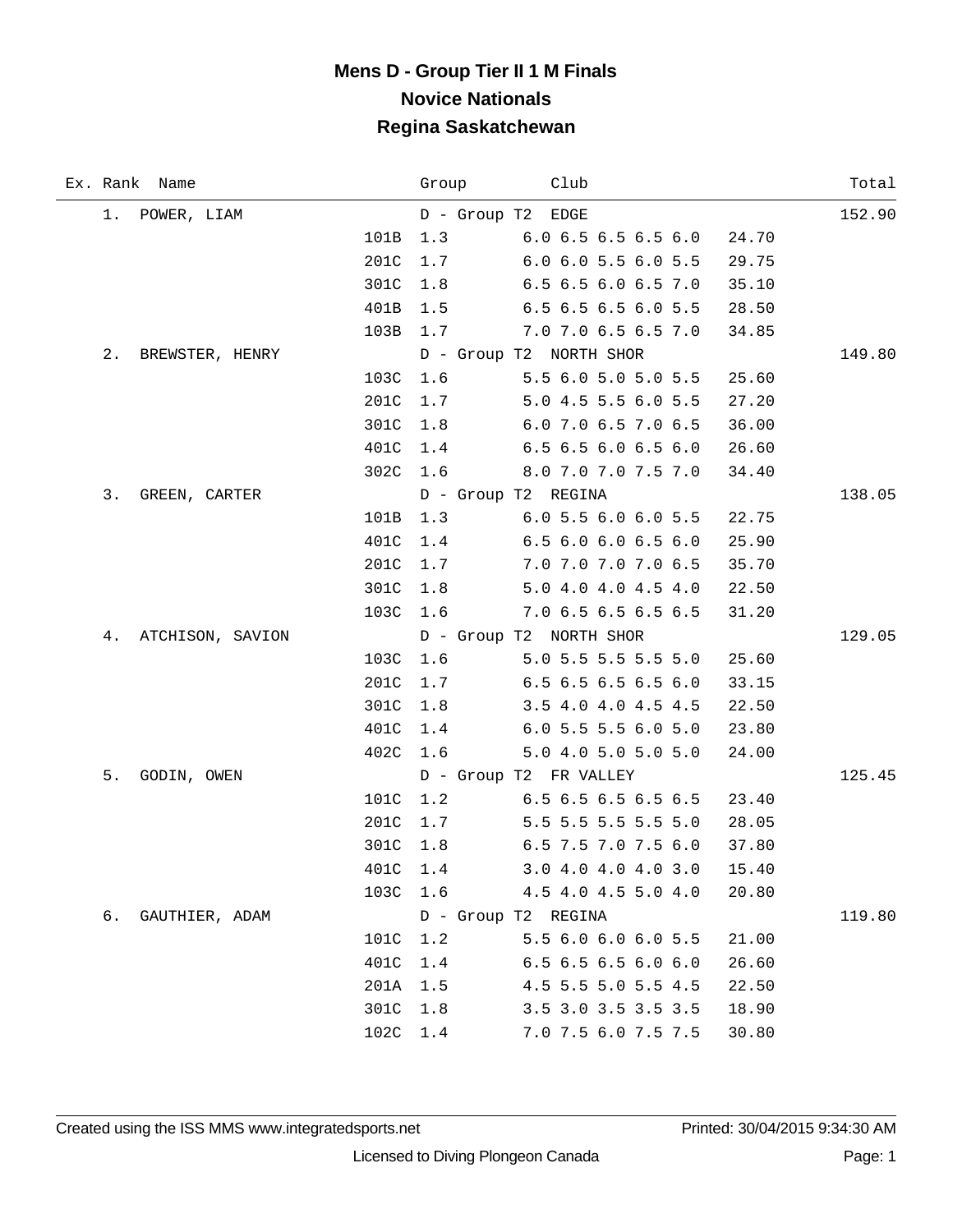| Ex. Rank Name   | Group               | Club                                         | Total  |
|-----------------|---------------------|----------------------------------------------|--------|
| 7.<br>MANZ, AVI | D - Group T2 REGINA |                                              | 105.00 |
| 101C 1.2        |                     | $6.5$ $6.0$ $5.5$ $5.5$ $5.0$<br>20.40       |        |
| 401C 1.4        |                     | $5.0$ 5.0 5.0 4.5 5.0<br>21.00               |        |
| 201A 1.5        |                     | 5.06.05.06.05.0<br>24.00                     |        |
| 301C 1.8        |                     | 20.70<br>4.0 3.5 4.0 3.5 4.0                 |        |
| 102C 1.4        |                     | $4.5$ $4.5$ $4.5$ $4.5$ $4.5$ $4.0$<br>18.90 |        |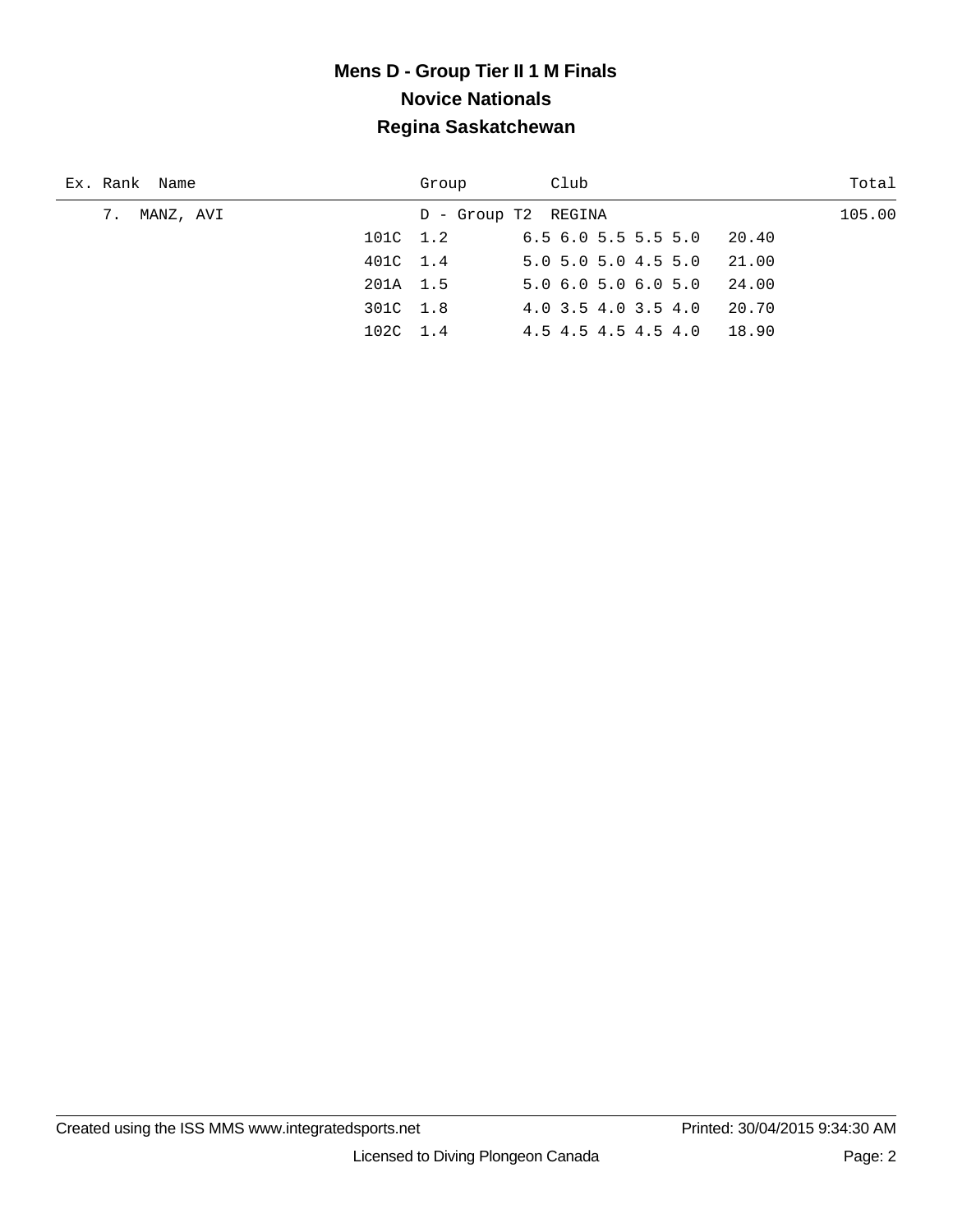| Ex. Rank Name          | Group    | Club                          | Total  |
|------------------------|----------|-------------------------------|--------|
| Referee: BUSH, BARB    |          |                               |        |
| Judge 1: BUSH, BARB    |          | Judge 2: BURNETT, SEAN        |        |
| Judge 3: FYHN, TAYLOR  |          | Judge 4: BERTOLO, ROB         |        |
| Judge 5: FISH, SOPHIA  |          |                               |        |
|                        |          |                               |        |
| 1. POWER, LIAM         |          | D - Group T2 EDGE             | 161.60 |
| 001B                   | 1.2      | $6.5$ 5.0 6.0 6.0 6.0         | 21.60  |
| 103B                   | 1.6      | 6.5 7.0 7.0 6.5 7.0           | 32.80  |
| 401B                   | 1.4      | 6.5 7.5 6.5 6.5 7.0           | 28.00  |
| 201C                   | 1.9      | 6.0 6.0 6.5 6.0 5.5           | 34.20  |
| 301C                   | 2.0      | 7.5 8.0 7.5 6.5 7.5           | 45.00  |
| 2.<br>BREWSTER, HENRY  |          | D - Group T2 NORTH SHOR       | 146.10 |
| 001C                   | 1.3      | 6.5 6.5 6.5 6.5 6.0           | 25.35  |
| 103B                   | 1.6      | 5.5 5.0 6.0 5.5 6.0           | 27.20  |
| 201C                   | 1.9      | 5.5 5.0 5.0 5.0 5.0           | 28.50  |
| 301C                   | 2.0      | 5.0 4.5 4.5 5.0 4.5           | 28.00  |
| 403C                   | 1.9      | 6.5 6.5 6.5 6.5 6.5           | 37.05  |
| 3.<br>GREEN, CARTER    |          | D - Group T2 REGINA           | 145.90 |
| 001C                   | 1.3      | $6.0$ $6.0$ $6.5$ $6.5$ $6.0$ | 24.05  |
| 201C                   | 1.9      | 6.5 6.5 6.5 6.5 6.5           | 37.05  |
| 401C                   | 1.3      | $6.0$ 5.5 6.0 6.0 6.0         | 23.40  |
| 103C                   | 1.5      | 6.0 6.0 5.5 6.0 5.5           | 26.25  |
| 403C                   | 1.9      | 6.5 6.0 7.0 5.5 6.0           | 35.15  |
| 4.<br>ATCHISON, SAVION |          | D - Group T2 NORTH SHOR       | 131.80 |
| 001C                   | 1.3      | 6.0 5.5 6.0 6.5 5.5           | 22.75  |
| 103C                   | 1.5      | $6.0$ 5.0 5.5 6.0 5.0         | 24.75  |
| 201C                   | 1.9      | 5.5 6.0 5.0 6.0 5.0           | 31.35  |
| 301C                   | 2.0      | 5.5 5.5 5.5 5.5 5.5           | 33.00  |
|                        | 403C 1.9 | $3.0$ $3.5$ $4.0$ $4.0$ $3.0$ | 19.95  |
| 5.<br>GODIN, OWEN      |          | D - Group T2 FR VALLEY        | 127.45 |
| 001C                   | 1.3      | 5.5 5.5 5.5 6.0 5.5           | 21.45  |
| 201C                   | 1.9      | $6.0$ $6.0$ $6.0$ $6.0$ $5.5$ | 34.20  |
| 101C                   | 1.4      | 6.5 6.5 6.0 6.5 5.5           | 26.60  |
| 401C                   | 1.3      | 4.5 4.5 4.5 5.0 5.0           | 18.20  |
|                        | 103C 1.5 | 6.05.06.06.06.0               | 27.00  |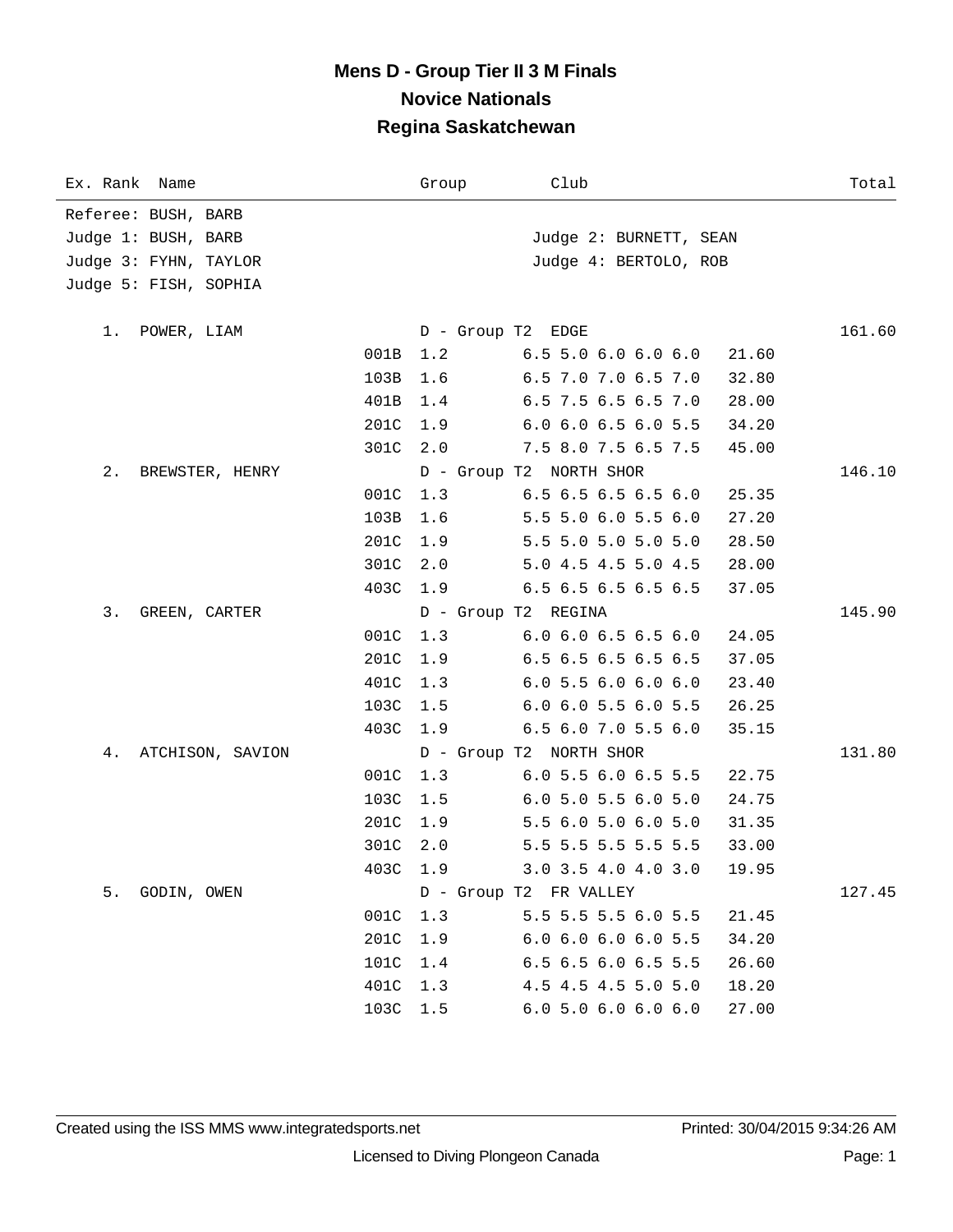|    | Ex. Rank Name      |      | Group | Club                          |       | Total  |
|----|--------------------|------|-------|-------------------------------|-------|--------|
|    | 1. MCLEOD, ETHAN   |      |       | E - Group T2 NORTH SHOR       |       | 140.10 |
|    |                    | 100A | 1.0   | 7.0 7.0 8.0 7.0 6.5           | 21.00 |        |
|    |                    | 200A | 1.0   | 7.5 7.0 7.0 7.5 7.5           | 22.00 |        |
|    |                    | 001B | 1.1   | 6.5 6.5 6.5 7.0 7.0           | 22.00 |        |
|    |                    | 201C | 1.7   | 8.5 7.5 8.0 7.5 7.5           | 39.10 |        |
|    |                    | 301C | 1.8   | $6.5$ $6.5$ $6.0$ $7.0$ $7.0$ | 36.00 |        |
| 2. | DOUCETTE, JAIREN   |      |       | E - Group T2 EKDC             |       | 117.10 |
|    |                    | 100A | 1.0   | 7.5 7.0 7.0 6.5 7.5           | 21.50 |        |
|    |                    | 200A | 1.0   | 7.5 7.0 6.5 7.5 7.5           | 22.00 |        |
|    |                    | 001B | 1.1   | 6.0 6.5 7.0 6.0 6.0           | 20.35 |        |
|    |                    | 201C | 1.7   | 5.0 6.0 5.5 5.0 6.0           | 28.05 |        |
|    |                    | 401C |       | 1.4 6.0 6.0 6.0 6.0 6.5       | 25.20 |        |
| 3. | JONES, GAVIN       |      |       | E - Group T2 FR VALLEY        |       | 106.55 |
|    |                    | 100A | 1.0   | 8.0 7.5 7.5 8.0 7.5           | 23.00 |        |
|    |                    | 200A | 1.0   | 8.0 8.5 8.0 9.0 7.5           | 24.50 |        |
|    |                    | 001B | 1.1   | 6.5 6.5 6.5 6.5 7.0           | 21.45 |        |
|    |                    | 103C | 1.6   | 7.5 8.0 7.0 8.0 8.0           | 37.60 |        |
|    |                    | 301C | 1.8   | 0.0 0.0 0.0 0.0 0.0           | 0.00  |        |
| 4. | MCCUTCHEON, JOSHUA |      |       | E - Group T2 LETHBRIDGE       |       | 99.15  |
|    |                    | 100A | 1.0   | $6.5$ $6.0$ $6.5$ $6.5$ $6.5$ | 19.50 |        |
|    |                    | 200A | 1.0   | 6.0 6.5 6.5 7.0 7.0           | 20.00 |        |
|    |                    | 001B | 1.1   | 6.0 6.0 6.0 6.5 6.0           | 19.80 |        |
|    |                    | 201C | 1.7   | 2.0 1.5 4.0 2.0 2.5           | 11.05 |        |
|    |                    | 103C | 1.6   | 5.5 6.0 6.5 6.0 6.0           | 28.80 |        |
| 5. | AHMED, HUSSEIN     |      |       | E - Group T2 SASKATOON        |       | 92.20  |
|    |                    | 100A | 1.0   | 6.0 6.0 6.5 6.5 5.5           | 18.50 |        |
|    |                    | 200A | 1.0   | 5.0 6.0 6.0 5.0 5.5           | 16.50 |        |
|    |                    | 001B | 1.1   | 5.5 5.0 6.0 5.5 5.5           | 18.15 |        |
|    |                    | 101A | 1.4   | 5.5 5.5 5.5 6.0 5.5           | 23.10 |        |
|    |                    | 002A | 1.1   | 4.5 4.0 5.0 6.0 5.0           | 15.95 |        |
| б. | SIMON, JAXON       |      |       | E - Group T2 SASKATOON        |       | 85.30  |
|    |                    | 100A | 1.0   | 5.5 5.0 5.5 5.0 5.5           | 16.00 |        |
|    |                    | 200A | 1.0   | 5.0 5.0 5.5 5.0 6.0           | 15.50 |        |
|    |                    | 001B | 1.1   | 5.5 5.0 5.0 5.5 6.5           | 17.60 |        |
|    |                    | 101A | 1.4   | 4.5 4.0 4.0 4.0 4.5           | 17.50 |        |
|    |                    | 002A | 1.1   | 5.5 5.5 6.0 5.5 6.0           | 18.70 |        |

 $\overline{\phantom{0}}$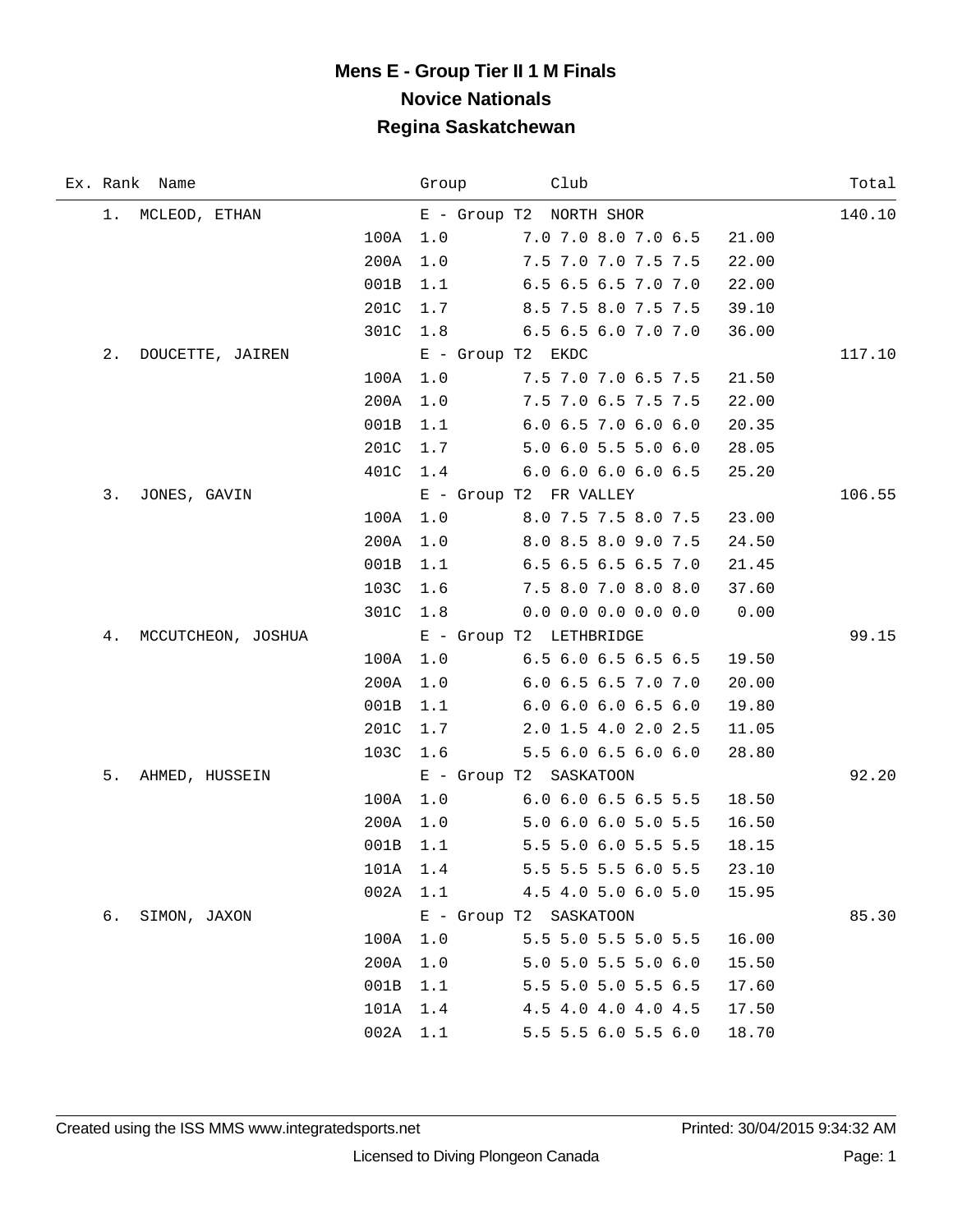| Ex. Rank<br>Name           | Group             | Club                       | Total  |
|----------------------------|-------------------|----------------------------|--------|
| Referee: CRERAR, ALEX      |                   |                            |        |
| Judge 1: CRERAR, ALEX      |                   | Judge 2: BURNETT, SEAN     |        |
| Judge 3: THERRIEU, FIONA   |                   | Judge 4: HAMILTON, LINDSAY |        |
| Judge 5: BURBRIDGE, CONNOR |                   |                            |        |
|                            |                   |                            |        |
| 1. JONES, GAVIN            |                   | E - Group T2 FR VALLEY     | 145.60 |
| 100A                       | 1.0               | 8.0 8.0 7.5 7.0 7.5        | 23.00  |
| 200A                       | 1.0               | 8.5 8.5 7.5 8.5 8.0        | 25.00  |
| 001B                       | 1.2               | 7.5 7.5 7.5 7.0 6.5        | 26.40  |
| 103C                       | 1.5               | 7.0 7.5 7.5 6.5 7.0        | 32.25  |
| 201C                       | 1.9               | 7.0 7.5 6.5 7.0 6.5        | 38.95  |
| 2.<br>MCLEOD, ETHAN        |                   | E - Group T2 NORTH SHOR    | 144.55 |
| 100A                       | 1.0               | 8.0 7.0 6.5 6.0 6.0        | 19.50  |
| 200A                       | 1.0               | 7.0 6.5 6.5 7.0 6.5        | 20.00  |
| 001C                       | 1.3               | 7.0 7.5 7.0 7.0 7.5        | 27.95  |
| 201C                       | 1.9               | 6.5 6.0 6.5 6.0 6.5        | 36.10  |
| 301C                       | 2.0               | 6.5 7.0 7.0 7.0 6.5        | 41.00  |
| 3.<br>MCCUTCHEON, JOSHUA   |                   | E - Group T2 LETHBRIDGE    | 130.90 |
| 100A                       | 1.0               | 6.5 7.0 7.0 7.0 7.0        | 21.00  |
| 200A                       | 1.0               | 7.0 6.5 7.0 8.0 7.0        | 21.00  |
| 002C                       | 1.4               | 6.06.06.06.06.5            | 25.20  |
| 201C                       | 1.9               | 7.5 7.0 6.5 7.0 6.5        | 38.95  |
| 103C                       | 1.5               | 5.0 5.5 6.0 5.5 5.5        | 24.75  |
| 4.<br>DOUCETTE, JAIREN     | E - Group T2 EKDC |                            | 111.40 |
| 100A                       | 1.0               | 6.5 6.0 6.0 6.0 7.5        | 18.50  |
| 200A                       | 1.0               | 6.5 7.0 6.5 6.5 6.5        | 19.50  |
| 001B                       | 1.2               | 7.5 7.0 7.5 6.5 7.0        | 25.80  |
| 002C                       | 1.4               | 5.5 5.0 6.0 5.5 6.0        | 23.80  |
| 401B                       | 1.4               | 5.5 5.5 6.0 5.5 6.0        | 23.80  |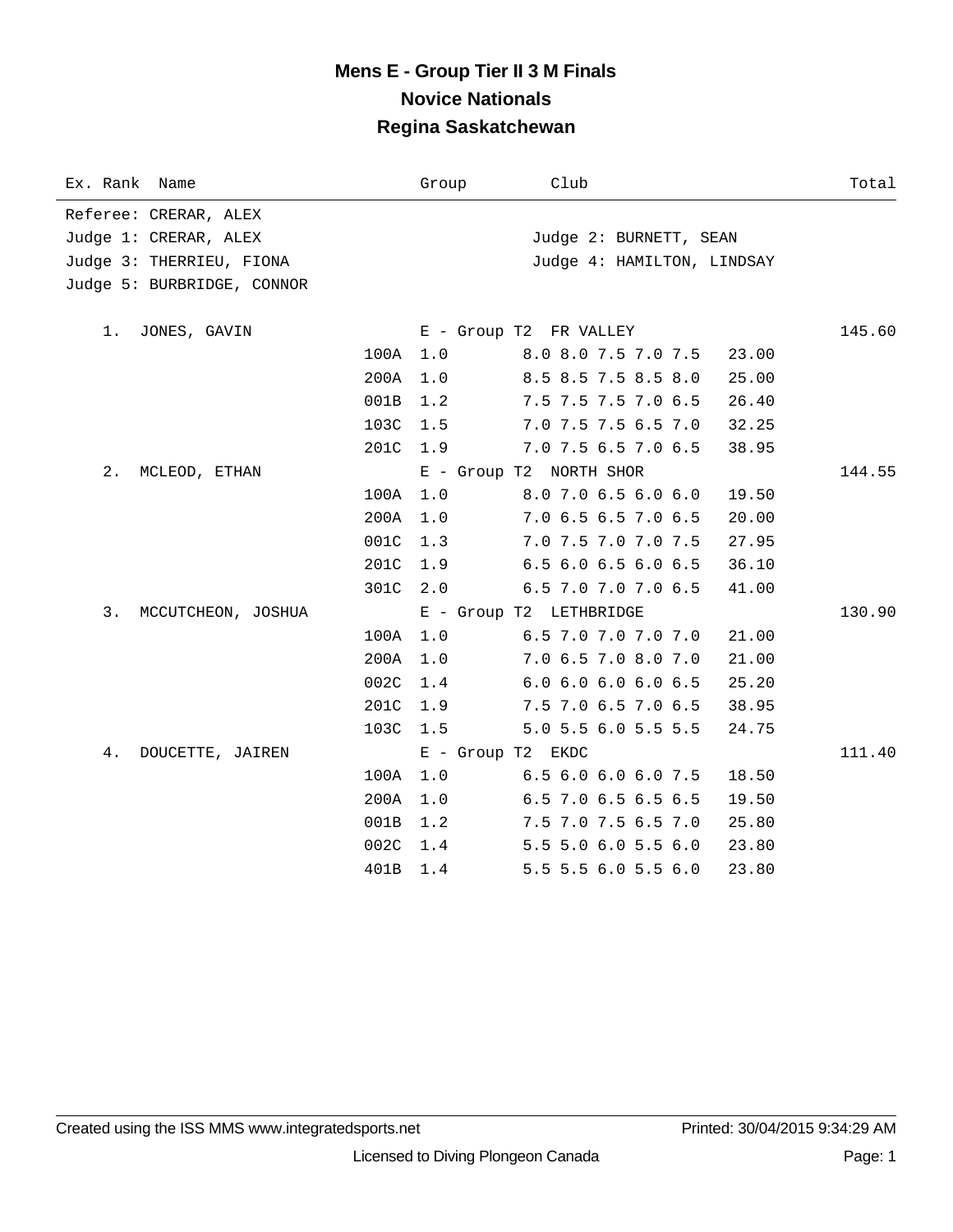# **Mens Open Tier II 3 M Synchro Finals Novice Nationals Regina Saskatchewan**

| Ex. Rank Name |                                                    |                                           |                                     |  |      | Club |  |       | Total  |
|---------------|----------------------------------------------------|-------------------------------------------|-------------------------------------|--|------|------|--|-------|--------|
| 1.            | BARNARD, FRANCOIS / JANG, RICHARD FR VALLEY/IDIVE  |                                           |                                     |  |      |      |  |       | 196.68 |
|               | 101B                                               | 2.0 6.5 6.5 7.0 6.5 7.5 7.0 7.0 7.0 7.5   |                                     |  |      |      |  | 41.40 |        |
|               | 201C                                               | 2.0 6.5 6.5 7.0 7.0 6.5 7.5 7.0 7.0 7.0   |                                     |  |      |      |  | 41.40 |        |
|               | 301C                                               | 2.0 6.0 5.5 4.5 6.0 6.0 7.0 7.0 8.0 6.5   |                                     |  |      |      |  | 38.40 |        |
|               | 401B                                               | $1.4$ 5.0 5.0 6.5 6.5 5.5 6.5 6.5 7.0 6.0 |                                     |  |      |      |  | 36.60 |        |
|               | 103B                                               | $1.6$ 6.0 5.5 4.0 3.5 5.0 6.0 6.0 5.5 6.0 |                                     |  |      |      |  | 38.88 |        |
| 2.            | BREWSTER, HENRY / MCLEOD, ETHAN NORTH SHORE        |                                           |                                     |  |      |      |  |       | 175.17 |
|               | 101C                                               | 2.0 6.5 5.5 5.0 5.5 5.5 6.0 7.0 6.5 5.5   |                                     |  |      |      |  | 34.80 |        |
|               | 401C                                               | 2.0 5.0 5.0 5.0 5.5 5.0 6.5 6.5 6.0 7.0   |                                     |  |      |      |  | 34.80 |        |
|               | 103B                                               | 2.0 6.0 5.5 6.0 6.0 5.0 6.0 6.5 7.0 8.0   |                                     |  |      |      |  | 37.80 |        |
|               | 201C                                               | 1.9 5.0 4.0 6.5 6.0 6.0 7.0 7.5 6.0 6.5   |                                     |  |      |      |  | 34.77 |        |
|               | 301C                                               | 2.0 3.5 3.0 4.0 4.5 6.5 7.0 6.5 7.0 5.5   |                                     |  |      |      |  | 33.00 |        |
| 3.            | LEDREW, BEN / SCOTT, ALEX                          |                                           |                                     |  | EDGE |      |  |       | 154.59 |
|               | 401B                                               | 2.0 7.0 6.0 6.0 5.5 5.5 5.5 4.5 6.5 6.5   |                                     |  |      |      |  | 35.40 |        |
|               | 201B                                               | 2.0 5.0 4.5 5.0 5.5 5.0 3.5 5.0 4.5 5.5   |                                     |  |      |      |  | 29.40 |        |
|               | 301B                                               | 2.0 5.0 4.5 5.0 5.5 5.5 5.5 6.0 6.0 6.5   |                                     |  |      |      |  | 33.00 |        |
|               | 103B                                               | $1.6$ 6.5 6.5 6.0 5.5 5.5 3.5 5.0 4.5 5.0 |                                     |  |      |      |  | 25.92 |        |
|               | 5132D                                              | 2.1 5.0 4.0 6.0 5.0 4.5 5.0 5.0 4.5 5.0   |                                     |  |      |      |  | 30.87 |        |
| 4.            | LAING, DARIN / YEN, ALEXANDER                IDIVE |                                           |                                     |  |      |      |  |       | 148.95 |
|               | 101B                                               | 2.0 6.0 5.5 5.0 5.0 4.5 4.0 5.0 4.0 4.5   |                                     |  |      |      |  | 28.20 |        |
|               | 201C                                               | 2.0 5.5 4.5 6.0 5.0 5.0 5.0 5.5 4.5 5.0   |                                     |  |      |      |  | 30.60 |        |
|               | 301C                                               | 2.0                                       | 5.0 6.0 5.0 5.5 3.5 4.0 4.0 4.0 5.0 |  |      |      |  | 21.60 |        |
|               | 401B                                               | 1.4 4.5 5.0 5.0 5.0 5.0 7.0 7.0 5.0 5.5   |                                     |  |      |      |  | 31.35 |        |
|               | 103B                                               | 1.6                                       | 5.5 6.0 5.5 5.5 7.0 7.0 7.0 5.5 6.0 |  |      |      |  | 37.20 |        |

÷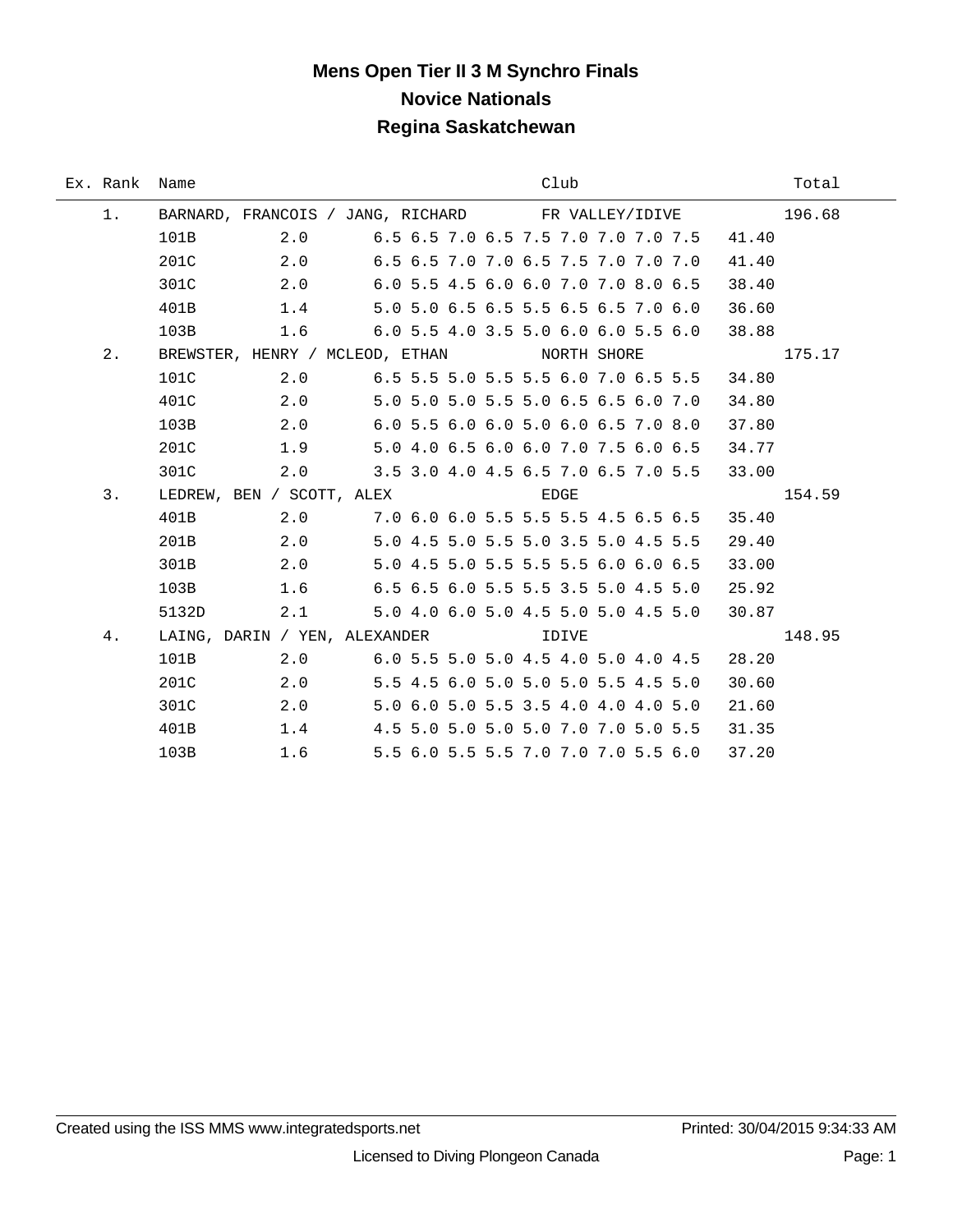| Ex. Rank Name         |             | Club<br>Group                          | Total  |
|-----------------------|-------------|----------------------------------------|--------|
| 1. MCKENZIE, KAYLA    |             | A - Group T2 REGINA                    | 254.25 |
|                       | 101C<br>1.2 | 6.5 7.0 7.0 7.0 7.0<br>25.20           |        |
|                       | 401B<br>1.5 | 6.5 6.5 6.5 7.5 7.0<br>30.00           |        |
|                       | 201C<br>1.7 | 6.5 7.0 7.0 6.5 6.5<br>34.00           |        |
|                       | 301C<br>1.8 | 6.5 6.0 6.5 6.5 6.5<br>35.10           |        |
|                       | 5122D 1.9   | 6.0 6.0 6.5 6.0 6.0<br>34.20           |        |
|                       | 103C<br>1.6 | 7.0 6.5 6.0 7.0 7.0<br>32.80           |        |
|                       | 403C<br>2.2 | 5.5 6.0 5.0 5.0 5.5<br>35.20           |        |
|                       | 202C 1.5    | $6.5$ $6.5$ $6.0$ $5.5$ $6.0$<br>27.75 |        |
| 2.<br>BERTOLO, SOPHIA |             | A - Group T2 EDGE                      | 252.45 |
|                       | 103B<br>1.7 | 7.5 7.5 7.5 7.0 7.0<br>37.40           |        |
|                       | 201B<br>1.6 | 5.0 5.5 5.0 5.0 5.5<br>24.80           |        |
|                       | 301B<br>1.7 | 6.05.55.05.56.0<br>28.90               |        |
|                       | 401B<br>1.5 | 5.5 6.0 6.5 7.0 6.0<br>27.75           |        |
|                       | 104B<br>2.3 | 4.5 4.5 4.0 4.0 4.0<br>28.75           |        |
|                       | 203C<br>2.0 | 7.0 8.0 7.0 6.5 6.5<br>41.00           |        |
|                       | 303C<br>2.1 | 3.5 3.5 3.5 3.5 3.5<br>22.05           |        |
|                       | 403C<br>2.2 | 6.0 6.5 6.5 5.5 6.5<br>41.80           |        |
| 3.<br>BOECHLER, KAYLA |             | A - Group T2 SASKATOON                 | 245.45 |
|                       | 103B<br>1.7 | $6.0 \t6.0 \t6.0 \t5.0 \t6.5$<br>30.60 |        |
|                       | 201C<br>1.7 | 6.0 6.0 7.0 7.0 7.5<br>34.00           |        |
|                       | 301C<br>1.8 | 7.0 7.0 7.0 6.5 6.5<br>36.90           |        |
|                       | 401B<br>1.5 | 7.0 6.5 6.0 7.0 7.0<br>30.75           |        |
|                       | 104C<br>2.2 | 4.5 4.5 4.0 4.5 3.0<br>28.60           |        |
|                       | 202C<br>1.5 | 6.5 5.5 5.0 6.5 6.0<br>27.00           |        |
|                       | 302C<br>1.6 | 7.0 6.5 7.0 6.0 6.0<br>31.20           |        |
|                       | 402C<br>1.6 | 5.5 5.5 4.5 6.0 5.5<br>26.40           |        |
|                       |             |                                        |        |

 $\overline{\phantom{0}}$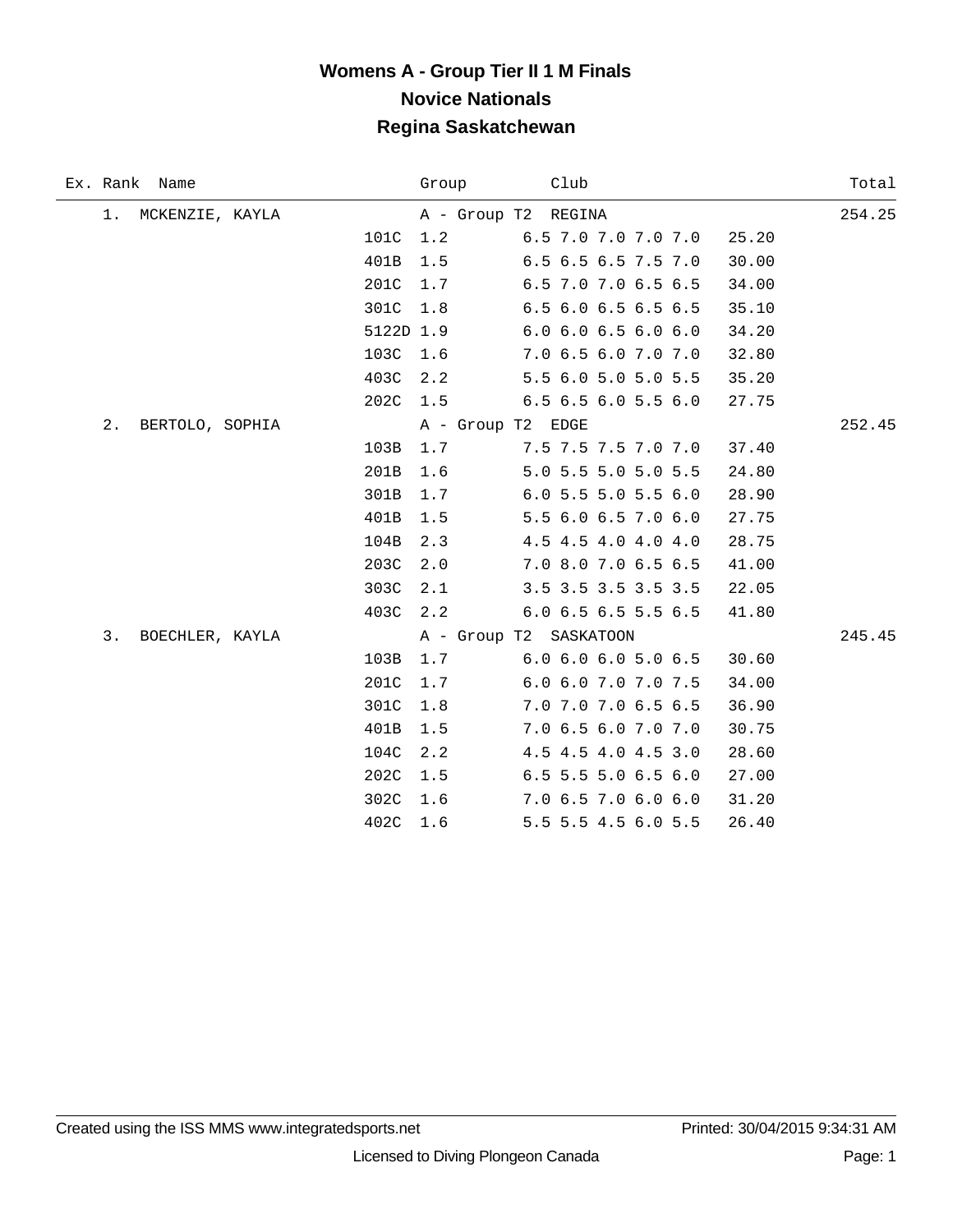| Ex. Rank Name              |           | Group             | Club                          | Total  |
|----------------------------|-----------|-------------------|-------------------------------|--------|
| Referee: CRERAR, ALEX      |           |                   |                               |        |
| Judge 1: CRERAR, ALEX      |           |                   | Judge 2: JAMIESON, KELLY      |        |
| Judge 3: HAMILTON, LINDSAY |           |                   | Judge 4: TOTH, SARA           |        |
| Judge 5: FYHN, TAYLOR      |           |                   |                               |        |
|                            |           |                   |                               |        |
| 1. LINGHAM, KAILEE         |           |                   | A - Group T2 FR VALLEY        | 271.60 |
|                            | 401B 1.4  |                   | 7.5 8.0 8.0 7.5 7.5           | 32.20  |
|                            | 103B      | 1.6               | $6.0$ 6.0 5.5 5.5 6.5         | 28.00  |
|                            | 5132D 2.1 |                   | 4.5 4.0 4.5 4.5 4.0           | 27.30  |
|                            | 201C      | 1.9               | 7.0 7.0 7.0 8.0 7.5           | 40.85  |
|                            | 301B      | 1.9               | $6.5$ $8.0$ $7.0$ $7.0$ $6.0$ | 38.95  |
|                            | 203B 2.2  |                   | 8.0 8.0 8.5 8.5 7.5           | 53.90  |
|                            | 5233D 2.4 |                   | 7.0 7.0 7.0 7.0 8.0           | 50.40  |
| 2.<br>BERTOLO, SOPHIA      |           | A - Group T2 EDGE |                               | 252.90 |
|                            | 103B      | 1.6               | $6.5$ $6.5$ $6.5$ $6.5$ $7.0$ | 31.20  |
|                            | 201B      | 1.8               | $6.5$ $6.0$ $6.0$ $6.0$ $7.0$ | 33.30  |
|                            | 301B      | 1.9               | 7.0 7.5 6.0 7.0 7.0           | 39.90  |
|                            | 403C      | 1.9               | 6.06.06.06.06.0               | 34.20  |
|                            | 105B      | 2.4               | 5.0 5.0 6.5 5.5 5.5           | 38.40  |
|                            | 203B      | 2.2               | $6.5$ $6.0$ $6.5$ $6.5$ $7.5$ | 42.90  |
|                            | 303C      | 2.0               | 5.5 5.5 5.5 5.5 6.5           | 33.00  |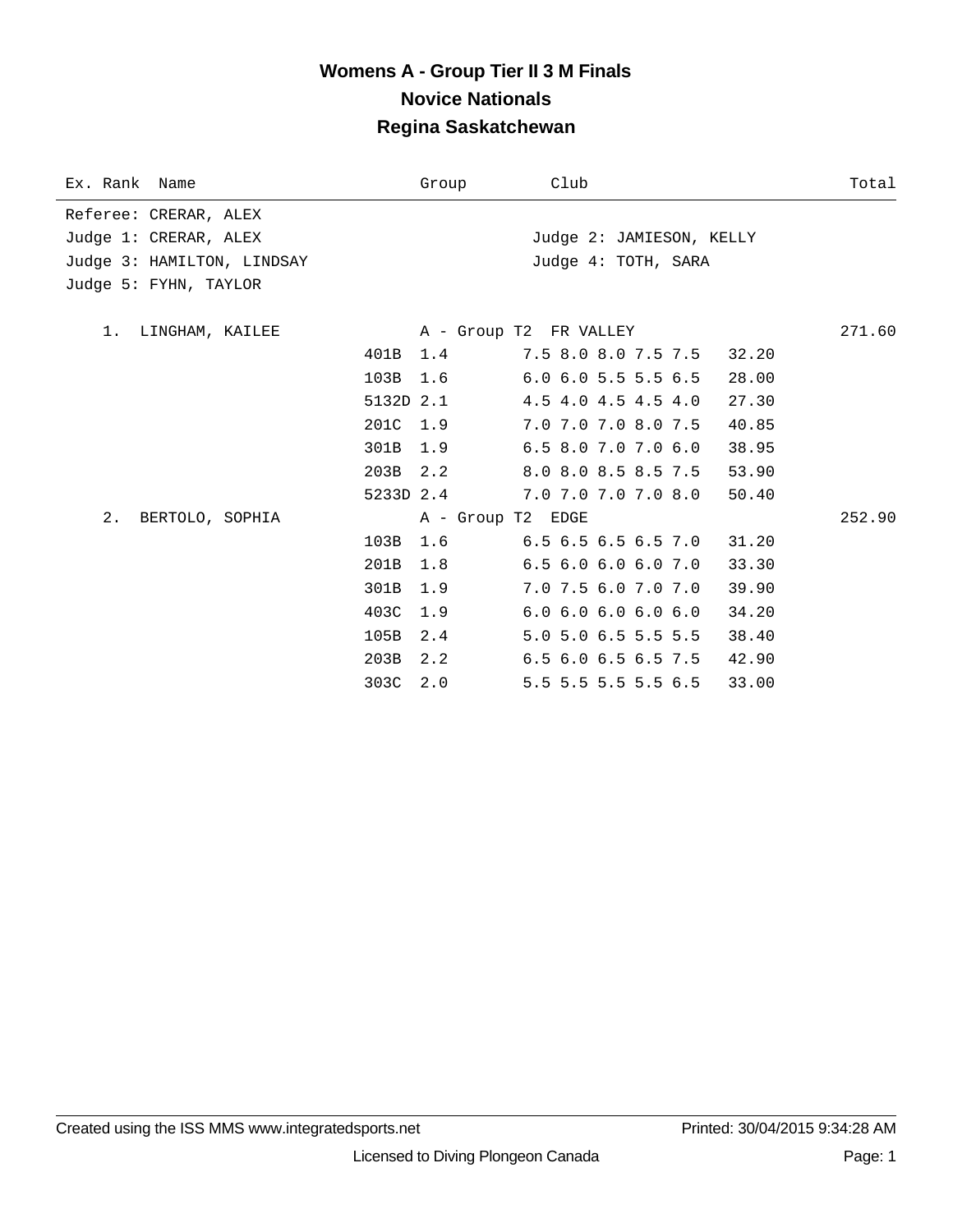| Ex. Rank Name            |             | Group                   | Club                          |       | Total  |
|--------------------------|-------------|-------------------------|-------------------------------|-------|--------|
| Referee: BURNETT, SEAN   |             |                         |                               |       |        |
| Judge 1: BURNETT, SEAN   |             |                         | Judge 2: BUSH, BARB           |       |        |
| Judge 3: CRERAR, ALEX    |             |                         | Judge 4: SCOTT, ROB           |       |        |
| Judge 5: TOTH, SARA      |             |                         |                               |       |        |
|                          |             |                         |                               |       |        |
| MORBEY, SARAH<br>1.      |             | B - Group T2 NORTH SHOR |                               |       | 246.70 |
|                          | 103B<br>1.7 |                         | 6.0 7.0 6.5 6.5 6.0           | 32.30 |        |
|                          | 201C<br>1.7 |                         | 6.5 6.0 6.5 7.0 6.5           | 33.15 |        |
|                          | 301C<br>1.8 |                         | 6.0 6.5 6.0 6.5 5.5           | 33.30 |        |
|                          | 401B<br>1.5 |                         | 7.0 6.5 7.5 7.5 8.0           | 33.00 |        |
|                          | 104C<br>2.2 |                         | 6.5 6.0 6.5 7.0 7.0           | 44.00 |        |
|                          | 403C<br>2.2 |                         | 5.5 6.0 6.0 6.5 6.0           | 39.60 |        |
|                          | 5122D 1.9   |                         | 5.0 5.5 5.5 5.5 5.5           | 31.35 |        |
| 2.<br>BROOKS, EMMA       |             | B - Group T2 WHITE ROCK |                               |       | 236.15 |
|                          | 401B<br>1.5 |                         | 7.5 7.0 7.5 8.5 7.5           | 33.75 |        |
|                          | 103B<br>1.7 |                         | 5.5 6.0 5.0 6.0 5.5           | 28.90 |        |
|                          | 201C<br>1.7 |                         | 7.0 7.0 7.5 7.0 7.5           | 36.55 |        |
|                          | 301C<br>1.8 |                         | 7.5 7.0 7.0 6.0 6.5           | 36.90 |        |
|                          | 104C<br>2.2 |                         | 6.0 6.0 5.0 5.0 5.5           | 36.30 |        |
|                          | 403C<br>2.2 |                         | 5.0 5.0 5.0 5.0 5.0           | 33.00 |        |
|                          | 202C<br>1.5 |                         | 7.0 7.0 6.5 6.5 7.0           | 30.75 |        |
| 3.<br>MARRINGTON, ALANNA |             | B - Group T2 IDIVE      |                               |       | 228.10 |
|                          | 1.7<br>103B |                         | 5.5 6.5 6.0 6.5 6.0           | 31.45 |        |
|                          | 201B<br>1.6 |                         | 7.0 7.0 6.0 7.0 7.0           | 33.60 |        |
|                          | 301C<br>1.8 |                         | 6.5 7.0 6.0 6.5 7.0           | 36.00 |        |
|                          | 401B<br>1.5 |                         | 7.5 7.0 8.0 6.5 7.0           | 32.25 |        |
|                          | 2.2<br>104C |                         | 5.5 5.5 4.5 6.0 5.0           | 35.20 |        |
|                          | 203C<br>2.0 |                         | 3.0 3.0 3.5 3.5 3.5           | 20.00 |        |
|                          | 403C 2.2    |                         | 6.06.56.06.06.0               | 39.60 |        |
| 4.<br>MACKECHNIE, AMANDA |             | B - Group T2 EKDC       |                               |       | 211.05 |
|                          | 103C<br>1.6 |                         | 6.5 6.0 7.0 6.5 7.0           | 32.00 |        |
|                          | 201C<br>1.7 |                         | 5.0 5.5 5.5 5.5 5.5           | 28.05 |        |
|                          | 301C<br>1.8 |                         | $6.0$ 5.5 5.0 6.0 6.0         | 31.50 |        |
|                          | 401C<br>1.4 |                         | 7.0 7.0 7.0 6.5 7.0           | 29.40 |        |
|                          | 403C<br>2.2 |                         | $6.0$ 5.5 6.0 5.5 6.0         | 38.50 |        |
|                          | 302C<br>1.6 |                         | $6.0$ $6.0$ $6.5$ $6.0$ $6.0$ | 28.80 |        |
|                          | 5122D 1.9   |                         | 4.0 4.5 4.5 3.0 3.5           | 22.80 |        |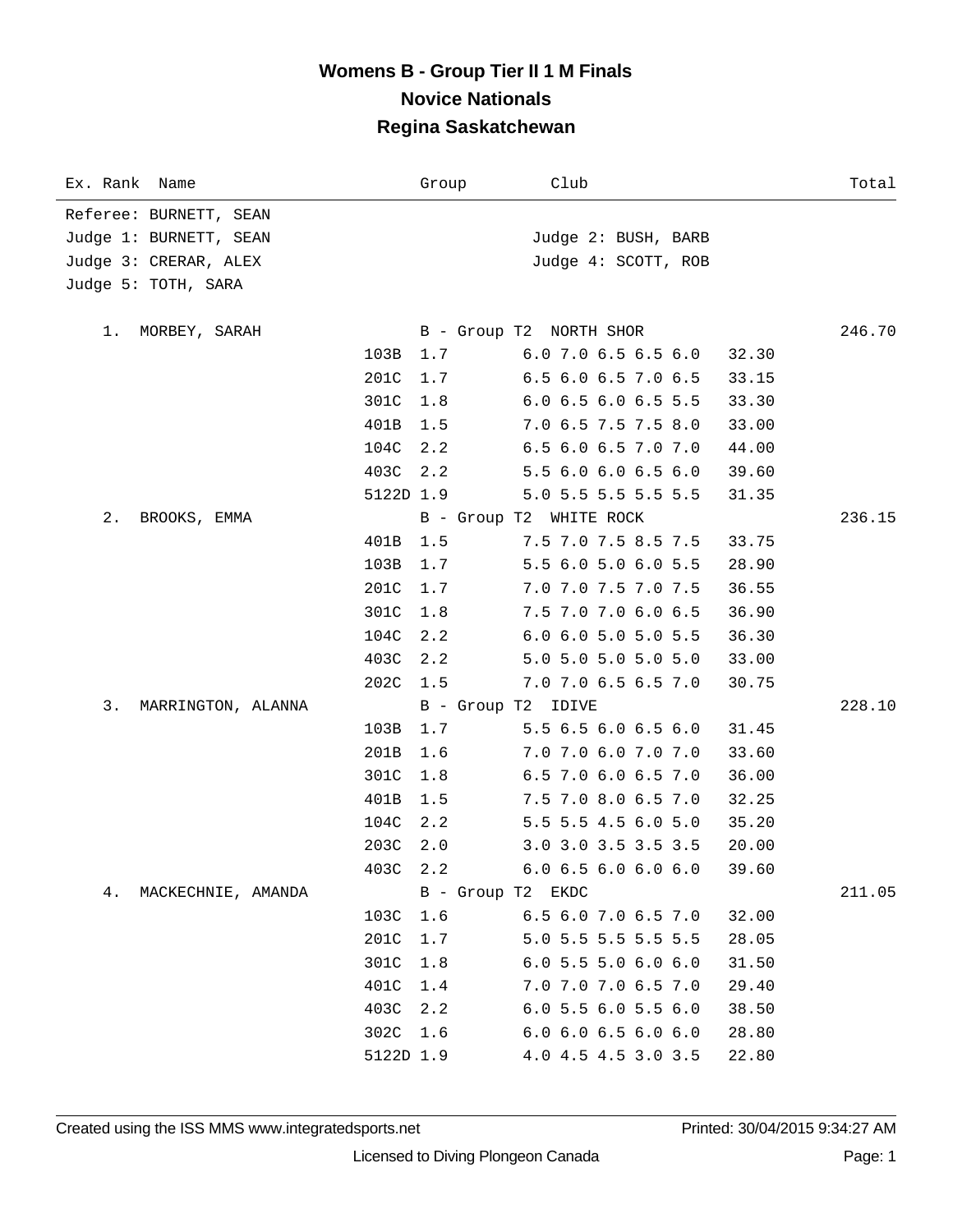|    | Ex. Rank Name         |           | Group                   | Club |                     |       | Total  |
|----|-----------------------|-----------|-------------------------|------|---------------------|-------|--------|
| 5. | THERRIEN, CAMRYN      |           | B - Group T2 NORTH SHOR |      |                     |       | 208.80 |
|    |                       | 103C      | 1.6                     |      | 6.0 6.5 6.0 6.5 6.5 | 30.40 |        |
|    |                       | 201C      | 1.7                     |      | 6.5 6.0 6.5 6.5 5.5 | 32.30 |        |
|    |                       | 301C      | 1.8                     |      | 5.0 6.0 5.5 6.5 6.5 | 32.40 |        |
|    |                       | 401B      | $1.5$                   |      | 7.0 6.5 6.5 6.0 6.5 | 29.25 |        |
|    |                       | 203C      | 2.0                     |      | 5.5 6.0 6.0 6.5 6.5 | 37.00 |        |
|    |                       | 403C      | 2.2                     |      | 4.0 4.0 4.5 4.0 4.5 | 27.50 |        |
|    |                       | 5122D 1.9 |                         |      | 4.0 3.0 3.5 4.5 2.0 | 19.95 |        |
| б. | MASTEL-MARR, SAMANTHA |           | B - Group T2 EKDC       |      |                     |       | 188.35 |
|    |                       | 401C      | $1\,.4$                 |      | 5.0 6.0 5.0 5.5 6.0 | 23.10 |        |
|    |                       | 201C      | 1.7                     |      | 5.5 5.5 5.5 6.0 5.0 | 28.05 |        |
|    |                       | 301C      | $1.8$                   |      | 5.5 5.5 6.0 6.5 6.0 | 31.50 |        |
|    |                       | 103C      | 1.6                     |      | 6.0 5.5 5.5 6.5 5.5 | 27.20 |        |
|    |                       | 402C      | 1.6                     |      | 6.0 5.5 5.5 5.5 6.5 | 27.20 |        |
|    |                       | 202C      | 1.5                     |      | 6.0 5.0 5.0 5.0 5.0 | 22.50 |        |
|    |                       | 302C      | 1.6                     |      | 6.0 6.0 6.0 6.0 6.5 | 28.80 |        |
| 7. | MCKINNEY, SAM         |           | B - Group T2 WHITE ROCK |      |                     |       | 184.60 |
|    |                       | 101B      | 1.3                     |      | 6.0 6.0 5.5 5.5 5.5 | 22.10 |        |
|    |                       | 201C      | 1.7                     |      | 6.0 6.5 6.5 6.0 7.0 | 32.30 |        |
|    |                       | 301C      | 1.8                     |      | 6.5 5.5 5.5 5.0 6.0 | 30.60 |        |
|    |                       | 401B      | 1.5                     |      | 5.0 6.0 6.0 5.0 5.0 | 24.00 |        |
|    |                       | 102B      | 1.5                     |      | 5.5 5.5 5.0 5.0 5.0 | 23.25 |        |
|    |                       | 103B      | 1.7                     |      | 6.0 6.0 7.0 5.5 6.0 | 30.60 |        |
|    |                       | 202C      | 1.5                     |      | 5.0 5.0 4.5 4.5 5.0 | 21.75 |        |
| 8. | MCPHIE, SARAH         |           | B - Group T2 REGINA     |      |                     |       | 178.55 |
|    |                       | 101C      | 1.2                     |      | 5.5 5.5 5.5 5.0 5.5 | 19.80 |        |
|    |                       | 201C      | 1.7                     |      | 6.0 6.5 6.5 7.0 6.5 | 33.15 |        |
|    |                       | 401C      | 1.4                     |      | 6.0 6.5 6.5 7.0 7.0 | 28.00 |        |
|    |                       | 301C      | 1.8                     |      | 5.0 5.0 5.0 5.5 5.0 | 27.00 |        |
|    |                       | 103C      | 1.6                     |      | 4.5 4.5 5.0 5.0 4.5 | 22.40 |        |
|    |                       | 202C      | 1.5                     |      | 5.0 5.0 4.5 4.0 4.5 | 21.00 |        |
|    |                       | 402C      | 1.6                     |      | 5.5 6.0 5.5 6.0 5.5 | 27.20 |        |

 $\overline{\phantom{0}}$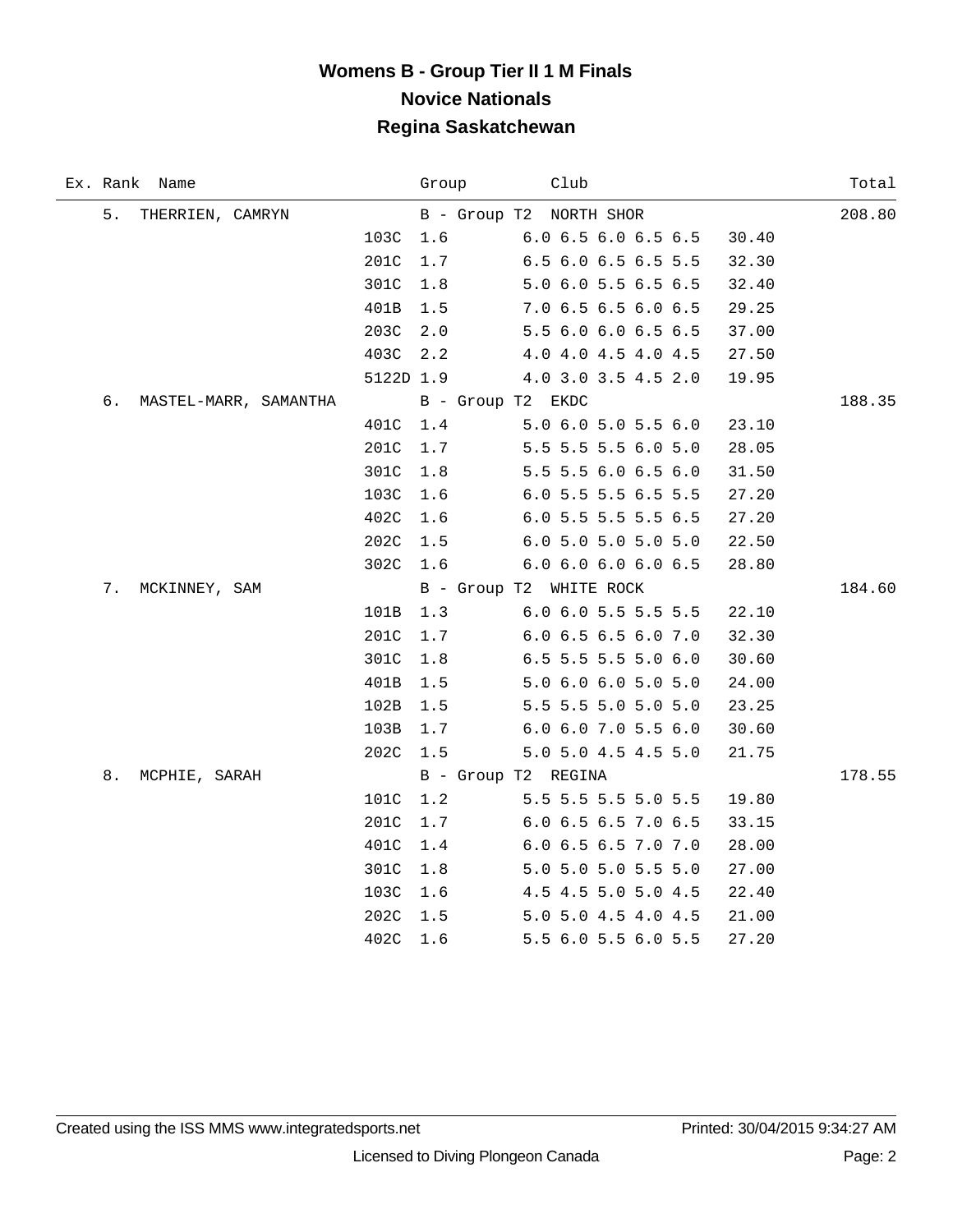| Ex. Rank Name       | Group                  | Club                                   | Total  |
|---------------------|------------------------|----------------------------------------|--------|
| 9.<br>CLOUTIER, ZOE | B - Group T2 SASKATOON |                                        | 172.00 |
| 101C 1.2            |                        | 5.0 5.5 5.0 5.0 5.0<br>18.00           |        |
| 201C 1.7            |                        | 32.30<br>$6.0$ 6.5 6.5 6.0 6.5         |        |
| 301C 1.8            |                        | 28.80<br>$5.0$ 5.5 5.5 6.0 5.0         |        |
| 401C 1.4            |                        | 22.40<br>5.56.05.55.05.0               |        |
| 103C 1.6            |                        | $5.0$ 5.5 5.5 5.5 5.5<br>26.40         |        |
| 202C 1.5            |                        | 22.50<br>$5.0$ $5.0$ $5.0$ $4.5$ $5.0$ |        |
| 302C 1.6            |                        | 4.5 4.5 4.5 4.5 4.5<br>21.60           |        |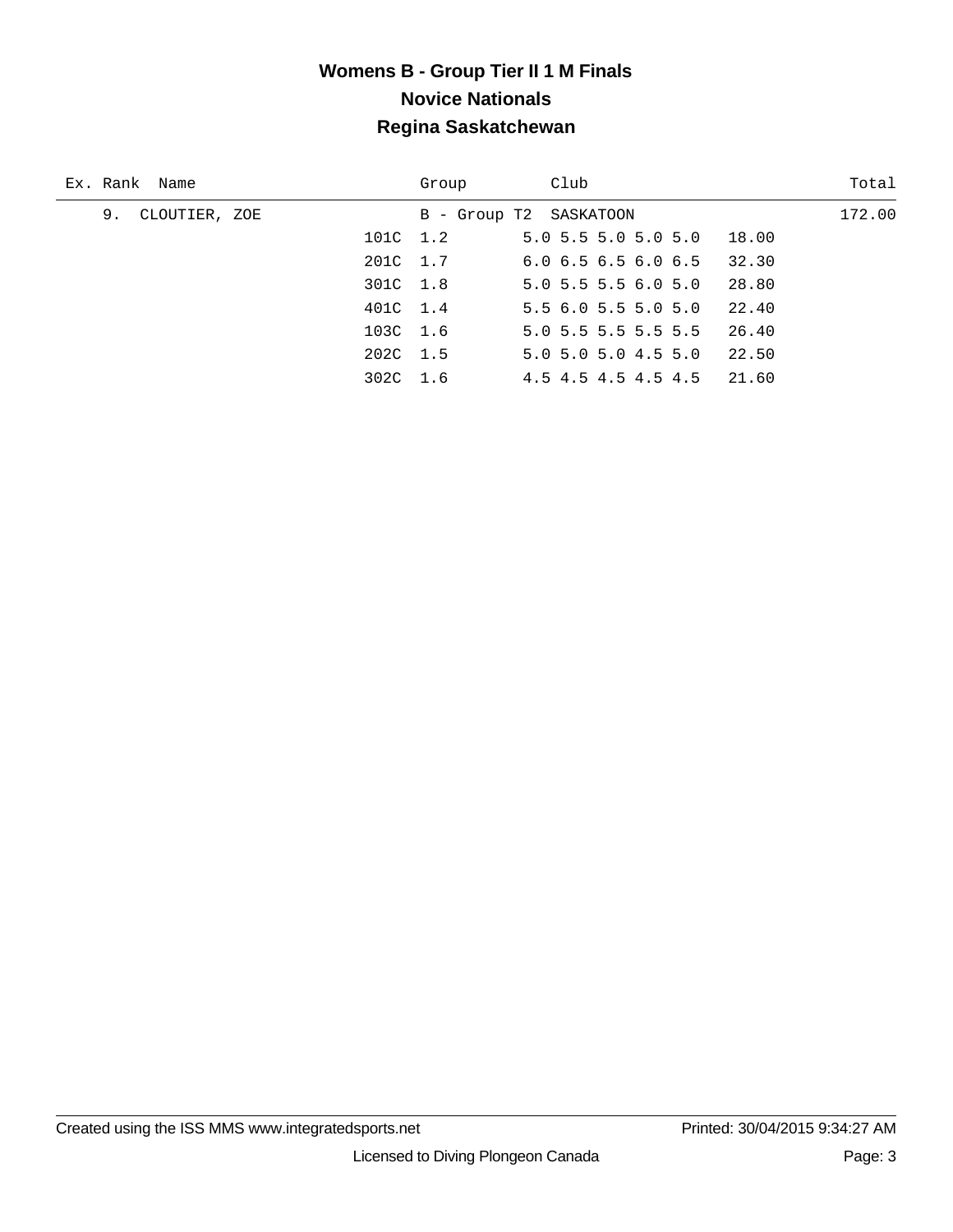|    | Ex. Rank Name      |      | Group | Club                          |       | Total  |
|----|--------------------|------|-------|-------------------------------|-------|--------|
|    | 1. MORBEY, SARAH   |      |       | B - Group T2 NORTH SHOR       |       | 237.85 |
|    |                    | 103B | 1.6   | 7.5 7.0 7.0 7.0 7.0           | 33.60 |        |
|    |                    | 201C | 1.9   | 7.0 7.5 7.5 7.0 7.5           | 41.80 |        |
|    |                    | 301C | 2.0   | 6.06.06.06.06.0               | 36.00 |        |
|    |                    | 403C | 1.9   | 7.0 6.5 6.5 7.0 7.0           | 38.95 |        |
|    |                    | 105C | 2.2   | 6.5 6.0 6.0 6.0 6.5           | 40.70 |        |
|    |                    | 404C | 2.4   | 6.0 6.0 7.0 6.5 7.0           | 46.80 |        |
| 2. | THERRIEN, CAMRYN   |      |       | B - Group T2 NORTH SHOR       |       | 203.20 |
|    |                    | 103B | 1.6   | 6.0 6.5 6.5 6.0 6.0           | 29.60 |        |
|    |                    | 403C | 1.9   | 6.5 7.0 7.0 6.5 6.5           | 38.00 |        |
|    |                    | 201C | 1.9   | $6.0$ 5.5 5.0 5.0 6.0         | 31.35 |        |
|    |                    | 301C | 2.0   | 7.0 7.5 7.0 7.0 7.0           | 42.00 |        |
|    |                    | 203C | 1.9   | 6.0 5.5 5.5 6.0 6.5           | 33.25 |        |
|    |                    | 303C | 2.0   | 5.0 4.5 5.0 4.5 5.5           | 29.00 |        |
| 3. | BROOKS, EMMA       |      |       | B - Group T2 WHITE ROCK       |       | 192.45 |
|    |                    | 401B | 1.4   | 7.5 7.5 7.5 7.0 7.0           | 30.80 |        |
|    |                    | 103B | 1.6   | 6.0 6.0 6.0 6.0 6.0           | 28.80 |        |
|    |                    | 201B | 1.8   | $6.0$ $6.5$ $6.0$ $5.5$ $6.0$ | 32.40 |        |
|    |                    | 301C | 2.0   | 5.0 5.5 5.0 5.0 5.5           | 31.00 |        |
|    |                    | 403C | 1.9   | 6.0 6.0 6.0 5.5 6.5           | 34.20 |        |
|    |                    | 101B | 1.5   | 8.0 7.5 8.0 8.5 7.5           | 35.25 |        |
| 4. | MACKECHNIE, AMANDA |      |       | B - Group T2 EKDC             |       | 179.05 |
|    |                    | 101B | 1.5   | 5.5 5.0 5.5 6.0 5.5           | 24.75 |        |
|    |                    | 201C | 1.9   | 6.5 5.5 5.0 5.5 5.5           | 31.35 |        |
|    |                    | 301C | 2.0   | 6.06.06.06.06.0               | 36.00 |        |
|    |                    | 401B | 1.4   | 5.0 4.5 5.0 5.5 5.5           | 21.70 |        |
|    |                    | 403C | 1.9   | $6.0$ 5.5 5.5 6.0 6.0         | 33.25 |        |
|    |                    | 103B | 1.6   | 6.5 6.5 7.0 6.5 7.0           | 32.00 |        |
| 5. | MCKINNEY, SAM      |      |       | B - Group T2 WHITE ROCK       |       | 176.65 |
|    |                    | 101B | 1.5   | 5.5 5.5 6.0 5.5 5.5           | 24.75 |        |
|    |                    | 201B | 1.8   | 5.5 6.0 6.0 5.5 6.0           | 31.50 |        |
|    |                    | 301C | 2.0   | $6.0$ $6.0$ $6.5$ $5.5$ $6.0$ | 36.00 |        |
|    |                    | 401B | 1.4   | 6.06.06.06.05.5               | 25.20 |        |
|    |                    | 103B | 1.6   | 6.05.56.06.06.0               | 28.80 |        |
|    |                    | 203C | 1.9   | 5.0 5.5 5.5 6.0 5.0           | 30.40 |        |

÷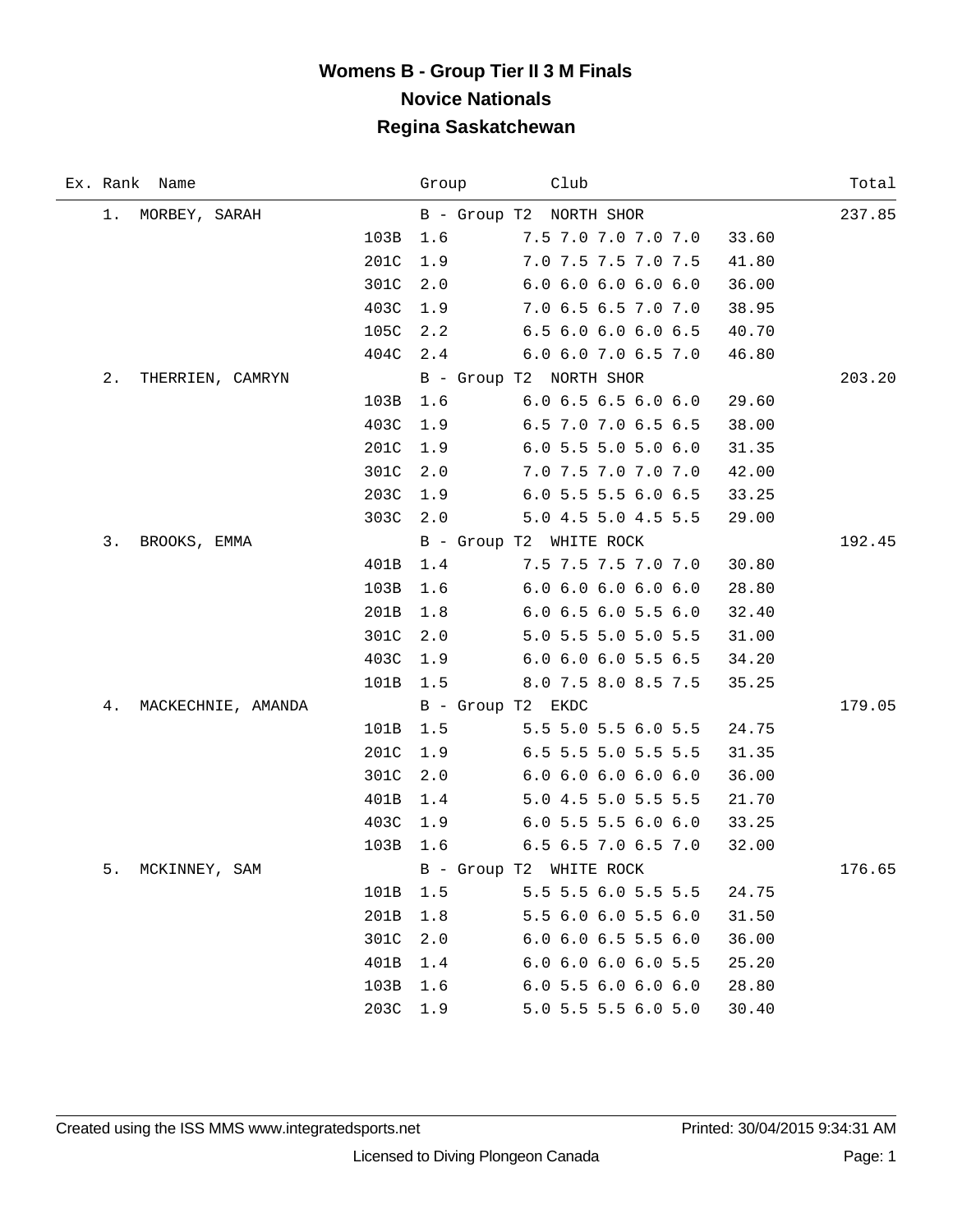| Ex. Rank Name            |             | Group                  | Club                        |       | Total  |
|--------------------------|-------------|------------------------|-----------------------------|-------|--------|
| б.<br>MARRINGTON, ALANNA |             | B - Group T2 IDIVE     |                             |       | 172.30 |
|                          | 103B        | 1.6                    | $6.5$ 7.0 $6.5$ $6.0$ $6.5$ | 31.20 |        |
|                          | 201B        | 1.8                    | 7.5 7.5 6.5 7.0 7.0         | 38.70 |        |
|                          | 301C        | 2.0                    | 5.5 6.0 6.0 5.5 6.0         | 35.00 |        |
|                          | 401B        | 1.4                    | 6.0 6.0 5.5 5.5 5.5         | 23.80 |        |
|                          | 105C        | 2.2                    | 2.5 1.5 2.0 2.0 1.0         | 12.10 |        |
|                          | 403B        | 2.1                    | 5.0 5.0 4.5 5.0 5.0         | 31.50 |        |
| 7.<br>MCPHIE, SARAH      |             | B - Group T2 REGINA    |                             |       | 165.45 |
|                          | 101C        | 1.4                    | $6.0$ 5.5 5.0 6.0 5.5       | 23.80 |        |
|                          | 201C        | 1.9                    | $6.0$ 5.5 6.0 6.0 5.5       | 33.25 |        |
|                          | 401C        | 1.3                    | 4.5 4.0 3.5 4.5 5.0         | 16.90 |        |
|                          | 301C        | 2.0                    | 6.0 5.0 6.0 6.0 5.5         | 35.00 |        |
|                          | 103C        | 1.5                    | 5.5 5.0 5.0 5.0 5.5         | 23.25 |        |
|                          | 403C        | 1.9                    | $6.0$ 5.5 5.5 6.0 6.0       | 33.25 |        |
| 8.<br>CLOUTIER, ZOE      |             | B - Group T2 SASKATOON |                             |       | 157.85 |
|                          | 101C        | 1.4                    | $6.0$ 5.0 5.0 5.5 5.0       | 21.70 |        |
|                          | 201C        | 1.9                    | 5.5 5.5 5.5 6.0 6.0         | 32.30 |        |
|                          | 301C        | 2.0                    | 5.5 5.5 5.5 5.5 6.5         | 33.00 |        |
|                          | 401C        | 1.3                    | 6.0 5.5 6.5 5.5 5.0         | 22.10 |        |
|                          | 103C        | 1.5                    | 6.0 5.5 5.5 5.5 5.5         | 24.75 |        |
|                          | 202C<br>1.6 |                        | 5.0 5.0 5.0 5.5 5.0         | 24.00 |        |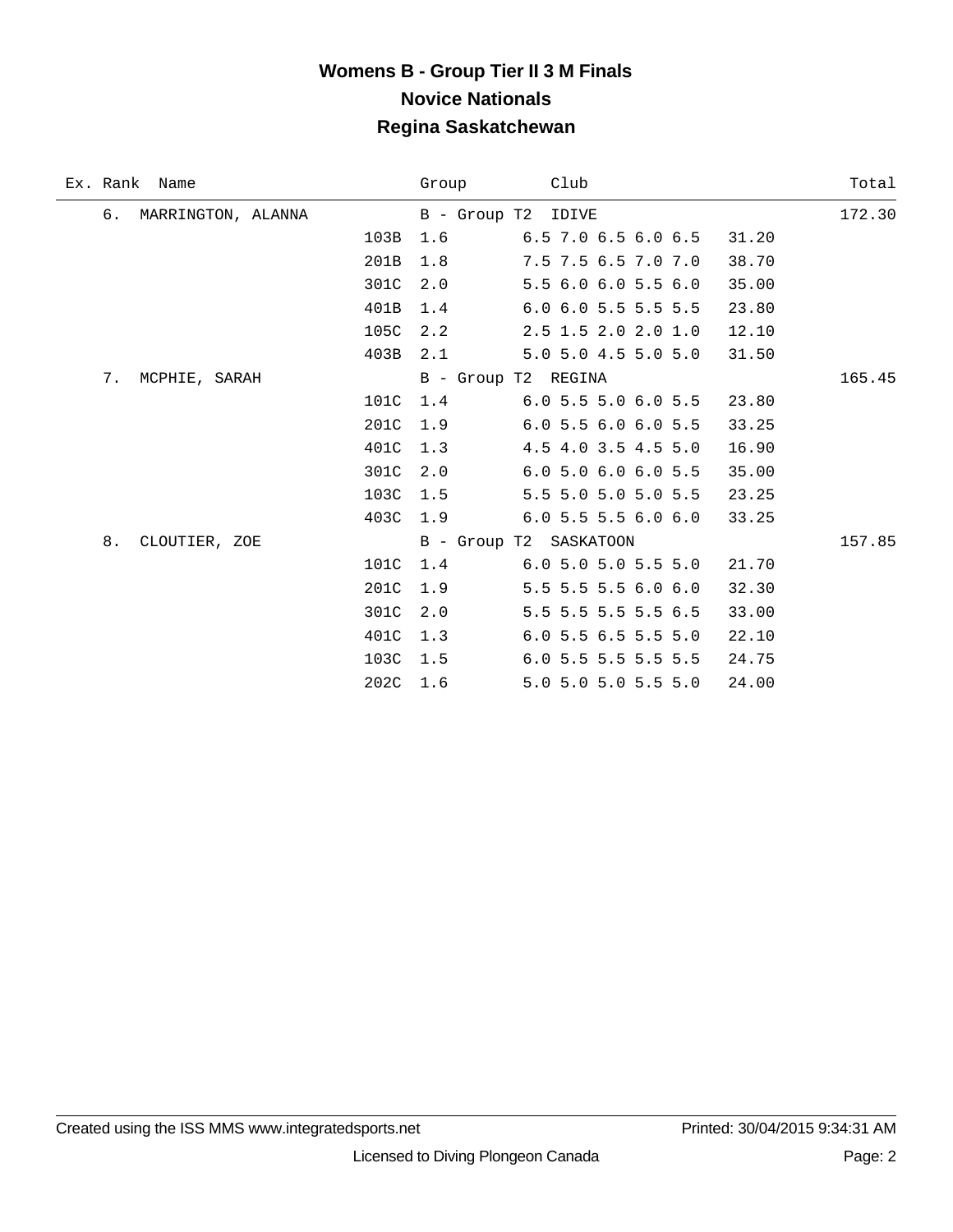|    | Ex. Rank Name      |           | Group | Club                                   | Total  |
|----|--------------------|-----------|-------|----------------------------------------|--------|
|    | 1. BERTOLO, LILY   |           |       | C - Group T2 EDGE                      | 196.75 |
|    |                    | 101B      | 1.3   | 7.5 6.5 7.5 7.0 6.5<br>27.30           |        |
|    |                    | 201C      | 1.7   | 7.0 6.5 7.0 6.0 6.5<br>34.00           |        |
|    |                    | 301C      | 1.8   | 8.0 7.5 7.5 7.0 7.0<br>39.60           |        |
|    |                    | 401B      | 1.5   | 6.0 7.0 7.0 7.0 6.5<br>30.75           |        |
|    |                    | 103C      | 1.6   | $6.0$ $6.0$ $5.5$ $6.0$ $6.0$<br>28.80 |        |
|    |                    | 403C      | 2.2   | 5.5 4.5 5.5 5.5 6.0<br>36.30           |        |
| 2. | NICHOLS, BREANNA   |           |       | C - Group T2 FR VALLEY                 | 190.75 |
|    |                    | 103B      | 1.7   | 7.0 7.0 7.0 6.5 7.0<br>35.70           |        |
|    |                    | 201C      | 1.7   | 6.5 6.0 5.0 5.5 5.5<br>28.90           |        |
|    |                    | 301C      | 1.8   | 5.5 5.0 5.0 6.0 5.5<br>28.80           |        |
|    |                    | 104C      | 2.2   | 4.5 5.0 4.0 4.5 5.5<br>30.80           |        |
|    |                    | 5122D 1.9 |       | 5.5 6.5 5.5 5.0 5.5<br>31.35           |        |
|    |                    | 403C 2.2  |       | 5.5 5.0 4.0 5.5 6.0<br>35.20           |        |
| 3. | HEINRICHS, KATRINA |           |       | C - Group T2 EKDC                      | 190.15 |
|    |                    | 103C      | 1.6   | 8.0 8.0 7.5 8.0 7.0<br>37.60           |        |
|    |                    | 401C      | 1.4   | 7.5 8.0 7.0 7.5 8.0<br>32.20           |        |
|    |                    | 201C      | 1.7   | 6.0 7.0 7.0 6.5 7.5<br>34.85           |        |
|    |                    | 301C      | 1.8   | 5.5 5.0 5.5 5.5 6.0<br>29.70           |        |
|    |                    | 202C      | 1.5   | 5.5 7.5 5.0 6.5 6.0<br>27.00           |        |
|    |                    | 402C      | 1.6   | $6.0$ 5.5 $6.0$ 6.0 $6.0$<br>28.80     |        |
| 4. | FRECKELTON, AURIA  |           |       | C - Group T2 EKDC                      | 176.20 |
|    |                    | 401B      | 1.5   | 7.5 8.5 7.0 6.5 8.5<br>34.50           |        |
|    |                    | 201C      | 1.7   | 5.0 5.0 5.0 6.0 5.0<br>25.50           |        |
|    |                    | 101B      | 1.3   | 6.5 8.0 7.5 6.5 7.0<br>27.30           |        |
|    |                    | 103B      | 1.7   | 6.05.06.06.06.0<br>30.60               |        |
|    |                    | 5122D 1.9 |       | 5.5 5.5 5.0 5.0 5.5<br>30.40           |        |
|    |                    | 301C 1.8  |       | 4.5 5.5 5.0 6.0 5.0<br>27.90           |        |
| 5. | JONES, JAEDEN      |           |       | C - Group T2 FR VALLEY                 | 174.55 |
|    |                    | 401B      | 1.5   | 6.5 6.0 7.5 6.0 7.0<br>29.25           |        |
|    |                    | 201C      | 1.7   | 7.0 7.0 8.0 7.0 7.0<br>35.70           |        |
|    |                    | 101B      | 1.3   | 6.0 6.5 6.5 6.5 5.0<br>24.70           |        |
|    |                    | 301C      | 1.8   | 5.5 5.0 5.5 5.5 6.0<br>29.70           |        |
|    |                    | 103C      | 1.6   | 5.5 5.5 5.0 5.5 6.0<br>26.40           |        |
|    |                    | 402C      | 1.6   | 6.05.06.06.06.0<br>28.80               |        |

÷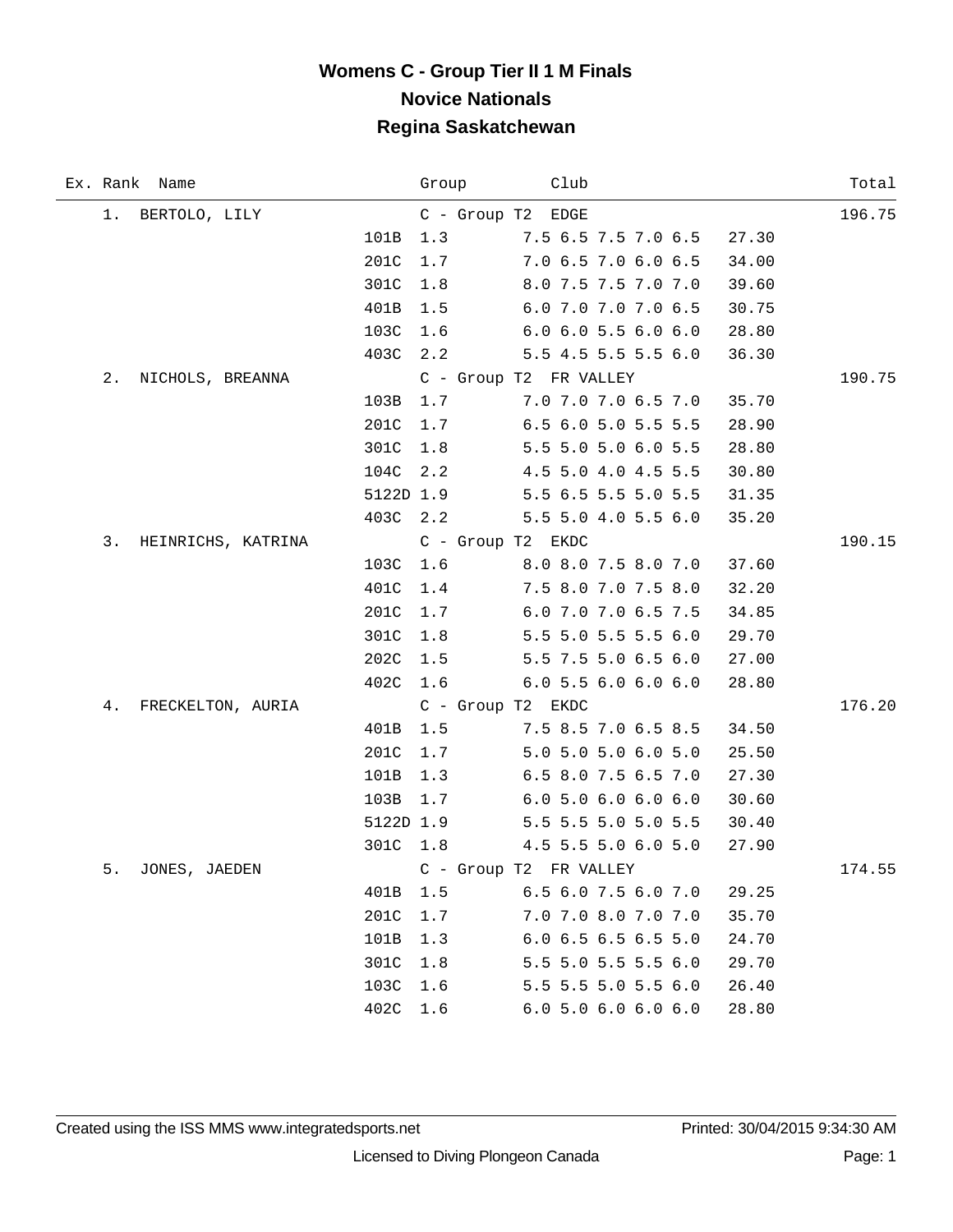|    | Ex. Rank Name      |                    |          | Group |                               | Club |                       |            | Total  |
|----|--------------------|--------------------|----------|-------|-------------------------------|------|-----------------------|------------|--------|
|    | 6. KENYON, KAYA    |                    |          |       | C - Group T2 FR VALLEY        |      |                       |            | 172.20 |
|    |                    |                    | 401B     | 1.5   | 6.5 6.5 6.5 6.5 8.0           |      |                       | 29.25      |        |
|    |                    |                    | 201C     | 1.7   |                               |      | 8.0 7.5 7.0 7.5 8.0   | 39.10      |        |
|    |                    |                    | 103B     | 1.7   |                               |      | 6.0 7.0 7.0 6.5 6.0   | 33.15      |        |
|    |                    |                    | 301C     | 1.8   |                               |      | 7.0 7.5 7.0 7.5 8.0   | 39.60      |        |
|    |                    |                    | 203C     | 2.0   |                               |      | 1.0 1.0 1.5 1.5 1.5   | 8.00       |        |
|    |                    |                    | 104C 2.2 |       |                               |      | 3.5 3.0 3.5 3.5 4.5   | 23.10      |        |
| 7. | WARNER, OLIVIA     |                    |          |       | C - Group T2 NORTH SHOR       |      |                       |            | 168.85 |
|    |                    |                    | 101C 1.2 |       |                               |      | 7.0 7.0 7.5 7.0 6.5   | 25.20      |        |
|    |                    |                    | 201C     | 1.7   |                               |      | 5.5 5.0 5.5 5.5 6.0   | 17.85 Balk |        |
|    |                    |                    | 301C     | 1.8   |                               |      | 8.0 7.5 7.5 6.5 6.5   | 38.70      |        |
|    |                    |                    | 401C     | 1.4   |                               |      | 6.5 7.0 6.5 7.0 7.0   | 28.70      |        |
|    |                    |                    | 103C     | 1.6   |                               |      | $6.0$ 5.0 4.5 5.5 6.0 | 26.40      |        |
|    |                    |                    | 402C 1.6 |       | $6.5$ $6.5$ $6.5$ $7.0$ $7.0$ |      |                       | 32.00      |        |
| 8. |                    | SCHMIDT, MACKENZIE |          |       | C - Group T2 REGINA           |      |                       |            | 168.05 |
|    |                    |                    | 102C 1.4 |       | $6.0\,7.0\,6.0\,7.0\,7.0$     |      |                       | 28.00      |        |
|    |                    |                    | 201C     | 1.7   |                               |      | 6.0 5.0 6.0 6.0 5.5   | 29.75      |        |
|    |                    |                    | 401C     | 1.4   |                               |      | 7.0 6.5 7.0 7.5 6.0   | 28.70      |        |
|    |                    |                    | 301C     | 1.8   |                               |      | 6.0 6.0 6.5 5.5 6.5   | 33.30      |        |
|    |                    |                    | 103C     | 1.6   |                               |      | 6.0 6.0 6.5 6.0 5.5   | 28.80      |        |
|    |                    |                    | 202C     | 1.5   |                               |      | 5.0 4.0 4.0 5.0 4.0   | 19.50      |        |
| 9. | PITTMAN, SOPHIE    |                    |          |       | C - Group T2 EDGE             |      |                       |            | 165.20 |
|    |                    |                    | 101B     | 1.3   |                               |      | 6.0 7.0 6.5 7.0 5.5   | 25.35      |        |
|    |                    |                    | 201C     | 1.7   |                               |      | 6.5 7.0 7.0 6.5 6.5   | 34.00      |        |
|    |                    |                    | 301C     | 1.8   |                               |      | 5.5 6.0 6.0 6.0 5.0   | 31.50      |        |
|    |                    |                    | 103C     | 1.6   |                               |      | 5.0 5.0 5.5 5.5 6.5   | 25.60      |        |
|    |                    |                    | 202C     | 1.5   |                               |      | 5.5 6.0 5.0 5.5 5.0   | 24.00      |        |
|    |                    |                    | 401B     | 1.5   |                               |      | 5.5 5.5 5.0 6.5 5.5   | 24.75      |        |
|    | 10. DAVIDSON, ELLA |                    |          |       | C - Group T2 FR VALLEY        |      |                       |            | 161.10 |
|    |                    |                    | 401C     | 1.4   |                               |      | 5.0 5.0 6.0 6.0 5.0   | 22.40      |        |
|    |                    |                    | 201C     | 1.7   |                               |      | 7.5 7.5 8.0 7.0 8.0   | 39.10      |        |
|    |                    |                    | 101B     | 1.3   |                               |      | 6.0 7.5 5.5 7.0 5.5   | 24.05      |        |
|    |                    |                    | 301C     | 1.8   |                               |      | 5.5 5.5 6.0 6.0 5.0   | 30.60      |        |
|    |                    |                    | 403C     | 2.2   |                               |      | 3.0 3.0 3.0 4.0 4.0   | 22.00      |        |
|    |                    |                    | 103B     | 1.7   |                               |      | 4.5 5.0 4.0 4.5 4.5   | 22.95      |        |

÷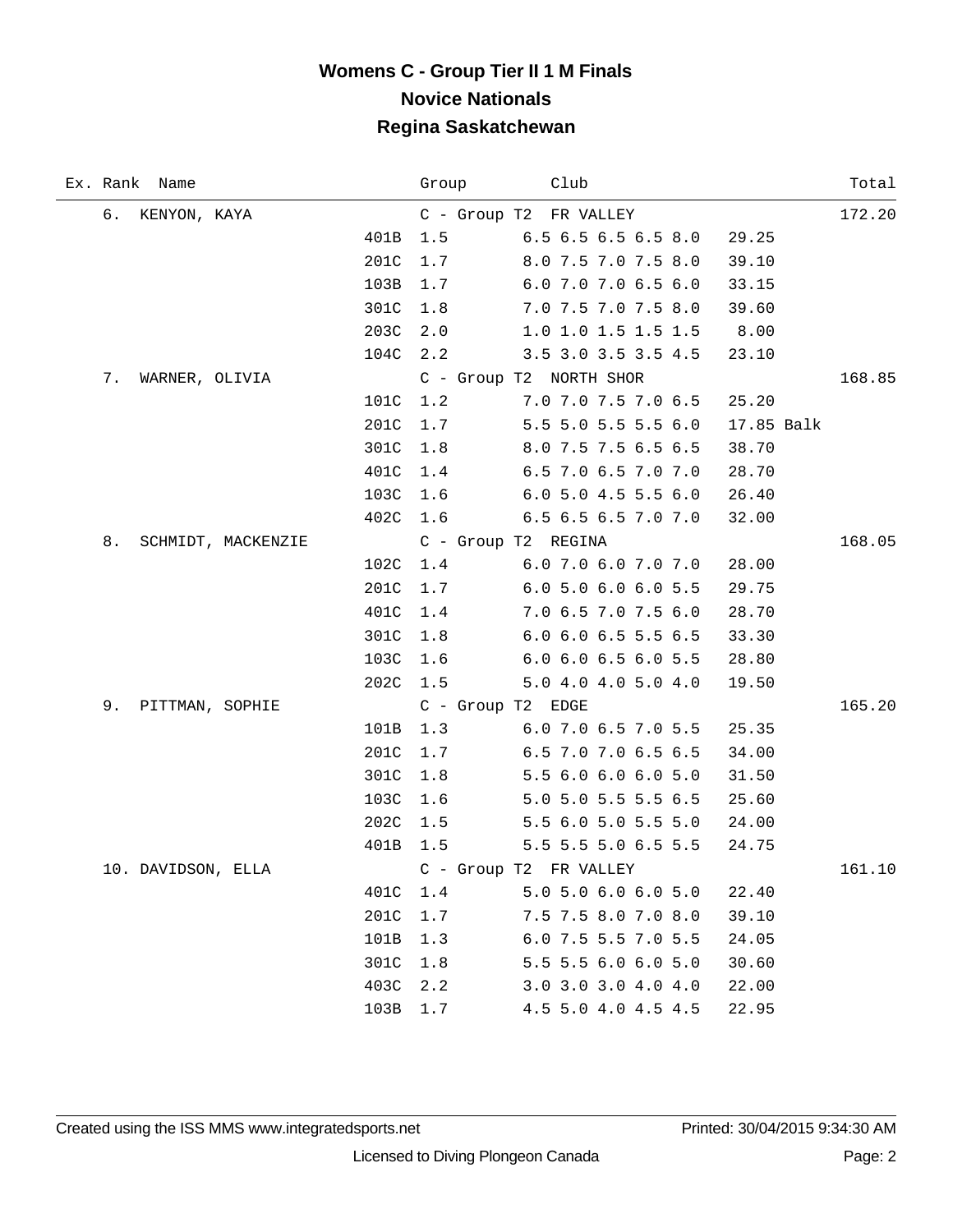| Ex. Rank Name         | Group       | Club                |                               |       | Total  |
|-----------------------|-------------|---------------------|-------------------------------|-------|--------|
| 11. BLACKMORE, HANNAH |             | C - Group T2 EDGE   |                               |       | 159.35 |
|                       | 101B<br>1.3 | 6.0 6.5 7.5 6.0 7.0 |                               | 25.35 |        |
|                       | 201B<br>1.6 |                     | 6.0 6.5 6.5 6.5 5.0           | 30.40 |        |
|                       | 301C<br>1.8 |                     | 5.0 4.5 5.5 5.0 5.0           | 27.00 |        |
|                       | 103B<br>1.7 |                     | 6.0 6.0 6.5 6.0 5.5           | 30.60 |        |
|                       | 203C<br>2.0 |                     | 2.5 3.5 3.5 3.5 2.5           | 19.00 |        |
|                       | 401B<br>1.5 |                     | $6.5$ 5.5 6.0 6.0 6.0         | 27.00 |        |
| 12. BORN, LEAH        |             | C - Group T2 EKDC   |                               |       | 157.15 |
|                       | 401C<br>1.4 |                     | 5.5 5.5 5.5 6.0 6.0           | 23.80 |        |
|                       | 101C<br>1.2 |                     | $6.0$ 6.5 6.5 6.0 6.0         | 22.20 |        |
|                       | 201C<br>1.7 |                     | 6.0 7.0 6.0 6.5 5.5           | 31.45 |        |
|                       | 301C<br>1.8 |                     | 5.0 4.5 4.5 5.0 5.0           | 26.10 |        |
|                       | 402C<br>1.6 |                     | 6.5 6.0 6.0 6.0 5.5           | 28.80 |        |
|                       | 103C 1.6    |                     | 5.5 5.0 5.0 5.5 5.0           | 24.80 |        |
| 13. GILLETT, HALEY    |             | C - Group T2 EKDC   |                               |       | 151.60 |
|                       | 401B<br>1.5 | 7.0 6.5 6.5 6.0 6.5 |                               | 29.25 |        |
|                       | 103B<br>1.7 |                     | 5.0 4.5 5.0 5.5 5.0           | 25.50 |        |
|                       | 201C<br>1.7 |                     | 5.0 4.5 4.5 5.0 6.0           | 24.65 |        |
|                       | 301C<br>1.8 |                     | 3.5 4.0 4.0 4.0 4.5           | 21.60 |        |
|                       | 104C<br>2.2 |                     | 3.0 1.5 2.5 2.5 4.0           | 17.60 |        |
|                       | 403C<br>2.2 |                     | 5.0 5.0 5.0 6.0 5.0           | 33.00 |        |
| 14. MCPHIE, BROOKE    |             | C - Group T2 REGINA |                               |       | 148.90 |
|                       | 201C<br>1.7 |                     | 4.0 4.5 4.5 5.0 4.5           | 22.95 |        |
|                       | 301C<br>1.8 |                     | 5.0 4.5 5.0 5.0 5.5           | 27.00 |        |
|                       | 401C<br>1.4 |                     | 5.0 6.0 6.0 6.0 5.0           | 23.80 |        |
|                       | 402C<br>1.6 |                     | 5.5 5.5 5.0 5.5 5.0           | 25.60 |        |
|                       | 202C<br>1.5 |                     | 6.0 5.0 5.0 5.5 6.5           | 24.75 |        |
|                       | 103C<br>1.6 |                     | 5.5 5.0 5.0 6.5 4.0           | 24.80 |        |
| 15. MANZ, EDEN        |             | C - Group T2 REGINA |                               |       | 139.60 |
|                       | 101C<br>1.2 |                     | $6.0$ $6.0$ $6.0$ $5.5$ $5.0$ | 21.00 |        |
|                       | 401C<br>1.4 |                     | 5.5 5.0 6.0 5.5 6.0           | 23.80 |        |
|                       | 201C<br>1.7 |                     | 4.5 3.0 3.5 4.0 4.5           | 20.40 |        |
|                       | 1.6<br>103C |                     | 6.0 6.0 5.5 5.5 6.5           | 28.00 |        |
|                       | 402C 1.6    |                     | 6.0 6.5 6.5 6.5 7.0           | 31.20 |        |
|                       | 5122D 1.9   |                     | 2.5 2.5 2.5 3.0 3.0           | 15.20 |        |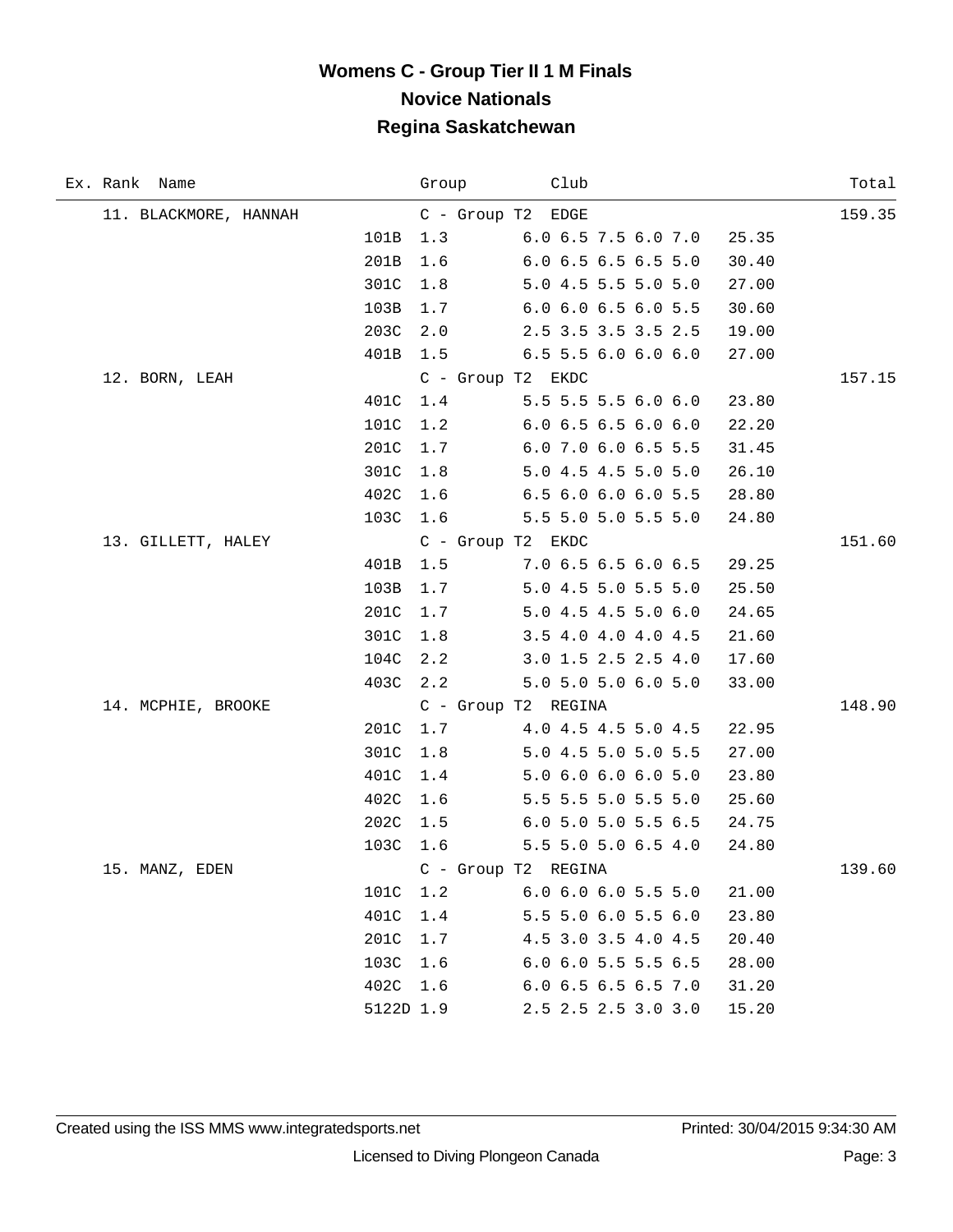| Ex. Rank Name       |      | Group | Club                                   | Total  |
|---------------------|------|-------|----------------------------------------|--------|
| 16. WIER, MIA       |      |       | C - Group T2 SASKATOON                 | 135.10 |
|                     | 101C | 1.2   | $6.5$ $6.5$ $5.0$ $6.0$ $6.0$<br>22.20 |        |
|                     | 201C | 1.7   | 3.0 3.5 3.0 4.0 3.0<br>16.15           |        |
|                     | 301C | 1.8   | 5.0 4.5 5.0 5.0 4.5<br>26.10           |        |
|                     | 401C | 1.4   | 7.0 7.5 6.0 6.5 6.5<br>28.00           |        |
|                     | 103C | 1.6   | 5.0 4.5 4.5 5.5 4.5<br>22.40           |        |
|                     | 202C | 1.5   | 4.5 4.0 4.5 4.5 4.5<br>20.25           |        |
| 17. KERSHAW, LEAH   |      |       | $C - Group T2$ EKDC                    | 133.90 |
|                     | 101B | 1.3   | 4.5 4.0 4.0 4.0 4.0<br>15.60           |        |
|                     | 401C | 1.4   | 7.0 7.0 6.5 6.5 6.0<br>28.00           |        |
|                     | 201C | 1.7   | $1.5$ 2.0 1.5 3.0 3.0<br>11.05         |        |
|                     | 301C | 1.8   | 4.0 4.5 4.0 4.5 4.5<br>23.40           |        |
|                     | 103C | 1.6   | 5.0 6.5 6.0 6.0 6.5<br>29.60           |        |
|                     | 202C | 1.5   | $6.5$ $6.0$ $6.0$ $5.5$ $5.5$<br>26.25 |        |
| 18. CHIRICO, ANGELA |      |       | C - Group T2 NORTH SHOR                | 108.55 |
|                     | 101C | 1.2   | 5.0 5.0 5.0 5.5 4.0<br>18.00           |        |
|                     | 201C | 1.7   | $3.5$ 4.0 3.5 4.5 4.0<br>19.55         |        |
|                     | 301C | 1.8   | 3.0 3.0 2.0 3.0 3.0<br>16.20           |        |
|                     | 401C | 1.4   | 6.05.06.06.06.0<br>25.20               |        |
|                     | 103C | 1.6   | 4.0 3.5 3.5 3.0 3.5<br>16.80           |        |
|                     | 402C | 1.6   | 2.5 2.0 2.0 3.5 3.5<br>12.80           |        |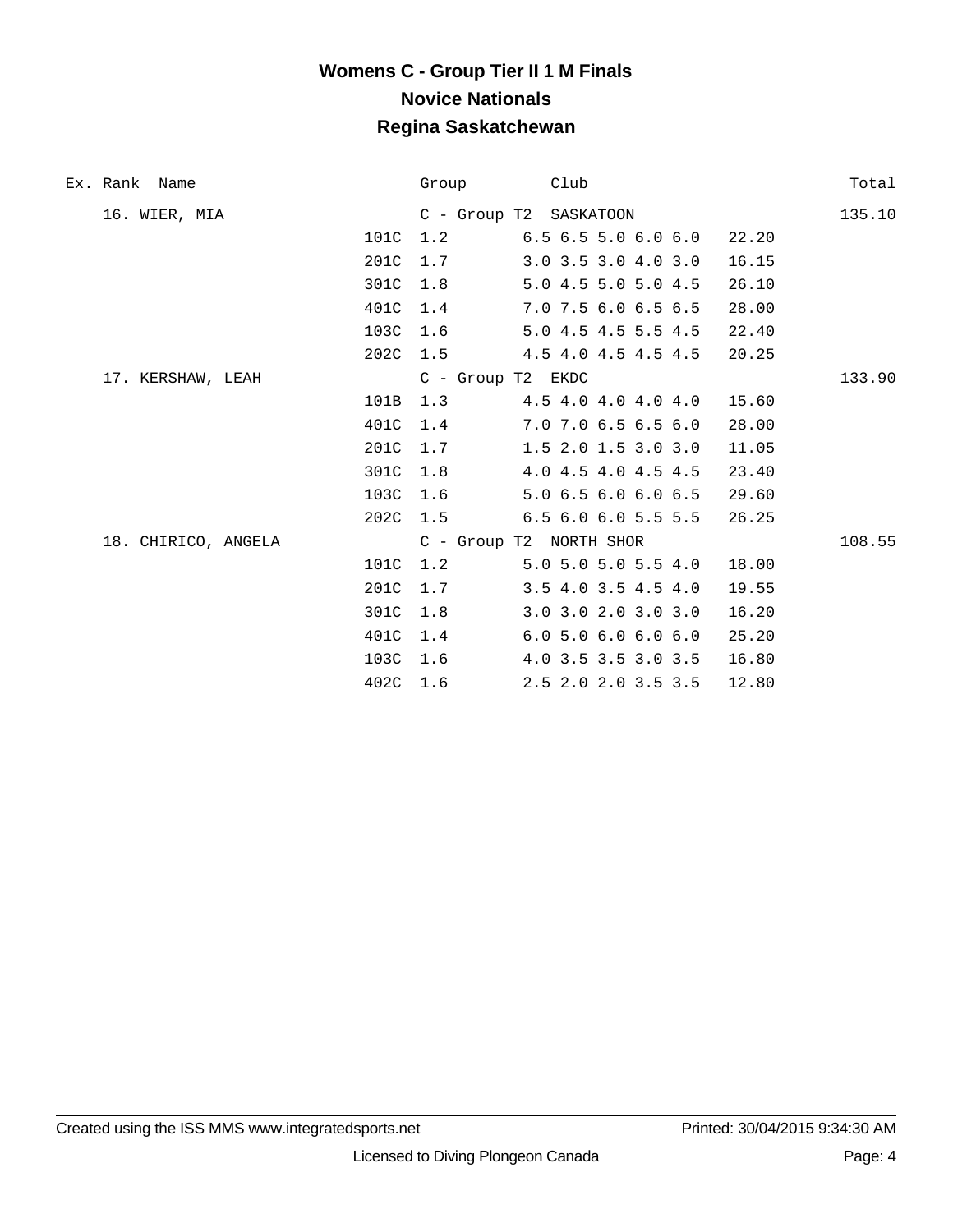| Ex. Rank Name              | Group               | Club                          | Total  |
|----------------------------|---------------------|-------------------------------|--------|
| Referee: TOTH, SARA        |                     |                               |        |
| Judge 1: TOTH, SARA        |                     | Judge 2: BELLIS, LYDIA        |        |
| Judge 3: BURBRIDGE, CONNOR |                     | Judge 4: BUSH, BARB           |        |
| Judge 5: HAMILTON, LINDSAY |                     |                               |        |
|                            |                     |                               |        |
| NICHOLS, BREANNA<br>1.     |                     | C - Group T2 FR VALLEY        | 178.75 |
| 103B                       | 1.6                 | 7.5 7.5 7.0 7.0 7.5           | 35.20  |
| 201C                       | 1.9                 | 7.5 7.5 8.0 7.0 7.5           | 42.75  |
| 301C                       | 2.0                 | 6.5 7.0 6.5 6.5 7.5           | 40.00  |
| 403C                       | 1.9                 | 7.0 7.0 7.0 6.5 6.5           | 38.95  |
| 203C                       | 1.9                 | 3.5 3.0 4.0 4.0 4.0           | 21.85  |
| 2.<br>HEINRICHS, KATRINA   | $C - Group T2$ EKDC |                               | 173.85 |
| 103B                       | 1.6                 | 6.06.56.06.06.0               | 28.80  |
| 301C                       | 2.0                 | 5.5 5.5 5.0 5.0 5.5           | 32.00  |
| 201C                       | 1.9                 | 7.0 7.0 7.0 7.5 7.5           | 40.85  |
| 203C                       | 1.9                 | 6.5 6.5 6.0 6.5 6.5           | 37.05  |
| 403C                       | 1.9                 | $6.5$ $6.5$ $6.0$ $6.0$ $5.5$ | 35.15  |
| 3.<br>BERTOLO, LILY        | C - Group T2 EDGE   |                               | 169.50 |
| 103B                       | 1.6                 | 7.5 7.0 6.5 7.0 7.5           | 34.40  |
| 201C                       | 1.9                 | $6.0$ $6.0$ $5.0$ $5.5$ $5.5$ | 32.30  |
| 301C                       | 2.0                 | 7.0 7.0 7.0 8.0 7.0           | 42.00  |
| 203C                       | 1.9                 | $6.0$ 5.5 5.5 5.5 6.0         | 32.30  |
| 403C                       | 1.9                 | 5.5 5.0 5.0 4.5 5.0           | 28.50  |
| 4.<br>JONES, JAEDEN        |                     | C - Group T2 FR VALLEY        | 167.20 |
| 401B                       | 1.4                 | 6.0 7.0 6.5 6.0 7.5           | 27.30  |
| 201C                       | 1.9                 | $6.0$ $6.5$ $6.0$ $5.0$ $6.0$ | 34.20  |
| 103B                       | 1.6                 | 6.06.06.06.06.0               | 28.80  |
| 301C                       | 2.0                 | 6.0 6.5 6.5 6.0 5.5           | 37.00  |
| 403C 1.9                   |                     | 7.0 7.0 6.5 7.0 7.0           | 39.90  |
| 5.<br>KENYON, KAYA         |                     | C - Group T2 FR VALLEY        | 162.45 |
| 401B                       | 1.4                 | 5.5 5.5 5.5 5.0 5.5           | 23.10  |
| 201C                       | 1.9                 | 6.0 7.0 6.5 6.0 6.5           | 36.10  |
| 103B                       | 1.6                 | 6.5 6.5 6.0 6.5 7.0           | 31.20  |
| 301C                       | 2.0                 | 6.5 5.0 6.0 5.5 6.0           | 35.00  |
| 403C                       | 1.9                 | 6.5 7.0 6.5 6.5 6.5           | 37.05  |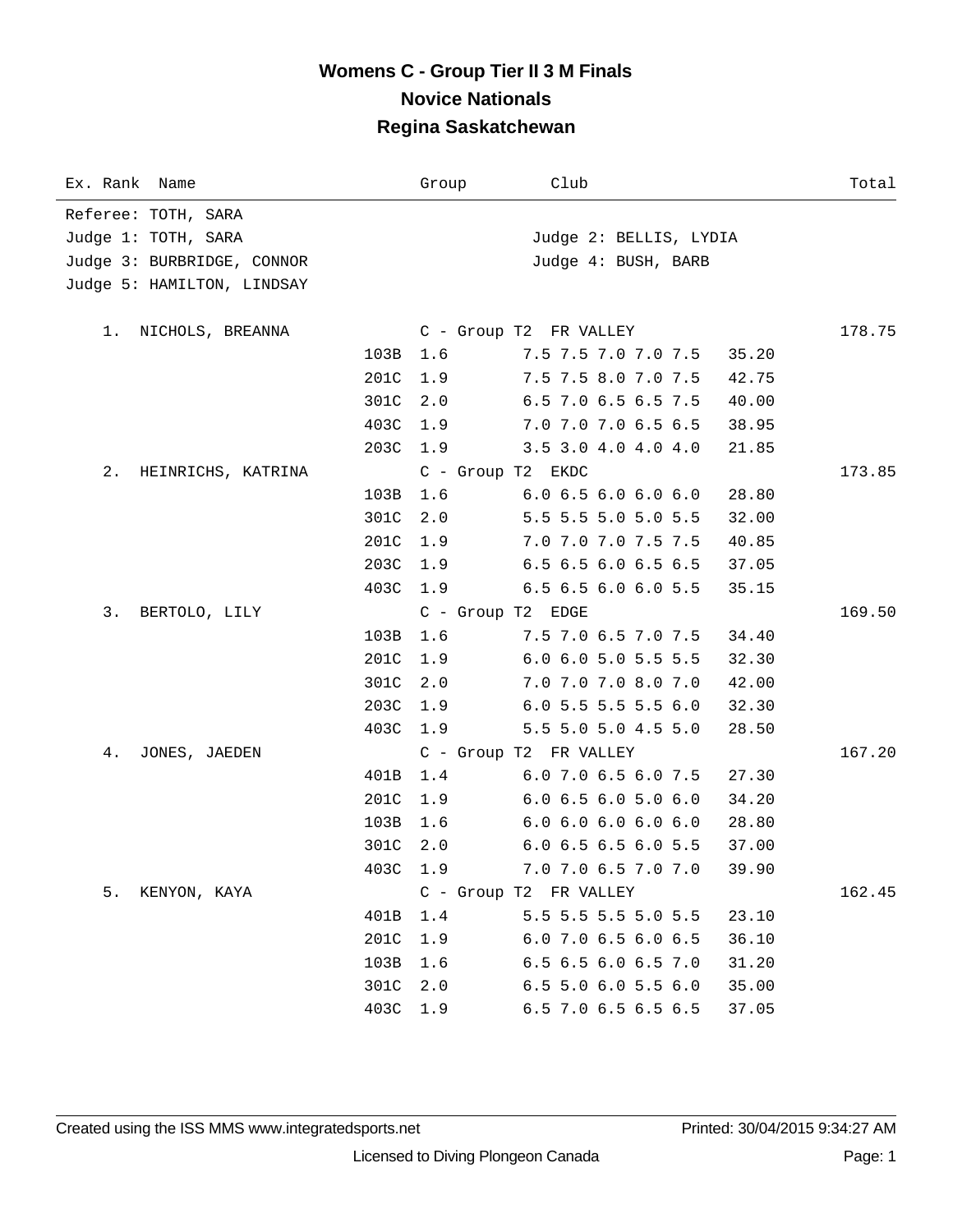|    | Ex. Rank Name         |          |          | Group Club                             | Total  |
|----|-----------------------|----------|----------|----------------------------------------|--------|
|    | 6. BLACKMORE, HANNAH  |          |          | C - Group T2 EDGE                      | 156.25 |
|    |                       | 103C     | 1.5      | $6.0$ 6.5 5.5 5.5 6.0<br>26.25         |        |
|    |                       | 201C     | 1.9      | $6.0$ $6.0$ $5.5$ $6.5$ $6.0$<br>34.20 |        |
|    |                       | 301C     | 2.0      | $6.0$ $6.0$ $5.5$ $6.0$ $5.5$<br>35.00 |        |
|    |                       | 203C     | 1.9      | 5.0 5.0 5.0 4.0 4.5<br>27.55           |        |
|    |                       | 403C     | 1.9      | 6.05.55.06.06.0<br>33.25               |        |
|    | 7. PITTMAN, SOPHIE    |          |          | C - Group T2 EDGE                      | 150.10 |
|    |                       | 103C     | 1.5      | 6.0 6.0 6.0 6.5 6.5<br>27.75           |        |
|    |                       | 201C     | 1.9      | 5.5 5.5 5.5 4.5 5.0<br>30.40           |        |
|    |                       | 301C     | 2.0      | 6.05.56.07.06.0<br>36.00               |        |
|    |                       | 401C     | 1.3      | 5.0 5.0 5.0 6.0 6.0<br>20.80           |        |
|    |                       | 203C     |          | 1.9 6.0 6.0 6.0 6.5 6.5<br>35.15       |        |
| 8. | DAVIDSON, ELLA        |          |          | C - Group T2 FR VALLEY                 | 149.40 |
|    |                       | 401C     | 1.3      | 6.05.05.05.56.0<br>21.45               |        |
|    |                       | 201C     | 1.9      | 6.5 6.0 6.5 7.0 7.0<br>38.00           |        |
|    |                       | 101B     | 1.5      | 7.5 7.0 6.5 7.0 6.5<br>30.75           |        |
|    |                       | 403C 1.9 |          | 5.0 5.5 5.5 5.0 6.0<br>30.40           |        |
|    |                       | 103B     | 1.6      | 6.0 6.0 6.0 6.5 6.0<br>28.80           |        |
| 9. | GILLETT, HALEY        |          |          | C - Group T2 EKDC                      | 148.75 |
|    |                       | 101B     | 1.5      | 5.5 6.5 7.0 5.5 6.5<br>27.75           |        |
|    |                       | 401B     | 1.4      | 7.0 6.0 7.0 7.0 7.0<br>29.40           |        |
|    |                       | 301C     | 2.0      | 5.5 5.0 5.0 4.5 5.0<br>30.00           |        |
|    |                       | 103B     | 1.6      | 6.5 6.5 6.5 6.0 6.5<br>31.20           |        |
|    |                       | 403C     | 1.9      | 5.0 5.5 5.5 5.0 5.5<br>30.40           |        |
|    | 10. FRECKELTON, AURIA |          |          | C - Group T2 EKDC                      | 143.70 |
|    |                       | 401B     | 1.4      | $6.5\,6.5\,6.5\,6.0\,6.0$<br>26.60     |        |
|    |                       | 201C     | 1.9      | 4.0 4.5 4.5 4.0 4.5<br>24.70           |        |
|    |                       | 101B     | 1.5      | $6.0$ $6.0$ $6.5$ $5.5$ $6.5$<br>27.75 |        |
|    |                       |          | 103B 1.6 | 7.5 7.5 7.5 7.0 6.5<br>35.20           |        |
|    |                       |          | 403C 1.9 | 5.5 6.0 5.5 4.5 4.5<br>29.45           |        |
|    | 11. MCPHIE, BROOKE    |          |          | C - Group T2 REGINA                    | 141.40 |
|    |                       | 101C     | 1.4      | 7.5 7.0 7.0 8.0 7.5<br>30.80           |        |
|    |                       | 401C     | 1.3      | 7.0 7.0 7.0 7.0 6.5<br>27.30           |        |
|    |                       | 201C     | 1.9      | 6.0 5.5 6.0 5.0 5.5<br>32.30           |        |
|    |                       | 301C 2.0 |          | 4.5 4.5 4.5 4.5 4.5<br>27.00           |        |
|    |                       | 103C 1.5 |          | 5.5 5.0 5.5 4.5 5.5<br>24.00           |        |

÷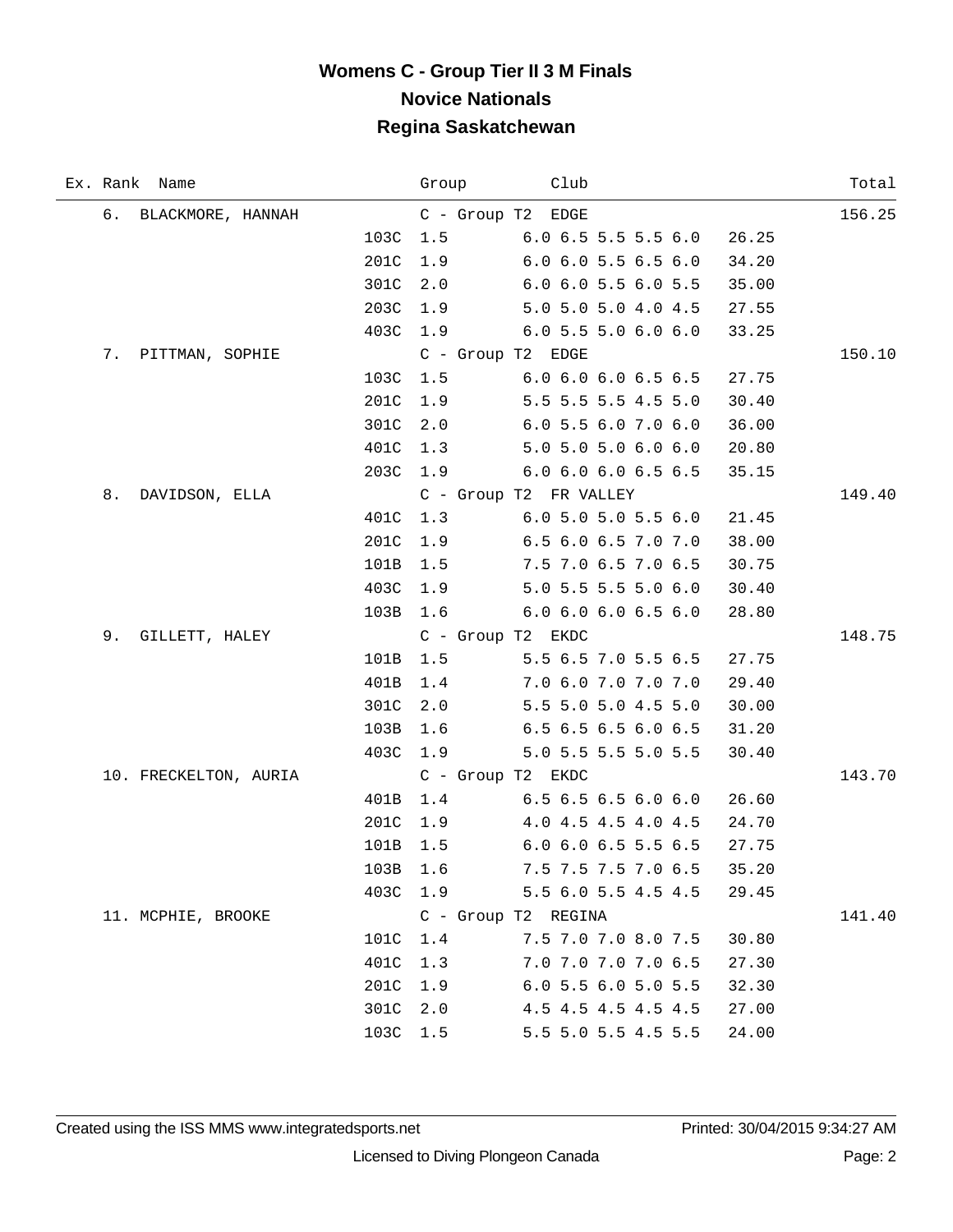| Ex. Rank Name          |      | Group | Club                          |       | Total  |
|------------------------|------|-------|-------------------------------|-------|--------|
| 12. WARNER, OLIVIA     |      |       | C - Group T2 NORTH SHOR       |       | 135.95 |
|                        | 101C | 1.4   | $6.0$ $6.0$ $7.0$ $5.0$ $6.0$ | 25.20 |        |
|                        | 201C | 1.9   | 6.5 6.0 6.5 6.5 6.0           | 36.10 |        |
|                        | 301C | 2.0   | 5.5 5.0 5.5 5.0 5.5           | 32.00 |        |
|                        | 401C | 1.3   | 5.0 5.0 5.5 5.0 5.5           | 20.15 |        |
|                        | 103C | 1.5   | 5.0 5.0 5.0 5.0 5.5           | 22.50 |        |
| 13. SCHMIDT, MACKENZIE |      |       | C - Group T2 REGINA           |       | 135.00 |
|                        | 101C | 1.4   | 5.5 5.5 6.0 6.0 6.0           | 24.50 |        |
|                        | 201C | 1.9   | $6.0$ $6.0$ $5.5$ $6.0$ $6.0$ | 34.20 |        |
|                        | 401C | 1.3   | 7.0 7.0 7.0 7.5 7.0           | 27.30 |        |
|                        | 301C | 2.0   | 4.0 3.0 3.5 3.5 4.5           | 22.00 |        |
|                        | 103C | 1.5   | $6.0$ $6.0$ $6.0$ $6.5$ $6.0$ | 27.00 |        |
| 14. BORN, LEAH         |      |       | C - Group T2 EKDC             |       | 131.45 |
|                        | 101C | 1.4   | 4.0 4.5 5.0 4.5 5.0           | 19.60 |        |
|                        | 401C | 1.3   | 5.0 4.0 4.0 4.5 4.5           | 16.90 |        |
|                        | 301C | 2.0   | 6.0 7.0 6.5 7.0 6.5           | 40.00 |        |
|                        | 103C | 1.5   | 6.0 5.5 5.5 5.5 6.5           | 25.50 |        |
|                        | 403C | 1.9   | 5.5 5.0 4.5 6.0 5.0           | 29.45 |        |
| 15. CHIRICO, ANGELA    |      |       | C - Group T2 NORTH SHOR       |       | 118.10 |
|                        | 101C | 1.4   | 6.0 5.5 5.5 6.5 6.0           | 24.50 |        |
|                        | 201C | 1.9   | 3.5 3.5 4.0 4.5 4.5           | 22.80 |        |
|                        | 301C | 2.0   | 4.0 4.0 4.5 5.0 4.5           | 26.00 |        |
|                        | 401C | 1.3   | 5.5 5.0 5.0 5.5 5.5           | 20.80 |        |
|                        | 103C | 1.5   | 5.5 4.5 5.0 6.0 5.5           | 24.00 |        |
| 16. KERSHAW, LEAH      |      |       | C - Group T2 EKDC             |       | 93.20  |
|                        | 201C | 1.9   | 4.5 4.0 4.0 4.0 5.0           | 23.75 |        |
|                        | 301C | 2.0   | 5.0 4.0 4.0 5.0 5.0           | 28.00 |        |
|                        | 101C | 1.4   | 5.0 4.0 4.0 5.0 4.0           | 18.20 |        |
|                        | 401C | 1.3   | $0.0$ 0.0 0.0 0.0 0.0         | 0.00  |        |
|                        | 103C | 1.5   | 5.5 5.5 5.0 5.0 5.0           | 23.25 |        |

 $\overline{\phantom{0}}$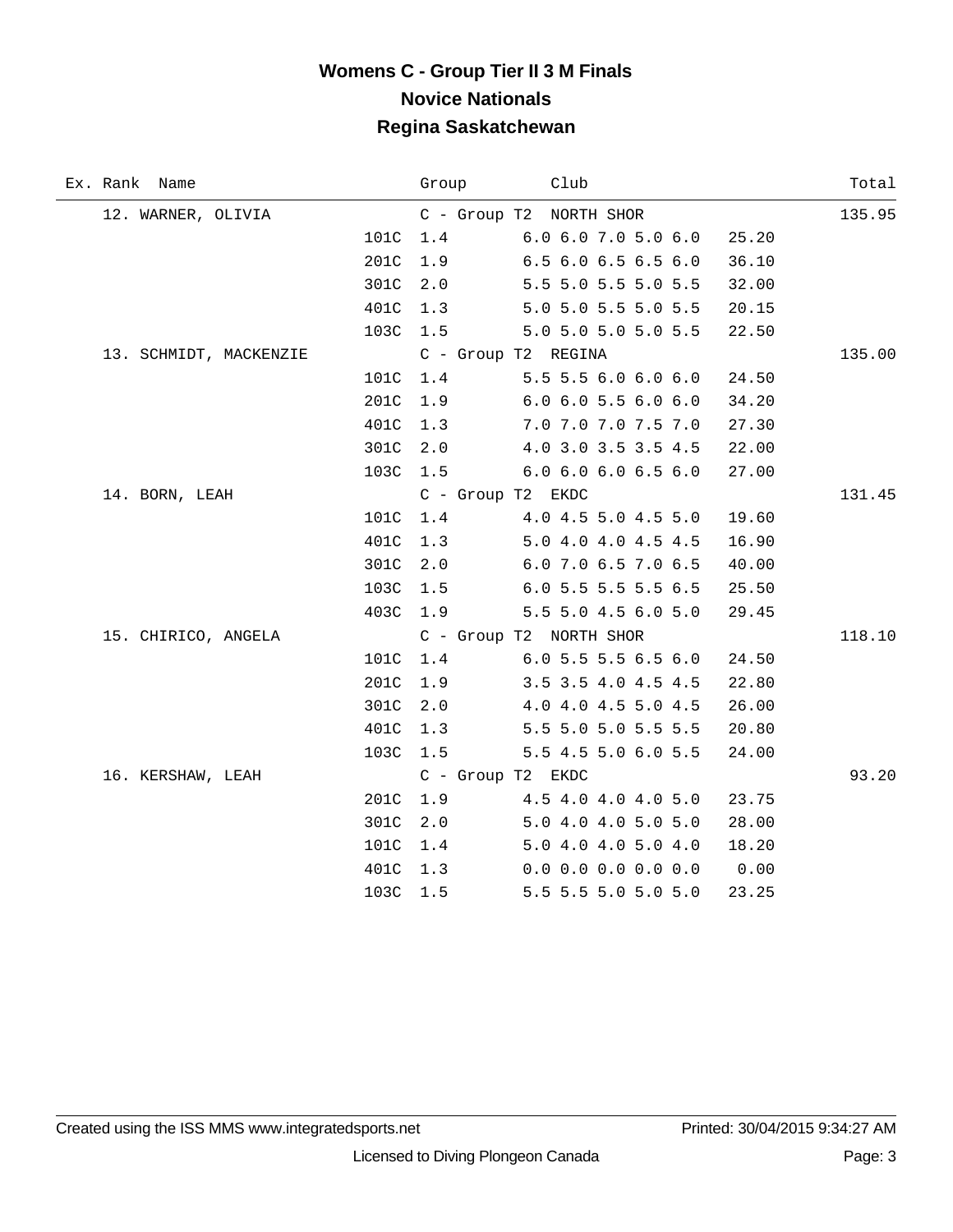| Ex. Rank Name            | Group             | Club                          | Total  |
|--------------------------|-------------------|-------------------------------|--------|
| Referee: BURNETT, SEAN   |                   |                               |        |
| Judge 1: BURNETT, SEAN   |                   | Judge 2: CHEN, SIWEI          |        |
| Judge 3: THERRIEU, FIONA |                   | Judge 4: MARTIN, LISA         |        |
| Judge 5: PETTY, KIEREN   |                   |                               |        |
|                          |                   |                               |        |
| 1. SCABER, SARA          | D - Group T2 EKDC |                               | 192.65 |
| 201C                     | 1.7               | 8.5 9.0 8.5 8.0 7.5           | 42.50  |
| 301C                     | $1.8$             | 6.5 6.5 6.5 6.5 7.0           | 35.10  |
| 103B                     | 1.7               | $6.0$ $6.0$ $6.5$ $6.0$ $6.5$ | 31.45  |
| 104C                     | 2.2               | 7.5 6.5 6.0 6.5 7.0           | 44.00  |
| 403C                     | 2.2               | $6.0$ $6.0$ $6.5$ $6.0$ $6.0$ | 39.60  |
| 2.<br>GREEN, MADELINE    |                   | D - Group T2 WHITE ROCK       | 188.60 |
| 401B                     | 1.5               | 8.0 8.5 8.0 8.0 8.0           | 36.00  |
| 103C                     | 1.6               | 6.0 5.5 6.5 6.0 6.5           | 29.60  |
| 201C                     | 1.7               | 9.0 9.0 8.5 8.5 8.0           | 44.20  |
| 301C                     | 1.8               | 8.5 8.0 7.5 7.5 7.5           | 41.40  |
|                          | 202A 1.7          | 7.0 7.5 7.0 7.5 7.5           | 37.40  |
| 3.<br>DUKART, ISOBELLA   | D - Group T2 EKDC |                               | 185.00 |
| 401B                     | 1.5               | 7.5 8.0 7.5 7.5 8.5           | 34.50  |
| 201C                     | 1.7               | 6.5 6.0 6.5 6.0 7.5           | 32.30  |
| 301C                     | 1.8               | $6.5$ $6.5$ $6.5$ $6.0$ $6.5$ | 35.10  |
| 104C                     | 2.2               | 6.5 7.0 6.5 7.0 7.0           | 45.10  |
| 203C                     | 2.0               | 6.5 5.5 6.0 6.5 7.0           | 38.00  |
| 4.<br>VANDERWERF, GRAYCE |                   | D - Group T2 FR VALLEY        | 181.35 |
| 401B                     | 1.5               | 7.0 6.0 6.5 6.5 7.0           | 30.00  |
| 201C                     | 1.7               | 7.5 7.5 7.5 7.5 7.5           | 38.25  |
| 103C                     | 1.6               | 7.0 7.0 7.0 6.0 6.5           | 32.80  |
| 403C                     | 2.2               | 5.5 5.0 5.0 5.5 7.0           | 35.20  |
| 104C 2.2                 |                   | 7.0 6.5 7.5 6.5 7.0           | 45.10  |
| 5.<br>MILCAK, ABBEY      |                   | D - Group T2 NORTH SHOR       | 170.00 |
| 103C                     | 1.6               | 7.5 7.5 7.5 7.0 7.5           | 36.00  |
| 201C                     | 1.7               | 5.5 5.0 6.5 6.0 6.5           | 30.60  |
| 301C                     | 1.8               | 7.5 7.5 7.5 7.0 7.0           | 39.60  |
| 401C                     | 1.4               | 7.0 8.0 7.5 7.5 7.0           | 30.80  |
| 202C                     | 1.5               | 6.5 7.5 7.5 7.0 8.0           | 33.00  |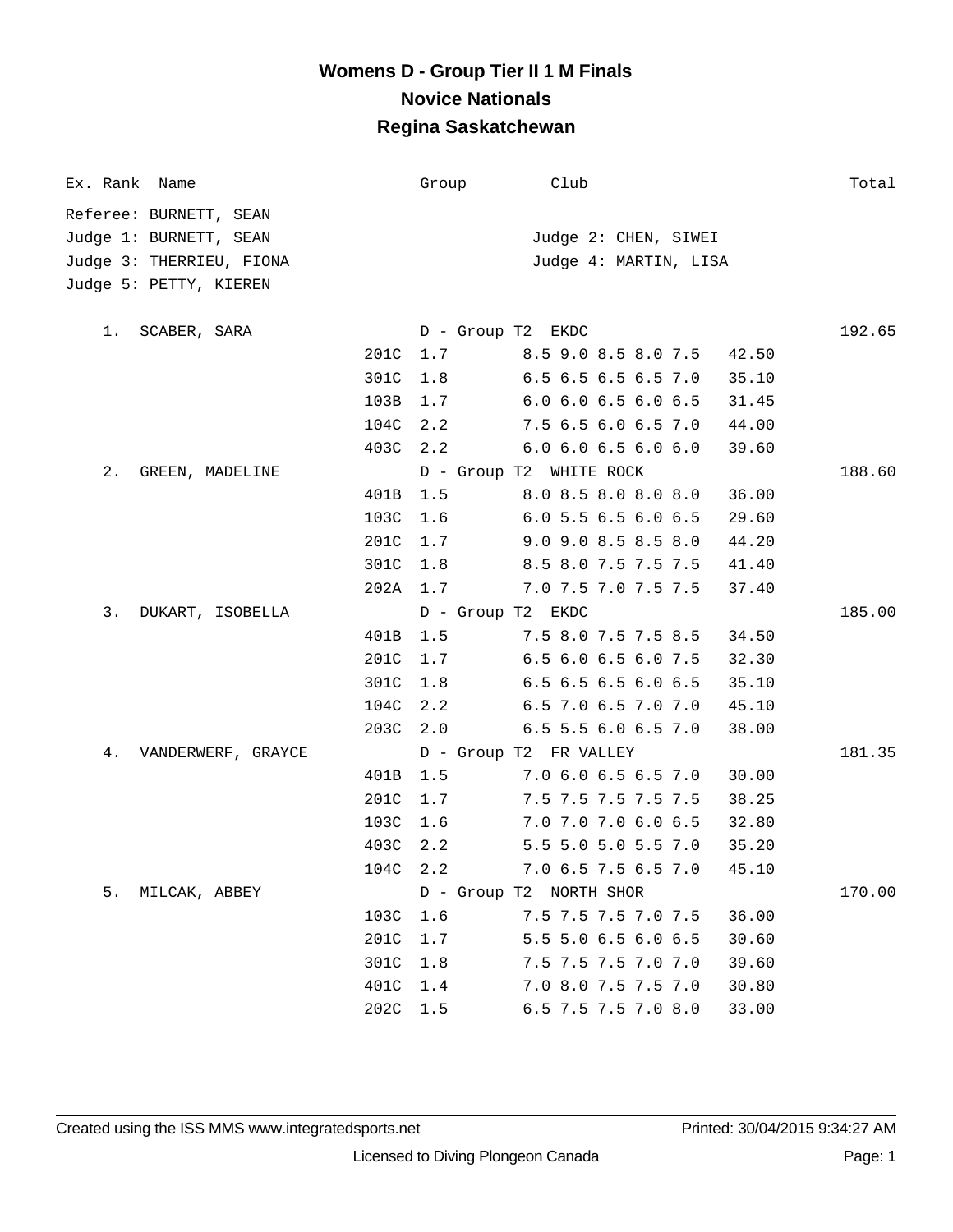|    | Ex. Rank Name         |          | Group | Club                          |       | Total  |
|----|-----------------------|----------|-------|-------------------------------|-------|--------|
|    | 6. HUBICK, FIONA      |          |       | D - Group T2 REGINA           |       | 160.10 |
|    |                       | 101C     | 1.2   | 7.0 8.0 8.0 7.0 7.5           | 27.00 |        |
|    |                       | 401C     | 1.4   | 6.0 7.0 7.0 6.5 6.0           | 27.30 |        |
|    |                       | 201C     | 1.7   | $6.0$ 6.0 6.5 6.5 6.5         | 32.30 |        |
|    |                       | 301C     | 1.8   | 6.0 7.5 7.0 6.0 6.5           | 35.10 |        |
|    |                       | 103C     | 1.6   | $7.5$ 8.0 8.0 8.0 8.0         | 38.40 |        |
| 7. | MCDONALD, MIRA        |          |       | D - Group T2 NORTH SHOR       |       | 149.85 |
|    |                       | 103C     | 1.6   | $5.0$ 5.5 5.5 5.5 6.0         | 26.40 |        |
|    |                       | 201C     | 1.7   | 6.0 6.0 6.5 6.0 7.0           | 31.45 |        |
|    |                       | 301C     | 1.8   | $6.0$ $6.0$ $6.5$ $6.5$ $7.0$ | 34.20 |        |
|    |                       | 401C     | 1.4   | 7.5 8.0 7.5 7.0 7.0           | 30.80 |        |
|    |                       | 202C     |       | 1.5 6.0 6.5 6.0 6.0 6.0       | 27.00 |        |
| 8. | HWANG, ISABEL         |          |       | D - Group T2 FR VALLEY        |       | 149.15 |
|    |                       | 401C     | 1.4   | 6.5 7.5 7.5 6.5 6.5           | 28.70 |        |
|    |                       | 201C     | 1.7   | 5.5 4.5 6.0 6.0 7.0           | 29.75 |        |
|    |                       | 101C     | 1.2   | 8.0 6.0 6.0 7.0 7.0           | 24.00 |        |
|    |                       | 301C     | 1.8   | 7.0 7.5 7.0 7.0 7.5           | 38.70 |        |
|    |                       | 103C     | 1.6   | 6.0 6.5 5.5 5.5 6.0           | 28.00 |        |
| 9. | HRYNOWETSKY, HANNAH   |          |       | D - Group T2 REGINA           |       | 137.80 |
|    |                       | 101C     | 1.2   | $6.0\,7.0\,6.0\,6.0\,7.0$     | 22.80 |        |
|    |                       | 401C     | 1.4   | 6.0 6.0 6.0 6.0 6.0           | 25.20 |        |
|    |                       | 201C     | 1.7   | 6.0 7.0 6.5 6.0 6.5           | 32.30 |        |
|    |                       | 301C     | 1.8   | 6.5 6.5 7.0 6.5 6.5           | 35.10 |        |
|    |                       | 102C     | 1.4   | 4.5 6.0 5.0 5.0 6.0           | 22.40 |        |
|    | 10. MCLEOD, MICHELLE  |          |       | D - Group T2 EKDC             |       | 137.30 |
|    |                       | 101B     | 1.3   | $5.0\,6.0\,6.0\,5.5\,6.5$     | 22.75 |        |
|    |                       | 401C     | 1.4   | 6.5 7.0 6.0 6.5 6.5           | 27.30 |        |
|    |                       | 201C     | 1.7   | 6.0 6.0 6.0 6.5 6.5           | 31.45 |        |
|    |                       | 103C 1.6 |       | 5.0 6.0 6.5 6.0 6.0           | 28.80 |        |
|    |                       | 202C     | 1.5   | 5.5 6.5 5.5 6.0 6.5           | 27.00 |        |
|    | 11. PASTERNAK, BROOKE |          |       | D - Group T2 REGINA           |       | 128.95 |
|    |                       | 101C     | 1.2   | 4.5 5.5 5.5 5.5 6.5           | 19.80 |        |
|    |                       | 401C     | 1.4   | 5.0 5.5 5.5 5.5 5.0           | 22.40 |        |
|    |                       | 201C     | 1.7   | 5.0 6.0 5.5 6.0 6.5           | 29.75 |        |
|    |                       | 301C     | 1.8   | 5.5 5.0 5.5 5.5 6.0           | 29.70 |        |
|    |                       | 102C     | 1.4   | 6.0 6.5 6.0 7.0 7.0           | 27.30 |        |

 $\overline{\phantom{0}}$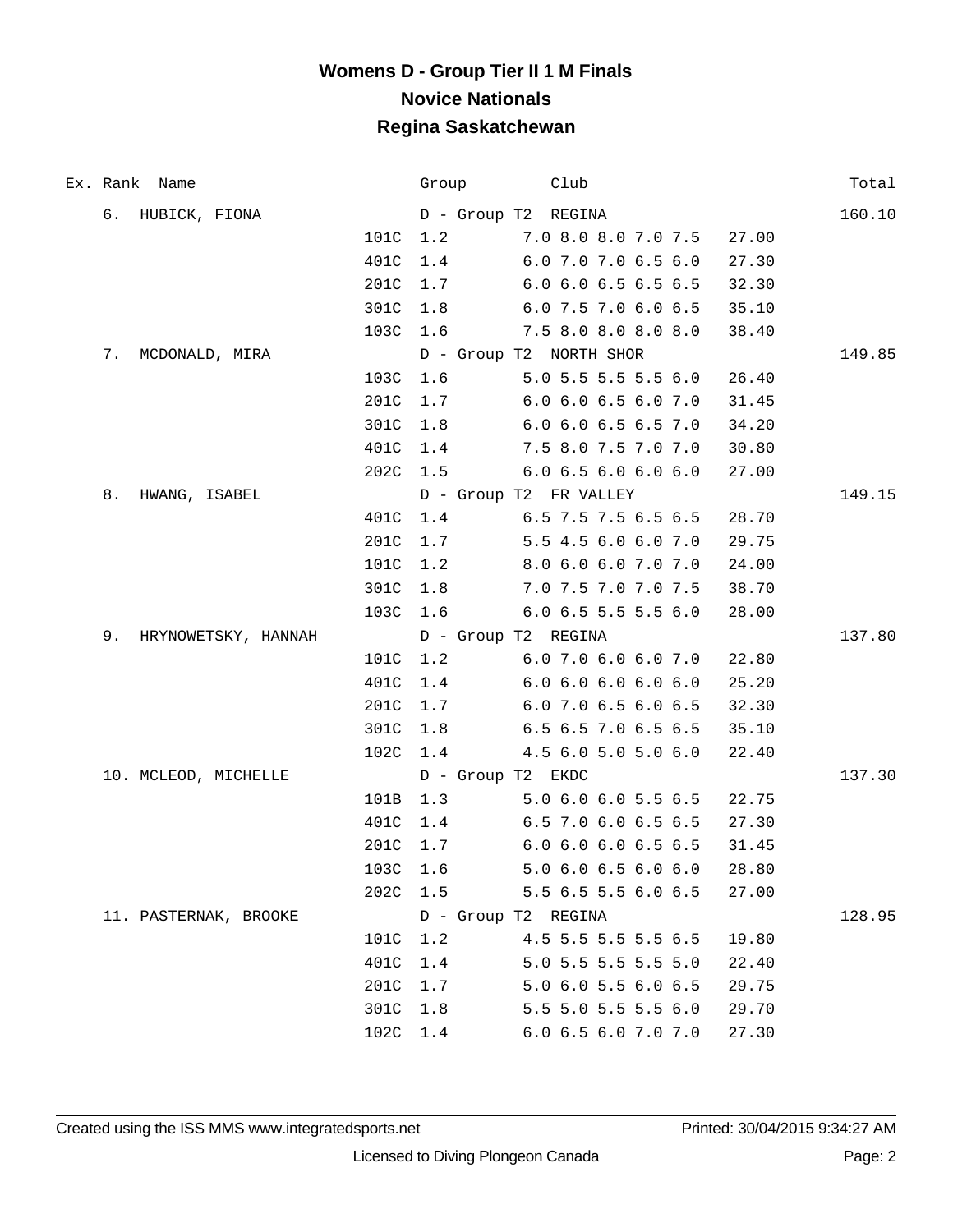| Ex. Rank Name      | Club<br>Group                                 | Total  |
|--------------------|-----------------------------------------------|--------|
| 12. LITTLE, FIONA  | D - Group T2 REGINA                           | 120.10 |
| 101C               | 1.2<br>5.0 5.0 6.0 5.0 6.5<br>19.20           |        |
| 401C               | $6.0$ 5.0 5.0 5.0 5.0<br>1.4<br>21.00         |        |
| 201C               | 1.7<br>5.0 6.5 5.0 6.0 6.0<br>28.90           |        |
| 301C               | 5.0 4.5 5.5 5.0 6.0<br>1.8<br>27.90           |        |
| 102C               | 5.0 6.5 5.5 5.5 5.5<br>23.10<br>1.4           |        |
| 13. KLAVER, EMMA   | D - Group T2 FR VALLEY                        | 108.90 |
| 401C               | $6.0$ $6.5$ $7.0$ $6.0$ $6.5$<br>26.60<br>1.4 |        |
| 201C               | 5.0 5.5 5.0 5.5 6.0<br>27.20<br>1.7           |        |
| 101B               | 1.3<br>$0.0$ 0.0 0.0 0.0 0.0<br>0.00          |        |
| 301C               | 1.8<br>5.0 5.0 5.0 5.5 6.0<br>27.90           |        |
| 103C               | 5.5 7.0 6.0 5.5 5.0<br>1.6<br>27.20           |        |
| 14. STEIN, TRISTAN | D - Group T2 SASKATOON                        | 73.80  |
| 101B               | 5.0 5.0 5.0 5.0 5.5<br>1.3<br>19.50           |        |
| 201A               | 5.0 5.5 6.5 6.0 5.5<br>1.5<br>25.50           |        |
| 401C               | 1.4<br>1.5 2.0 2.0 1.0 3.0<br>7.70            |        |
| 102C               | 9.10<br>2.0 2.5 2.0 2.0 3.0<br>1.4            |        |
| 202C               | 1.5<br>$1.5$ 3.0 3.0 2.0 3.0<br>12.00         |        |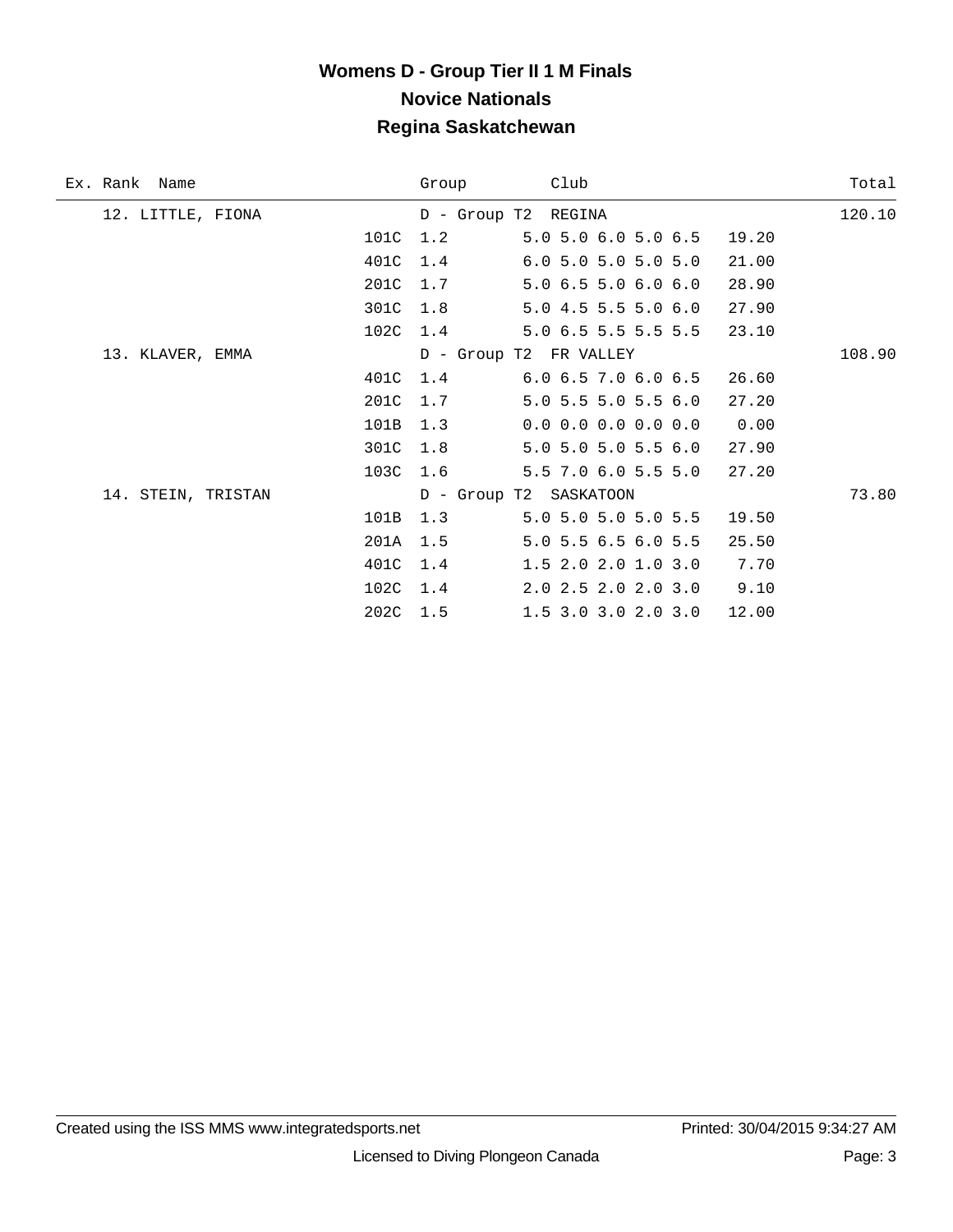|    | Ex. Rank Name    |           | Group | Club                      | Total  |
|----|------------------|-----------|-------|---------------------------|--------|
|    | 1. SCABER, SARA  |           |       | D - Group T2 EKDC         | 187.05 |
|    |                  | 002C      | 1.4   | 6.0 6.0 6.0 5.5 6.0       | 25.20  |
|    |                  | 403C      | 1.9   | 7.0 7.0 7.0 6.5 6.0       | 38.95  |
|    |                  | 201C      | 1.9   | 6.5 7.0 7.0 7.0 7.0       | 39.90  |
|    |                  | 203C      | 1.9   | 6.5 7.0 7.0 6.5 6.5       | 38.00  |
|    |                  | 5231D 2.0 |       | 7.5 7.5 7.5 7.5 7.5       | 45.00  |
|    | 2. MILCAK, ABBEY |           |       | D - Group T2 NORTH SHOR   | 168.25 |
|    |                  | 001C      | 1.3   | 7.06.57.06.56.0           | 26.00  |
|    |                  | 103C      | 1.5   | 8.0 7.0 7.0 7.0 7.0       | 31.50  |
|    |                  | 201C      | 1.9   | 6.0 6.0 6.5 6.5 6.5       | 36.10  |
|    |                  | 301C      | 2.0   | 6.5 8.0 8.0 8.0 8.0       | 48.00  |
|    |                  | 401C      | 1.3   | $7.0\,6.5\,7.0\,6.5\,7.0$ | 26.65  |
| 3. | GREEN, MADELINE  |           |       | D - Group T2 WHITE ROCK   | 157.95 |
|    |                  | 001B      | 1.2   | 8.0 8.5 7.5 8.5 8.0       | 29.40  |
|    |                  | 103B      | 1.6   | 5.0 5.5 6.0 5.5 5.5       | 26.40  |
|    |                  | 201C      | 1.9   | 8.0 8.5 8.5 7.5 7.5       | 45.60  |
|    |                  | 203C      | 1.9   | 5.5 6.0 5.5 5.5 5.5       | 31.35  |
|    |                  | 401B      | 1.4   | $6.5$ 5.5 6.0 6.0 6.0     | 25.20  |
| 4. | DUKART, ISOBELLA |           |       | D - Group T2 EKDC         | 157.50 |
|    |                  | 002C      | 1.4   | 5.05.56.06.06.0           | 24.50  |
|    |                  | 103B      | 1.6   | 5.5 6.5 7.0 6.5 6.0       | 30.40  |
|    |                  | 201C      | 1.9   | 5.5 6.0 5.5 6.0 5.0       | 32.30  |
|    |                  | 203C      | 1.9   | 5.5 5.5 5.0 5.5 5.0       | 30.40  |
|    |                  | 403C      | 1.9   | 7.0 7.0 7.0 7.0 7.0       | 39.90  |
| 5. | KLAVER, EMMA     |           |       | D - Group T2 FR VALLEY    | 133.30 |
|    |                  | 001B      | 1.2   | 8.0 7.5 8.0 8.0 7.5       | 28.20  |
|    |                  | 401B      | 1.4   | $6.5$ 6.5 6.5 6.0 6.0     | 26.60  |
|    |                  | 101B      | 1.5   | 5.5 5.0 5.5 5.0 5.5       | 24.00  |
|    |                  | 301C 2.0  |       | 5.0 5.5 6.0 5.5 5.0       | 32.00  |
|    |                  | 103C      | 1.5   | 5.0 4.0 5.0 5.0 5.0       | 22.50  |
| б. | MCDONALD, MIRA   |           |       | D - Group T2 NORTH SHOR   | 130.00 |
|    |                  | 001C      | 1.3   | 7.5 7.0 7.0 6.5 7.0       | 27.30  |
|    |                  | 103C      | 1.5   | 5.0 5.0 5.5 5.0 5.0       | 22.50  |
|    |                  | 201C      | 1.9   | 4.5 4.5 3.5 3.5 4.0       | 22.80  |
|    |                  | 301C      | 2.0   | 4.5 4.5 4.5 4.5 4.5       | 27.00  |
|    |                  | 403C      | 1.9   | 5.0 6.0 6.0 5.0 5.0       | 30.40  |

÷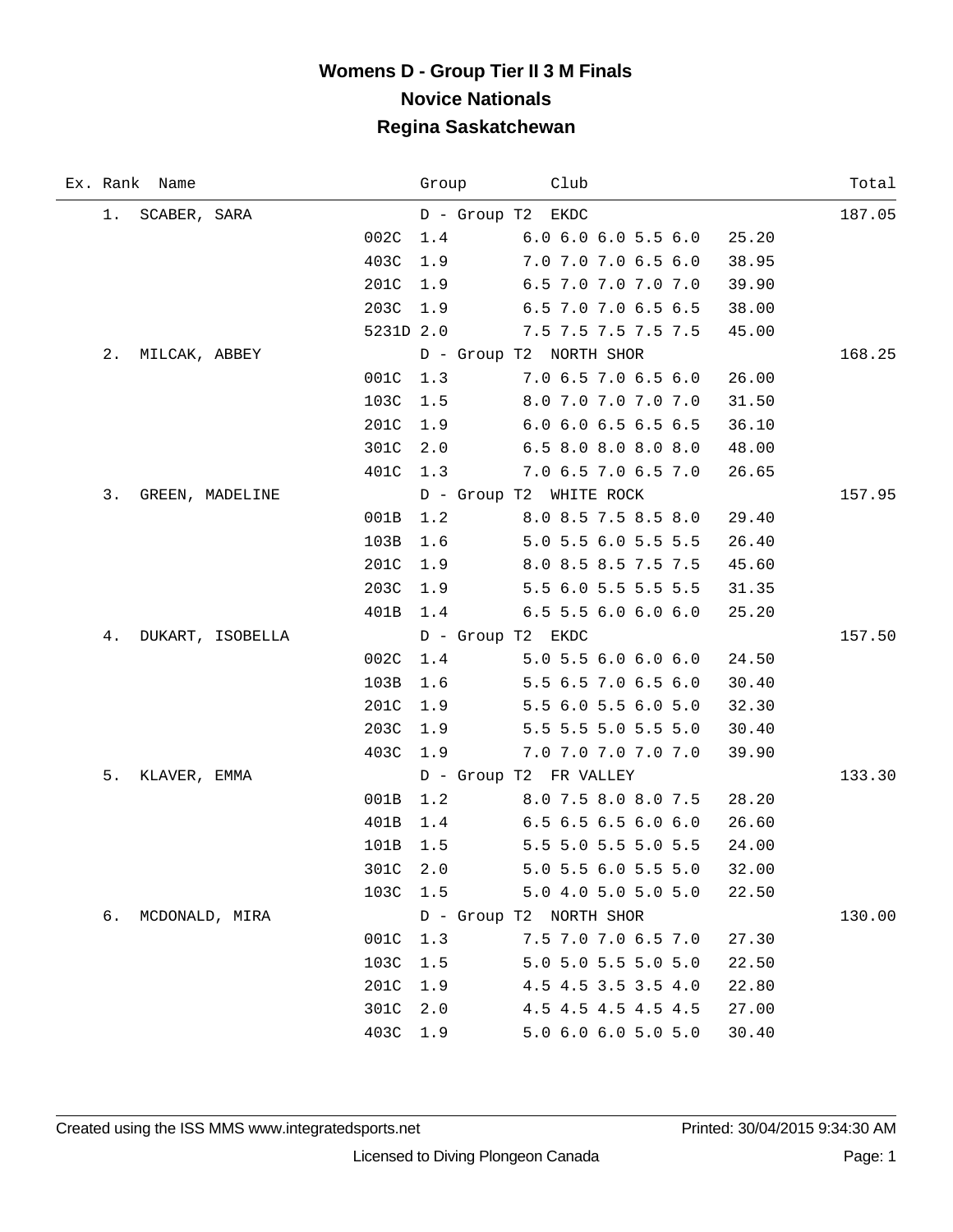| Ex. Rank Name             | Group | Club                          | Total  |
|---------------------------|-------|-------------------------------|--------|
| 7.<br>HRYNOWETSKY, HANNAH |       | D - Group T2 REGINA           | 128.90 |
| 001B                      | 1.2   | $6.0$ $6.5$ $7.0$ $5.5$ $6.0$ | 22.20  |
| 101C                      | 1.4   | 5.0 5.5 5.5 5.0 5.5           | 22.40  |
| 401C                      | 1.3   | 5.5 5.5 5.0 5.0 5.5           | 20.80  |
| 201C                      | 1.9   | 5.0 4.5 5.0 5.0 5.0           | 28.50  |
| 301C                      | 2.0   | 6.0 6.0 6.0 5.5 5.5           | 35.00  |
| 8.<br>MCLEOD, MICHELLE    |       | D - Group T2 EKDC             | 127.50 |
| 002C                      | 1.4   | 6.5 5.5 6.5 5.5 5.5           | 24.50  |
| 201C                      | 1.9   | 5.5 5.0 5.5 5.0 5.5           | 30.40  |
| 101B                      | 1.5   | 5.5 4.5 5.0 5.0 5.0           | 22.50  |
| 103C                      | 1.5   | 6.0 6.0 7.0 6.0 6.0           | 27.00  |
| 401B                      | 1.4   | 5.5 5.0 5.5 5.5 5.5           | 23.10  |
| 9.<br>HWANG, ISABEL       |       | D - Group T2 FR VALLEY        | 126.10 |
| 001B                      | 1.2   | 6.5 6.0 7.0 6.0 6.0           | 22.20  |
| 401C                      | 1.3   | 5.5 5.5 5.0 5.0 5.0           | 20.15  |
| 201C                      | 1.9   | 4.0 5.0 5.0 4.5 4.5           | 26.60  |
| 101C                      | 1.4   | 7.0 6.5 7.0 7.0 7.0           | 29.40  |
| 103C                      | 1.5   | 7.0 6.5 6.0 5.5 6.0           | 27.75  |
| 10. VANDERWERF, GRAYCE    |       | D - Group T2 FR VALLEY        | 125.50 |
| 002C                      | 1.4   | 5.5 6.0 6.0 6.0 6.5           | 25.20  |
| 403C                      | 1.9   | $6.0$ 6.5 5.5 6.0 6.5         | 35.15  |
| 201C                      | 1.9   | 7.5 7.5 7.5 7.5 7.5           | 42.75  |
| 103B                      | 1.6   | 4.0 5.0 5.0 4.5 4.5           | 22.40  |
| 301C                      | 2.0   | $0.0$ 0.0 0.0 0.0 0.0         | 0.00   |
| 11. HUBICK, FIONA         |       | D - Group T2 REGINA           | 119.10 |
| 001B                      | 1.2   | 7.0 6.5 7.0 6.5 7.5           | 24.60  |
| 101C                      | 1.4   | 6.06.06.56.06.0               | 25.20  |
| 401C                      | 1.3   | 5.0 5.0 5.0 4.5 4.5           | 18.85  |
| 201C                      | 1.9   | 5.5 5.0 5.0 4.5 5.5           | 29.45  |
| 103C                      | 1.5   | 5.0 5.0 5.0 4.0 4.0           | 21.00  |

÷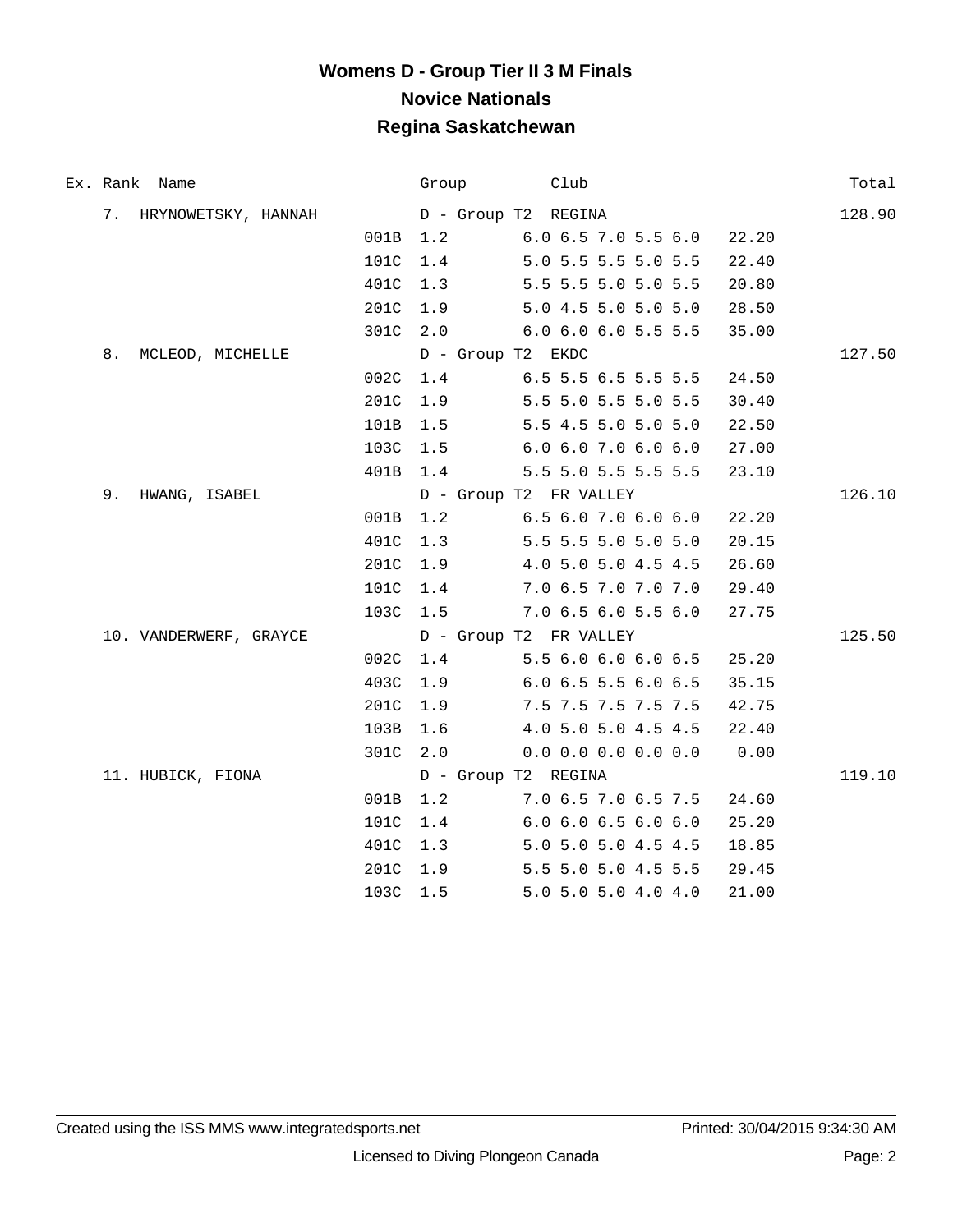| Ex. Rank Name           | Group             | Club                   | Total  |
|-------------------------|-------------------|------------------------|--------|
| Referee: TOTH, SARA     |                   |                        |        |
| Judge 1: TOTH, SARA     |                   | Judge 2: PETTY, KIEREN |        |
| Judge 3: BELLIS, LYDIA  |                   | Judge 4: FYHN, TAYLOR  |        |
| Judge 5: BERTOLO, ROB   |                   |                        |        |
|                         |                   |                        |        |
| BLACKMORE, CASSIE<br>1. | E - Group T2 EDGE |                        | 141.05 |
| 100A                    | 1.0               | 8.0 8.0 7.5 7.5 7.5    | 23.00  |
| 200A                    | 1.0               | 8.0 7.5 7.0 8.0 8.0    | 23.50  |
| 001B                    | 1.1               | 6.0 5.5 6.5 7.0 8.0    | 21.45  |
| 401B                    | 1.5               | 8.5 8.0 8.5 8.5 8.5    | 38.25  |
| 201C                    | 1.7               | 6.5 7.0 7.0 6.5 8.0    | 34.85  |
| 2.<br>KOOP, ISA         | E - Group T2 EKDC |                        | 136.85 |
| 100A                    | 1.0               | 7.0 7.0 7.0 7.5 7.5    | 21.50  |
| 200A                    | 1.0               | 7.0 7.5 7.0 7.0 8.0    | 21.50  |
| 001B                    | 1.1               | 7.0 7.0 7.5 7.5 7.0    | 23.65  |
| 103C                    | 1.6               | 7.5 7.5 7.0 7.5 7.5    | 36.00  |
| 301C                    | 1.8               | 6.5 6.5 6.5 6.0 5.5    | 34.20  |
| 3.<br>ARCO, LUISA       | E - Group T2 SFEC |                        | 122.30 |
| 100A                    | 1.0               | 6.5 7.0 6.5 7.0 7.0    | 20.50  |
| 200A                    | 1.0               | 7.0 6.5 8.0 7.0 7.0    | 21.00  |
| 001B                    | 1.1               | 5.5 6.5 6.5 6.0 6.0    | 20.35  |
| 102C                    | 1.4               | 6.0 6.5 7.0 7.0 6.0    | 27.30  |
| 201C                    | 1.7               | 6.5 6.5 6.5 6.5 5.5    | 33.15  |
| 4.<br>FORBES, ALLIE     | E - Group T2 EKDC |                        | 118.85 |
| 100A                    | 1.0               | 7.0 7.0 7.0 7.5 7.5    | 21.50  |
| 200A                    | 1.0               | 7.5 7.5 7.5 7.0 6.5    | 22.00  |
| 002A                    | 1.1               | 6.0 7.0 6.5 6.5 6.5    | 21.45  |
|                         | 401C 1.4          | $6.0$ 5.5 5.5 6.5 6.0  | 24.50  |
|                         | 102C 1.4          | 7.0 6.5 7.0 7.5 7.0    | 29.40  |
| 5.<br>PARK, ANIKA       |                   | E - Group T2 SASKATOON | 116.25 |
| 100A                    | 1.0               | 7.0 8.0 8.5 7.5 7.0    | 22.50  |
| 200A                    | 1.0               | 6.5 7.0 7.0 7.0 7.5    | 21.00  |
| 001B                    | 1.1               | 7.0 8.5 7.0 8.0 7.5    | 24.75  |
| 101A                    | 1.4               | 5.0 6.0 5.5 6.0 5.5    | 23.80  |
| 002A                    | $1.1$             | 7.0 8.0 8.0 7.0 7.0    | 24.20  |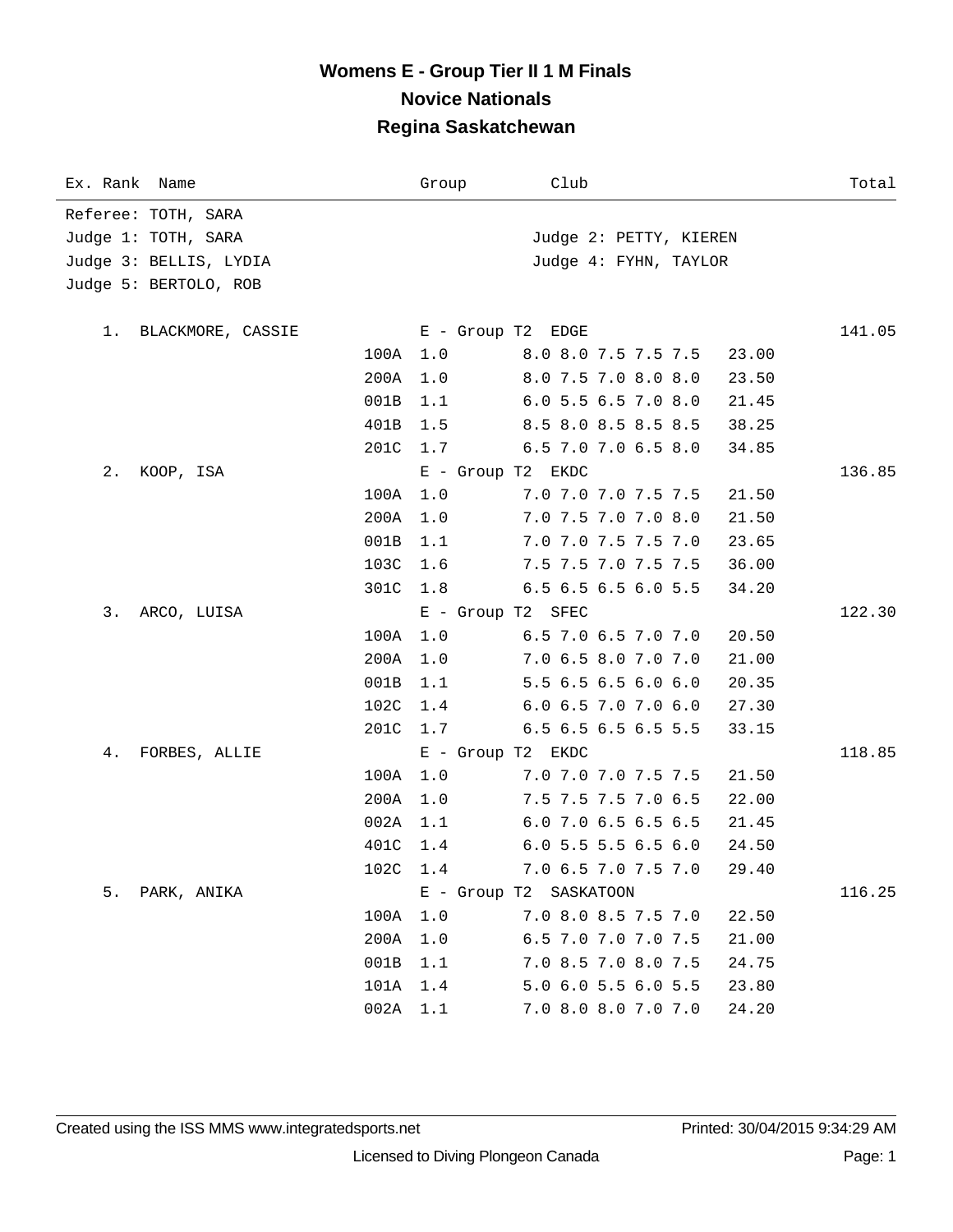| Ex. Rank Name            |      | Group          | Club                    |       | Total  |
|--------------------------|------|----------------|-------------------------|-------|--------|
| б.<br>ANGELES, AYLAH     |      | $E -$ Group T2 | SFEC                    |       | 115.50 |
|                          | 100A | 1.0            | 6.5 8.0 6.5 7.0 7.0     | 20.50 |        |
|                          | 200A | 1.0            | 7.0 7.5 7.5 6.5 7.0     | 21.50 |        |
|                          | 001B | 1.1            | 7.0 7.5 7.5 8.0 7.0     | 24.20 |        |
|                          | 102C | 1.4            | 5.5 5.5 6.0 5.5 6.5     | 23.80 |        |
|                          | 201A | 1.5            | 5.5 6.5 5.0 5.5 6.0     | 25.50 |        |
| 7.<br>ELLIOT, LILY       |      |                | E - Group T2 SASKATOON  |       | 109.75 |
|                          | 100A | 1.0            | 6.5 7.0 7.0 6.5 7.0     | 20.50 |        |
|                          | 200A | 1.0            | 6.06.06.05.06.5         | 18.00 |        |
|                          | 001B | 1.1            | 8.5 8.0 8.5 8.5 8.0     | 27.50 |        |
|                          | 101B | 1.3            | 5.5 6.5 6.0 6.0 6.0     | 23.40 |        |
|                          | 002A | 1.1            | 6.0 6.5 6.0 7.0 5.0     | 20.35 |        |
| 8.<br>CHIRICO, SOPHIA    |      |                | E - Group T2 NORTH SHOR |       | 103.35 |
|                          | 100A | 1.0            | 6.0 7.0 6.5 6.5 7.0     | 20.00 |        |
|                          | 200A | 1.0            | 6.5 7.5 6.5 6.5 7.0     | 20.00 |        |
|                          | 001B | 1.1            | $6.0$ 7.0 6.0 6.0 6.0   | 19.80 |        |
|                          | 102C | 1.4            | 4.5 4.5 5.0 4.5 4.0     | 18.90 |        |
|                          | 201C | 1.7            | 5.0 5.0 4.5 4.5 5.0     | 24.65 |        |
| 9.<br>GODIN, SHELBY      |      |                | E - Group T2 FR VALLEY  |       | 101.75 |
|                          | 100A | 1.0            | 6.0 6.5 7.0 6.5 6.5     | 19.50 |        |
|                          | 200A | 1.0            | 7.0 7.0 6.5 6.0 6.0     | 19.50 |        |
|                          | 001B | 1.1            | 7.0 7.5 5.5 6.0 6.0     | 20.90 |        |
|                          | 101C | 1.2            | 4.0 4.5 4.0 4.5 4.5     | 15.60 |        |
|                          | 201A | 1.5            | 6.0 7.0 6.5 5.0 5.0     | 26.25 |        |
| 10. FRECKELTON, DANIELLE |      |                | E - Group T2 EKDC       |       | 93.40  |
|                          | 100A | $1.0$          | 6.06.56.06.06.5         | 18.50 |        |
|                          | 200A | 1.0            | 5.5 5.5 6.5 7.0 6.0     | 18.00 |        |
|                          | 001B | 1.1            | 5.5 6.5 6.0 6.5 6.5     | 20.90 |        |
|                          | 101C | 1.2            | 4.5 5.0 5.0 5.0 5.0     | 18.00 |        |
|                          | 201A | 1.5            | 4.5 3.5 4.0 4.0 4.0     | 18.00 |        |

 $\overline{\phantom{0}}$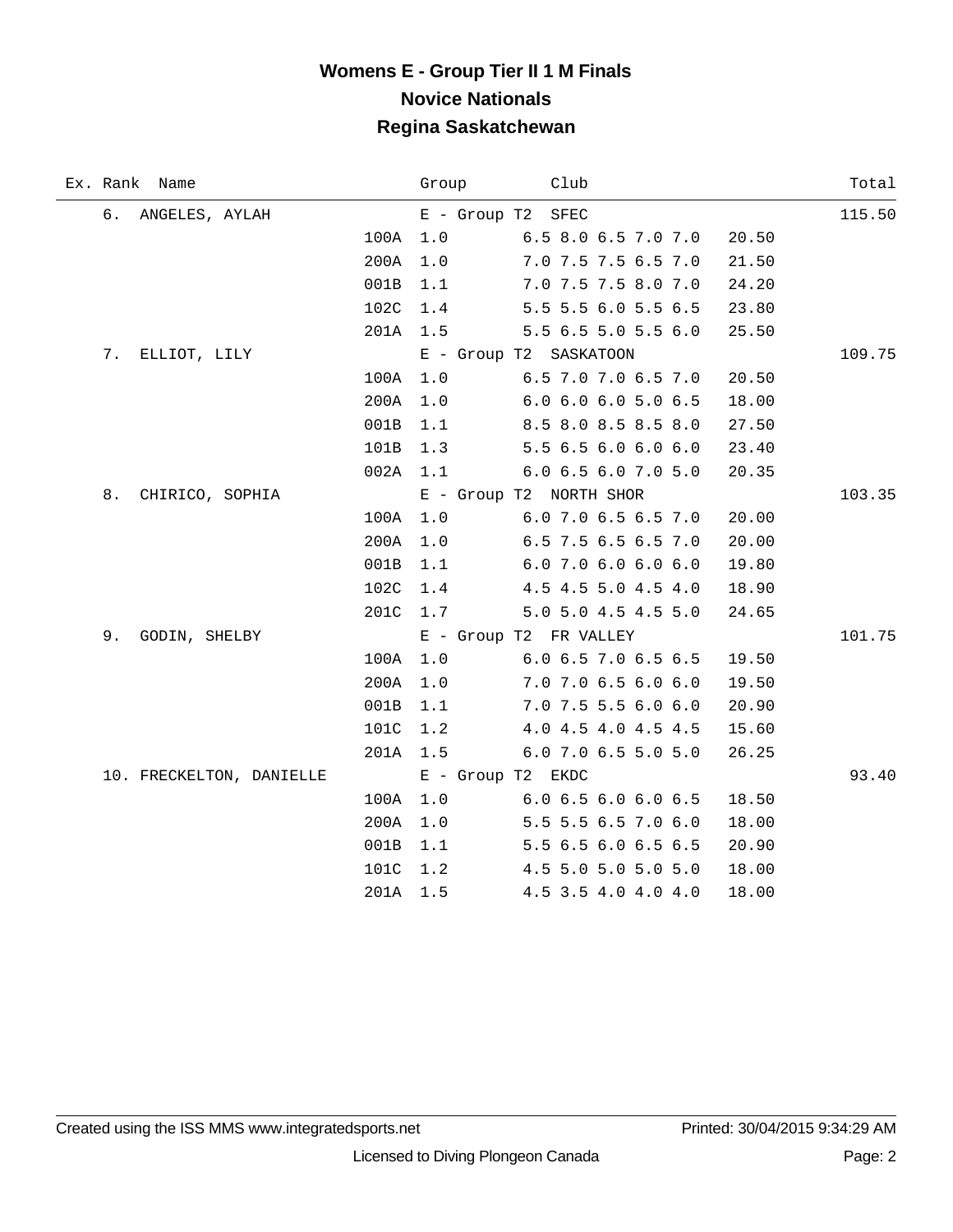|    | Ex. Rank Name        |          |     | Group Club                             | Total  |
|----|----------------------|----------|-----|----------------------------------------|--------|
|    | 1. BLACKMORE, CASSIE |          |     | E - Group T2 EDGE                      | 135.35 |
|    |                      | 100A 1.0 |     | 7.5 7.5 8.0 7.0 7.0<br>22.00           |        |
|    |                      | 200A     | 1.0 | 7.5 8.5 8.0 8.5 8.0<br>24.50           |        |
|    |                      | 002C     | 1.4 | 6.5 7.5 7.5 6.5 6.5<br>28.70           |        |
|    |                      | 101B     | 1.5 | 6.5 8.0 7.0 7.0 6.5<br>30.75           |        |
|    |                      | 401B     | 1.4 | 8.5 7.0 7.0 7.0 6.5<br>29.40           |        |
| 2. | KOOP, ISA            |          |     | $E -$ Group T2 EKDC                    | 127.35 |
|    |                      | 100A     | 1.0 | 8.0 7.5 6.5 6.5 7.0<br>21.00           |        |
|    |                      | 200A     | 1.0 | 6.5 5.5 6.5 5.5 6.0<br>18.00           |        |
|    |                      | 001C     | 1.3 | 7.0 6.5 6.5 7.0 6.5<br>26.00           |        |
|    |                      | 103B     | 1.6 | 5.5 6.5 5.5 5.5 6.0<br>27.20           |        |
|    |                      | 201C     |     | 1.9 5.5 6.0 6.5 6.0 6.5<br>35.15       |        |
| 3. | BODE, EMERSON        |          |     | E - Group T2 SASKATOON                 | 116.60 |
|    |                      | 100A     | 1.0 | 7.0 8.0 8.0 7.5 7.5<br>23.00           |        |
|    |                      | 200A     | 1.0 | 7.0 7.5 7.5 7.0 7.0<br>21.50           |        |
|    |                      | 001B     | 1.2 | 6.0 6.5 5.5 6.5 7.0<br>22.80           |        |
|    |                      | 001C     | 1.3 | 6.5 6.5 7.0 6.0 6.0<br>24.70           |        |
|    |                      | 002A     | 1.2 | 7.5 6.5 7.0 7.0 6.5<br>24.60           |        |
| 4. | FORBES, ALLIE        |          |     | E - Group T2 EKDC                      | 114.60 |
|    |                      | 100A     | 1.0 | 7.0 7.5 8.5 7.5 7.5<br>22.50           |        |
|    |                      | 200A     | 1.0 | 6.5 7.0 7.0 7.0 5.5<br>20.50           |        |
|    |                      | 001B     | 1.2 | 6.06.06.56.06.0<br>21.60               |        |
|    |                      | 101C     | 1.4 | 6.5 6.0 6.5 6.0 7.0<br>26.60           |        |
|    |                      | 401C     | 1.3 | 6.0 6.0 6.5 6.0 5.5<br>23.40           |        |
| 5. | FRECKELTON, DANIELLE |          |     | E - Group T2 EKDC                      | 109.90 |
|    |                      | 100A 1.0 |     | $7.0$ $7.5$ $8.0$ $6.5$ $6.5$<br>21.00 |        |
|    |                      | 200A     | 1.0 | 7.0 8.0 7.5 7.5 7.5<br>22.50           |        |
|    |                      | 001B     | 1.2 | 6.06.06.06.06.0<br>21.60               |        |
|    |                      | 002C     | 1.4 | 6.5 6.5 6.5 6.0 6.0<br>26.60           |        |
|    |                      | 101C     | 1.4 | 5.0 4.0 4.5 4.5 4.0<br>18.20           |        |
| б. | JOHNSTON, AUTUMN     |          |     | E - Group T2 SASKATOON                 | 108.20 |
|    |                      | 100A     | 1.0 | 6.5 7.0 7.0 6.0 6.5<br>20.00           |        |
|    |                      | 200A     | 1.0 | $6.0$ $6.0$ $5.5$ $5.5$ $6.0$<br>17.50 |        |
|    |                      | 001B     | 1.2 | 8.0 7.0 8.0 7.0 7.5<br>27.00           |        |
|    |                      | 001C     | 1.3 | 6.0 6.0 5.5 5.5 5.5<br>22.10           |        |
|    |                      | 002A     | 1.2 | 6.5 6.0 6.0 5.5 6.0<br>21.60           |        |

÷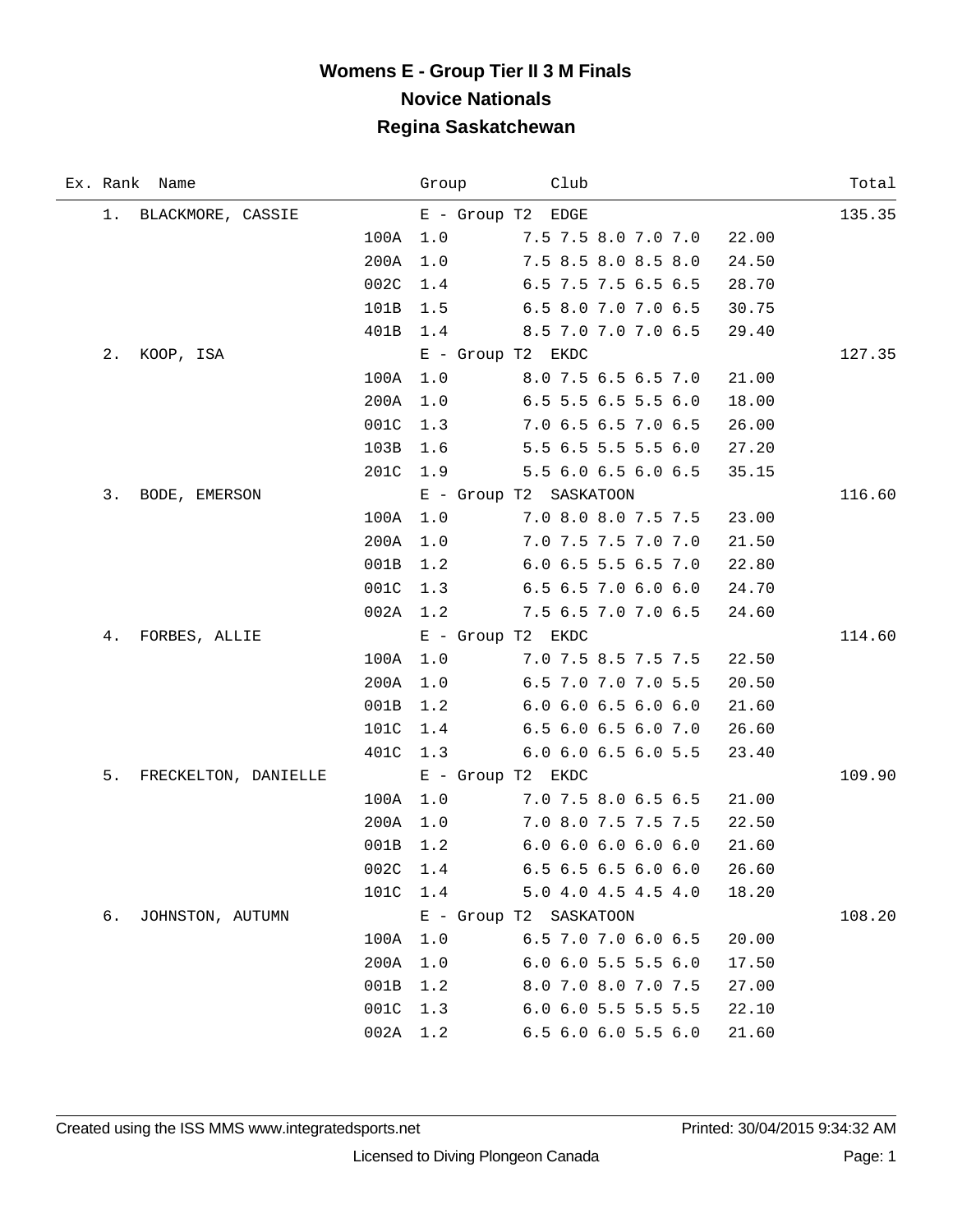| Ex. Rank Name        | Club<br>Group                                 | Total  |
|----------------------|-----------------------------------------------|--------|
| 7. HOWATT, MACY      | E - Group T2 SASKATOON                        | 106.50 |
| 100A                 | 6.5 7.0 6.0 6.5 6.0<br>1.0<br>19.00           |        |
| 200A                 | 1.0<br>6.0 7.0 7.0 6.0 6.5<br>19.50           |        |
| 001B                 | 7.5 7.0 7.0 7.0 7.0<br>1.2<br>25.20           |        |
| 001C                 | 1.3<br>7.0 6.5 7.0 6.5 6.5<br>26.00           |        |
| 002A                 | 1.2<br>5.0 5.0 4.5 4.5 4.5<br>16.80           |        |
| 8.<br>ARCO, LUISA    | E - Group T2 SFEC                             | 104.95 |
| 100A                 | 1.0<br>7.0 7.5 7.0 7.0 6.5<br>21.00           |        |
| 200A                 | 1.0<br>8.0 8.0 7.0 8.0 7.5<br>23.50           |        |
| 002C                 | 1.4<br>6.0 6.5 5.0 5.5 6.0<br>24.50           |        |
| 101C                 | 1.4<br>2.0 3.0 3.0 2.5 3.5<br>11.90           |        |
| 401C                 | 6.56.06.06.56.0<br>1.3<br>24.05               |        |
| 9.<br>ANGELES, AYLAH | E - Group T2 SFEC                             | 104.90 |
| 100A                 | 1.0<br>6.5 6.5 6.5 6.5 6.5<br>19.50           |        |
| 200A                 | 1.0<br>8.5 8.0 7.0 7.5 7.5<br>23.00           |        |
| 001B                 | 1.2<br>6.0 5.0 5.5 6.0 5.5<br>20.40           |        |
| 002C                 | 1.4<br>4.5 5.5 5.0 4.0 4.0<br>18.90           |        |
| 101C                 | 5.5 6.0 5.5 5.5 5.5<br>23.10<br>1.4           |        |
| 10. BEASON, ABIGAIL  | E - Group T2 SASKATOON                        | 103.90 |
| 100A                 | 6.56.56.07.06.0<br>1.0<br>19.00               |        |
| 200A                 | 6.5 6.0 6.0 6.0 6.0<br>18.00<br>1.0           |        |
| 001B                 | 1.2<br>7.0 6.5 6.0 5.5 6.5<br>22.80           |        |
| 001C                 | 1.3<br>5.0 5.0 5.5 4.5 5.0<br>19.50           |        |
| 002A                 | 7.0 6.5 7.0 7.0 6.0<br>1.2<br>24.60           |        |
| 11. FLYNN, HANNAGH   | E - Group T2 EKDC                             | 101.40 |
| 100A                 | 1.0<br>$7.0$ $7.0$ $6.0$ $6.0$ $6.5$<br>19.50 |        |
| 200A                 | 7.0 6.0 5.5 5.5 6.0<br>17.50<br>1.0           |        |
| 001B                 | 6.0 6.0 5.0 5.5 5.5<br>1.2<br>20.40           |        |
|                      | 401C 1.3<br>6.0 5.0 5.0 5.0 5.0<br>19.50      |        |
| 002C                 | 1.4<br>6.05.56.05.56.0<br>24.50               |        |
| 12. WILDE, CIENNA    | E - Group T2 SASKATOON                        | 90.40  |
| 100A                 | 1.0<br>7.0 6.5 6.0 6.0 6.0<br>18.50           |        |
| 200A                 | 1.0<br>5.0 4.0 5.0 4.5 4.5<br>14.00           |        |
| 001B                 | 5.5 5.0 5.0 5.0 5.5<br>1.2<br>18.60           |        |
| 001C                 | 1.3<br>5.0 4.5 5.5 5.0 5.0<br>19.50           |        |
| 002A                 | 1.2<br>5.5 6.5 5.5 5.5 5.5<br>19.80           |        |

÷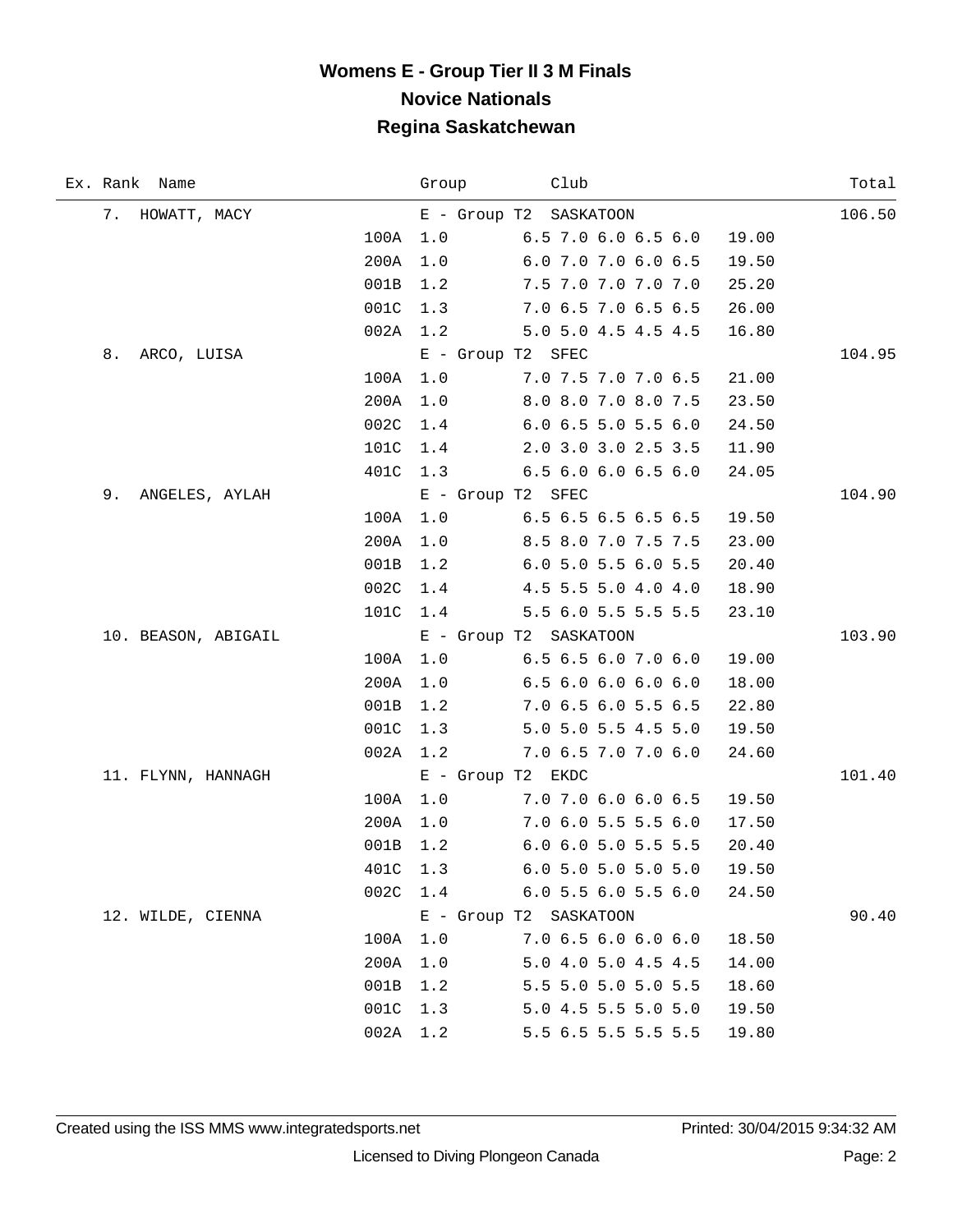## **Womens Open Tier II 3 M Synchro Finals Novice Nationals Regina Saskatchewan**

| Ex. Rank Name |                                                   |                              |                                              |  | Club       |                                     | Total  |  |  |  |  |  |
|---------------|---------------------------------------------------|------------------------------|----------------------------------------------|--|------------|-------------------------------------|--------|--|--|--|--|--|
|               | Referee: MARTIN, LISA                             |                              |                                              |  |            |                                     |        |  |  |  |  |  |
|               | Judge 1: MARTIN, LISA                             |                              |                                              |  |            | Judge 2: BELLIS, LYDIA              |        |  |  |  |  |  |
|               | Judge 4: DEE, KELLY<br>Judge 3: HAMILTON, LINDSAY |                              |                                              |  |            |                                     |        |  |  |  |  |  |
|               | Judge 6: SCOTT, ROB<br>Judge 5: DEE, KELLY        |                              |                                              |  |            |                                     |        |  |  |  |  |  |
|               | Judge 8: CRERAR, ALEX<br>Judge 7: TOTH, SARA      |                              |                                              |  |            |                                     |        |  |  |  |  |  |
|               | Judge 9: BURNETT, SEAN                            |                              |                                              |  |            |                                     |        |  |  |  |  |  |
| 1.            |                                                   |                              | THERRIEN, CAMRYN / MORBEY, SARAH NORTH SHORE |  |            | 206.16                              |        |  |  |  |  |  |
|               | 401B                                              | 2.0                          |                                              |  |            | 6.0 6.0 7.0 7.5 8.0 8.0 7.0 7.5 8.0 | 43.80  |  |  |  |  |  |
|               | 103B                                              | 2.0                          |                                              |  |            | 6.0 6.0 7.0 7.0 6.5 7.5 7.0 6.0 6.0 | 39.00  |  |  |  |  |  |
|               | 403C                                              | 2.0                          |                                              |  |            | 6.0 6.5 6.0 6.0 7.0 7.0 6.5 6.5 7.5 | 39.00  |  |  |  |  |  |
|               | 201C                                              | 1.9                          |                                              |  |            | 6.5 7.0 6.0 6.0 7.0 7.0 7.0 7.5 7.5 | 38.76  |  |  |  |  |  |
|               | 301C                                              | 2.0                          |                                              |  |            | 7.0 6.5 7.5 7.5 7.5 8.0 8.0 7.5 8.0 | 45.60  |  |  |  |  |  |
| $2$ .         |                                                   |                              | MCPHIE, SARAH / SCHMIDT, MACKENZIE           |  | REGINA     |                                     | 186.60 |  |  |  |  |  |
|               | 101C                                              | 2.0                          |                                              |  |            | 6.5 6.5 6.5 7.0 7.0 7.5 7.5 7.0 7.5 | 42.00  |  |  |  |  |  |
|               | 201C                                              | 2.0                          |                                              |  |            | 6.0 5.0 7.0 6.0 7.0 7.0 7.0 7.0 7.0 | 39.60  |  |  |  |  |  |
|               | 401C                                              | 2.0                          |                                              |  |            | 5.5 6.5 6.5 6.5 7.0 6.5 7.5 6.5 6.5 | 39.60  |  |  |  |  |  |
|               | 301C                                              | 2.0                          |                                              |  |            | 5.0 4.5 7.0 6.5 5.0 6.5 6.5 6.5 6.0 | 36.60  |  |  |  |  |  |
|               | 103C                                              | 1.5                          |                                              |  |            | 4.5 5.5 7.5 6.5 6.5 6.0 6.5 7.0 7.0 | 28.80  |  |  |  |  |  |
| 3.            |                                                   |                              | MARRINGTON, ALANNA / KENYON, KAYA            |  |            | IDIVE/FR VALLEY                     | 177.12 |  |  |  |  |  |
|               | 101B                                              | 2.0                          |                                              |  |            | 6.5 7.0 7.0 7.0 7.0 7.0 6.5 7.0 7.0 | 42.00  |  |  |  |  |  |
|               | 201C                                              | 2.0                          |                                              |  |            | 6.0 6.5 5.5 5.0 6.5 6.5 6.5 7.0 6.0 | 37.20  |  |  |  |  |  |
|               | 301C                                              | 2.0                          |                                              |  |            | 5.5 6.0 7.5 7.0 6.5 6.5 5.5 7.0 6.5 | 39.00  |  |  |  |  |  |
|               | 401B                                              | 1.4                          |                                              |  |            | 5.5 5.5 8.0 7.0 7.0 7.0 6.5 6.5 7.0 | 27.72  |  |  |  |  |  |
|               | 103B                                              | 1.6                          |                                              |  |            | 6.0 6.0 6.5 6.5 7.0 6.5 6.5 6.0 7.0 | 31.20  |  |  |  |  |  |
| 4.            |                                                   |                              | SCABER, SARA / HEINRICHS, KATRINA            |  | EKDC       |                                     | 172.23 |  |  |  |  |  |
|               | 401B                                              | 2.0                          |                                              |  |            | 7.0 7.0 5.0 5.0 6.0 6.0 6.5 7.0 6.5 | 37.20  |  |  |  |  |  |
|               | 103B                                              | 2.0                          |                                              |  |            | 5.0 5.0 5.0 6.0 5.5 6.0 5.5 4.5 6.0 | 32.40  |  |  |  |  |  |
|               | 201C                                              | 2.0                          |                                              |  |            | 7.0 7.0 5.5 6.0 7.5 7.0 7.0 7.0 7.5 | 41.40  |  |  |  |  |  |
|               | 301C                                              | 2.0                          |                                              |  |            | 4.5 4.5 5.0 5.5 4.5 4.5 5.0 4.5 4.5 | 27.60  |  |  |  |  |  |
|               | 203C                                              | 1.9                          |                                              |  |            | 5.0 5.0 4.5 6.5 6.5 6.5 6.5 6.5 4.0 | 33.63  |  |  |  |  |  |
| 5.            |                                                   | BROOKS, EMMA / MCKINNEY, SAM |                                              |  | WHITE ROCK |                                     | 160.02 |  |  |  |  |  |
|               | 101B                                              | 2.0                          |                                              |  |            | 6.5 6.0 4.5 5.0 6.5 6.5 6.0 7.0 6.5 | 36.60  |  |  |  |  |  |
|               | 401B                                              | 2.0                          |                                              |  |            | 6.5 6.0 7.0 6.0 5.5 5.5 4.5 5.0 4.5 | 33.00  |  |  |  |  |  |
|               | 103B                                              | 2.0                          |                                              |  |            | 5.5 5.0 4.5 4.5 6.0 5.5 6.0 6.5 7.0 | 33.60  |  |  |  |  |  |
|               | 201B                                              | 1.8                          |                                              |  |            | 4.0 3.5 4.0 6.0 4.0 5.5 4.5 4.0 5.0 | 23.22  |  |  |  |  |  |
|               | 301C                                              | 2.0                          |                                              |  |            | 5.0 5.0 6.0 4.5 6.0 5.5 6.0 7.0 6.0 | 33.60  |  |  |  |  |  |